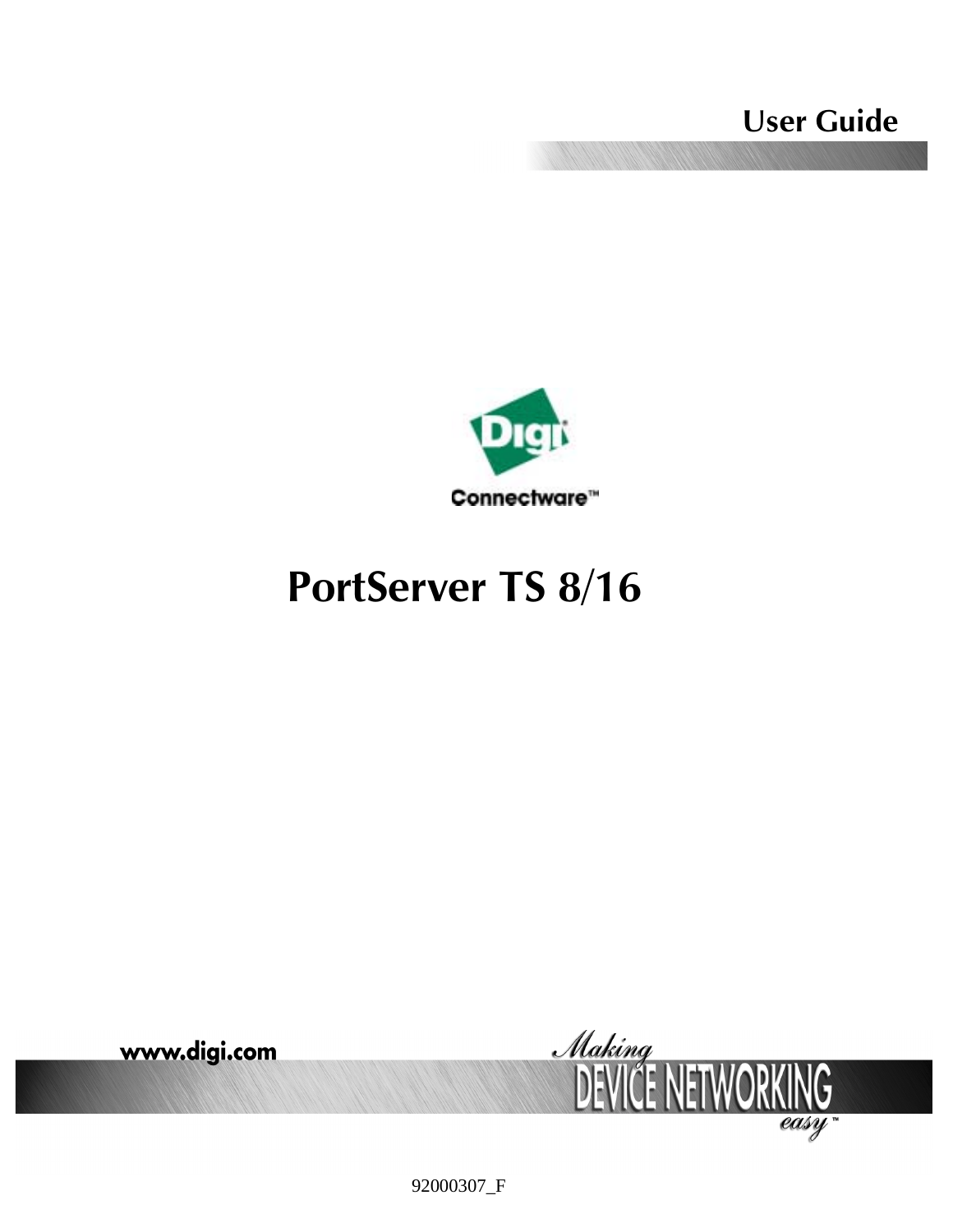Digi International Inc. 2003.

Digi, Digi International, the Digi logo, the Digi Connectware logo, the Making Device Networking Easy logo, Digi One, PortServer, and RealPort are trademarks or registered trademarks of Digi International, Inc. in the United States and other countries worldwide. All other trademarks are the property of their respective owners.



92000307\_F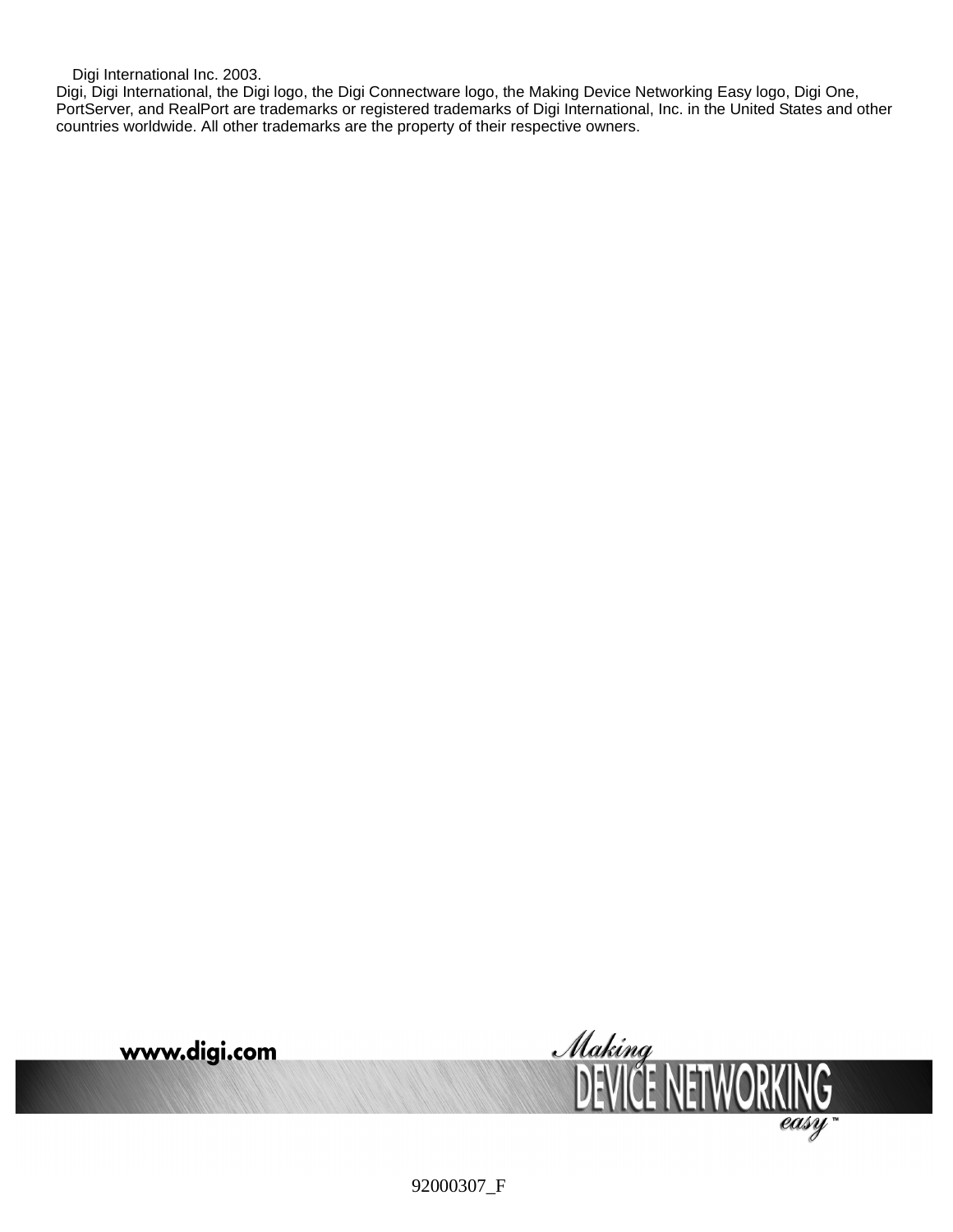# **Table of Contents**

| <b>Chapter 1 Introduction</b>                                          |  |
|------------------------------------------------------------------------|--|
|                                                                        |  |
|                                                                        |  |
|                                                                        |  |
|                                                                        |  |
|                                                                        |  |
|                                                                        |  |
|                                                                        |  |
| <b>Chapter 2 Configuring the IP Address</b>                            |  |
| Options for Configuring the IP Address and Mask  11                    |  |
| Device Support: Digi Port Authority-Remote and ARP-Ping for IP         |  |
| Configuring the Ethernet Interface with Digi Port Authority-Remote  11 |  |
|                                                                        |  |
| Configuring the Ethernet Interface from the Command Line 13            |  |
| Configuring an IP Address using DHCP and RARP 14                       |  |
| <b>Chapter 3 Configuring Ports for RealPort</b>                        |  |
|                                                                        |  |
|                                                                        |  |
| <b>Chapter 4 Configuring Ports for Printers</b>                        |  |
|                                                                        |  |
|                                                                        |  |
|                                                                        |  |
|                                                                        |  |
| <b>Chapter 5 Configuring Ports for Modems</b>                          |  |
|                                                                        |  |
|                                                                        |  |
| Commands for Configuring Ports for Modem Connections24                 |  |
|                                                                        |  |
|                                                                        |  |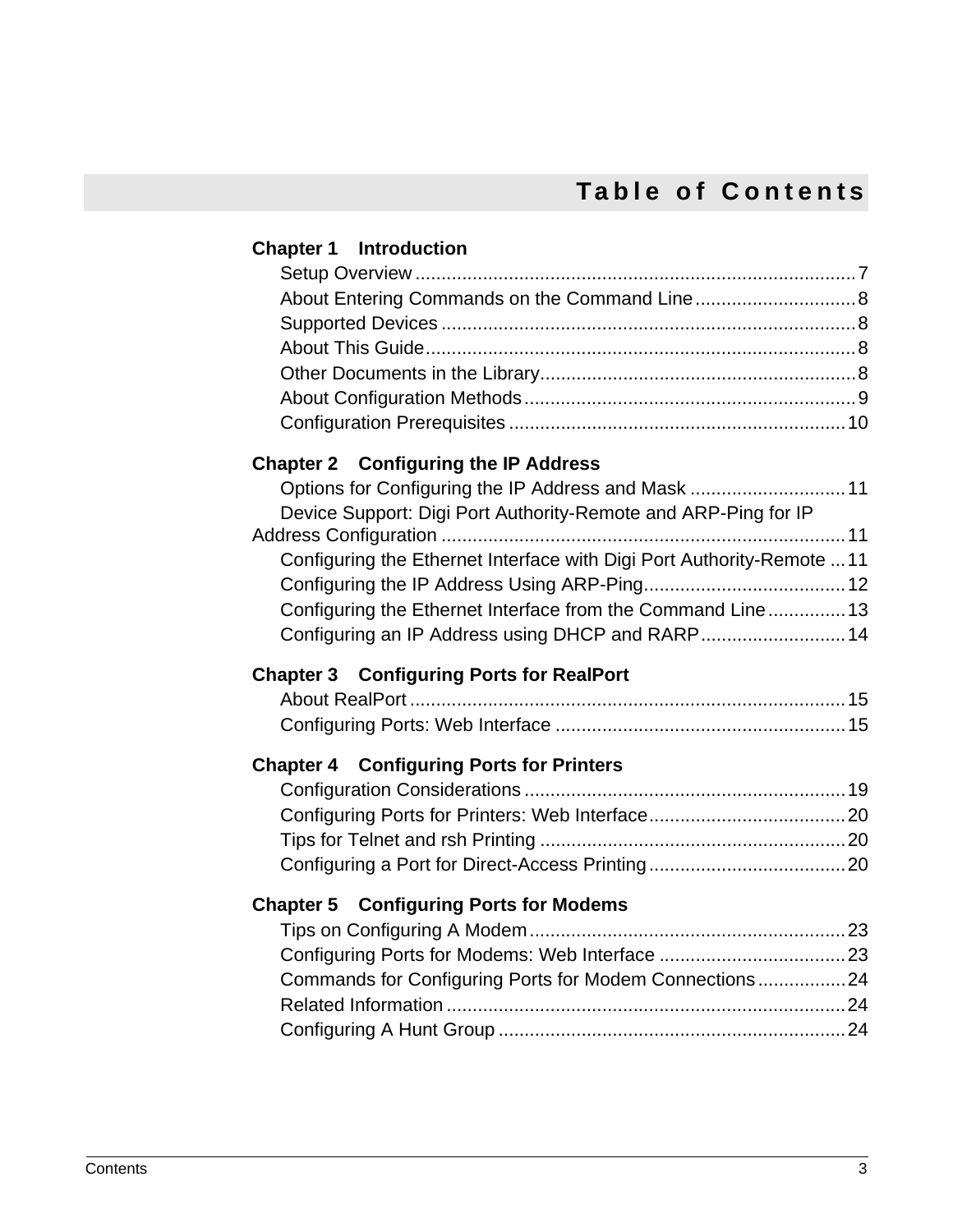| <b>Chapter 7 Configuring PPP</b><br>Configuring Inbound PPP Connections: Command Line 29<br>Configuring Outbound PPP Connections: Command Line31<br><b>Chapter 8 Configuring Autoconnection</b><br>Configuring a Port for Autoconnection: Web Interface35<br>Commands for Configuring Autoconnection by Port or by User35<br>Configuring a User for Autoconnection: Web Interface 35<br><b>Chapter 9 Configuring IP Routing</b><br>Chapter 10 Configuring the Digi Device for IA (Industrial Automation)<br>Modbus Configuration Procedure: Web Interface  45<br><b>Chapter 11 Configuring Security Features</b><br>Configuring SSH Version 2 for Secure Communication52<br><b>Chapter 12 Configuring DNS</b> | <b>Chapter 6 Configuring Ports for Terminals and Computers</b> |
|---------------------------------------------------------------------------------------------------------------------------------------------------------------------------------------------------------------------------------------------------------------------------------------------------------------------------------------------------------------------------------------------------------------------------------------------------------------------------------------------------------------------------------------------------------------------------------------------------------------------------------------------------------------------------------------------------------------|----------------------------------------------------------------|
|                                                                                                                                                                                                                                                                                                                                                                                                                                                                                                                                                                                                                                                                                                               |                                                                |
|                                                                                                                                                                                                                                                                                                                                                                                                                                                                                                                                                                                                                                                                                                               |                                                                |
|                                                                                                                                                                                                                                                                                                                                                                                                                                                                                                                                                                                                                                                                                                               |                                                                |
|                                                                                                                                                                                                                                                                                                                                                                                                                                                                                                                                                                                                                                                                                                               |                                                                |
|                                                                                                                                                                                                                                                                                                                                                                                                                                                                                                                                                                                                                                                                                                               |                                                                |
|                                                                                                                                                                                                                                                                                                                                                                                                                                                                                                                                                                                                                                                                                                               |                                                                |
|                                                                                                                                                                                                                                                                                                                                                                                                                                                                                                                                                                                                                                                                                                               |                                                                |
|                                                                                                                                                                                                                                                                                                                                                                                                                                                                                                                                                                                                                                                                                                               |                                                                |
|                                                                                                                                                                                                                                                                                                                                                                                                                                                                                                                                                                                                                                                                                                               |                                                                |
|                                                                                                                                                                                                                                                                                                                                                                                                                                                                                                                                                                                                                                                                                                               |                                                                |
|                                                                                                                                                                                                                                                                                                                                                                                                                                                                                                                                                                                                                                                                                                               |                                                                |
|                                                                                                                                                                                                                                                                                                                                                                                                                                                                                                                                                                                                                                                                                                               |                                                                |
|                                                                                                                                                                                                                                                                                                                                                                                                                                                                                                                                                                                                                                                                                                               |                                                                |
|                                                                                                                                                                                                                                                                                                                                                                                                                                                                                                                                                                                                                                                                                                               |                                                                |
|                                                                                                                                                                                                                                                                                                                                                                                                                                                                                                                                                                                                                                                                                                               |                                                                |
|                                                                                                                                                                                                                                                                                                                                                                                                                                                                                                                                                                                                                                                                                                               |                                                                |
|                                                                                                                                                                                                                                                                                                                                                                                                                                                                                                                                                                                                                                                                                                               |                                                                |
|                                                                                                                                                                                                                                                                                                                                                                                                                                                                                                                                                                                                                                                                                                               |                                                                |
|                                                                                                                                                                                                                                                                                                                                                                                                                                                                                                                                                                                                                                                                                                               |                                                                |
|                                                                                                                                                                                                                                                                                                                                                                                                                                                                                                                                                                                                                                                                                                               |                                                                |
|                                                                                                                                                                                                                                                                                                                                                                                                                                                                                                                                                                                                                                                                                                               |                                                                |
|                                                                                                                                                                                                                                                                                                                                                                                                                                                                                                                                                                                                                                                                                                               |                                                                |
|                                                                                                                                                                                                                                                                                                                                                                                                                                                                                                                                                                                                                                                                                                               |                                                                |
|                                                                                                                                                                                                                                                                                                                                                                                                                                                                                                                                                                                                                                                                                                               |                                                                |
|                                                                                                                                                                                                                                                                                                                                                                                                                                                                                                                                                                                                                                                                                                               |                                                                |
|                                                                                                                                                                                                                                                                                                                                                                                                                                                                                                                                                                                                                                                                                                               |                                                                |
|                                                                                                                                                                                                                                                                                                                                                                                                                                                                                                                                                                                                                                                                                                               |                                                                |
|                                                                                                                                                                                                                                                                                                                                                                                                                                                                                                                                                                                                                                                                                                               |                                                                |
|                                                                                                                                                                                                                                                                                                                                                                                                                                                                                                                                                                                                                                                                                                               |                                                                |
|                                                                                                                                                                                                                                                                                                                                                                                                                                                                                                                                                                                                                                                                                                               |                                                                |
|                                                                                                                                                                                                                                                                                                                                                                                                                                                                                                                                                                                                                                                                                                               |                                                                |
|                                                                                                                                                                                                                                                                                                                                                                                                                                                                                                                                                                                                                                                                                                               |                                                                |
|                                                                                                                                                                                                                                                                                                                                                                                                                                                                                                                                                                                                                                                                                                               |                                                                |
|                                                                                                                                                                                                                                                                                                                                                                                                                                                                                                                                                                                                                                                                                                               |                                                                |
|                                                                                                                                                                                                                                                                                                                                                                                                                                                                                                                                                                                                                                                                                                               |                                                                |
|                                                                                                                                                                                                                                                                                                                                                                                                                                                                                                                                                                                                                                                                                                               |                                                                |
|                                                                                                                                                                                                                                                                                                                                                                                                                                                                                                                                                                                                                                                                                                               |                                                                |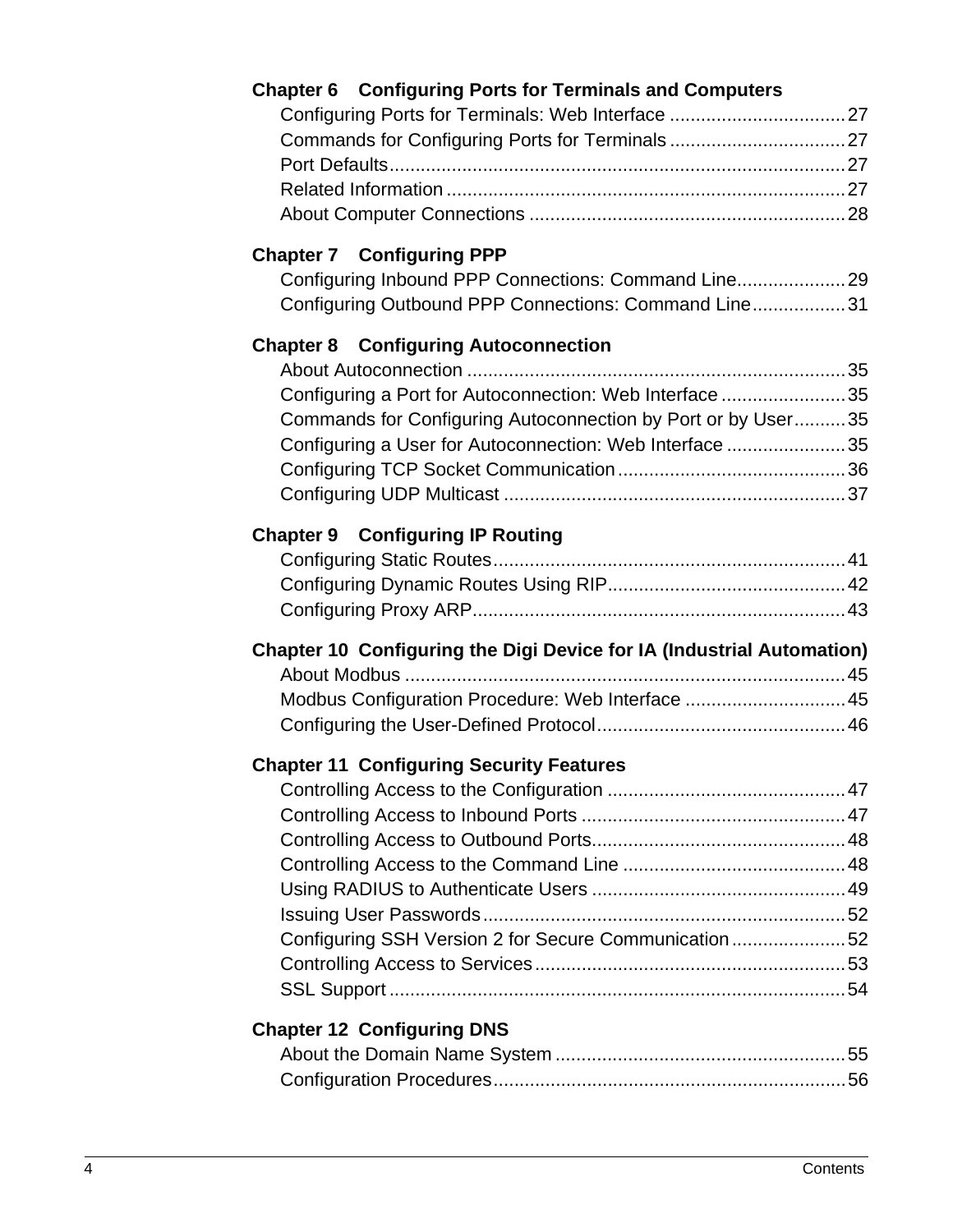| <b>Chapter 13 Configuring SNMP</b>                       |  |
|----------------------------------------------------------|--|
|                                                          |  |
|                                                          |  |
| <b>Chapter 14 Configuring Users</b>                      |  |
|                                                          |  |
|                                                          |  |
|                                                          |  |
|                                                          |  |
|                                                          |  |
|                                                          |  |
| <b>Chapter 15 Configuring Console Management</b>         |  |
|                                                          |  |
|                                                          |  |
|                                                          |  |
|                                                          |  |
|                                                          |  |
|                                                          |  |
|                                                          |  |
|                                                          |  |
| Chapter 16 Managing the OS and Configuration             |  |
|                                                          |  |
| Copying the Configuration to and from a Remote Host71    |  |
| Resetting Device Server Configuration to Defaults  72    |  |
| Commands for Resetting the Configuration to Defaults 73  |  |
| <b>Chapter 17 Troubleshooting</b>                        |  |
|                                                          |  |
| Symptom: Cannot Telnet to the PortServer TS 8/1675       |  |
|                                                          |  |
|                                                          |  |
|                                                          |  |
|                                                          |  |
|                                                          |  |
| Resetting PortServer TS 8/16 Configuration to Defaults79 |  |
|                                                          |  |
|                                                          |  |
|                                                          |  |
|                                                          |  |
|                                                          |  |
|                                                          |  |
|                                                          |  |
|                                                          |  |

#### Contents 5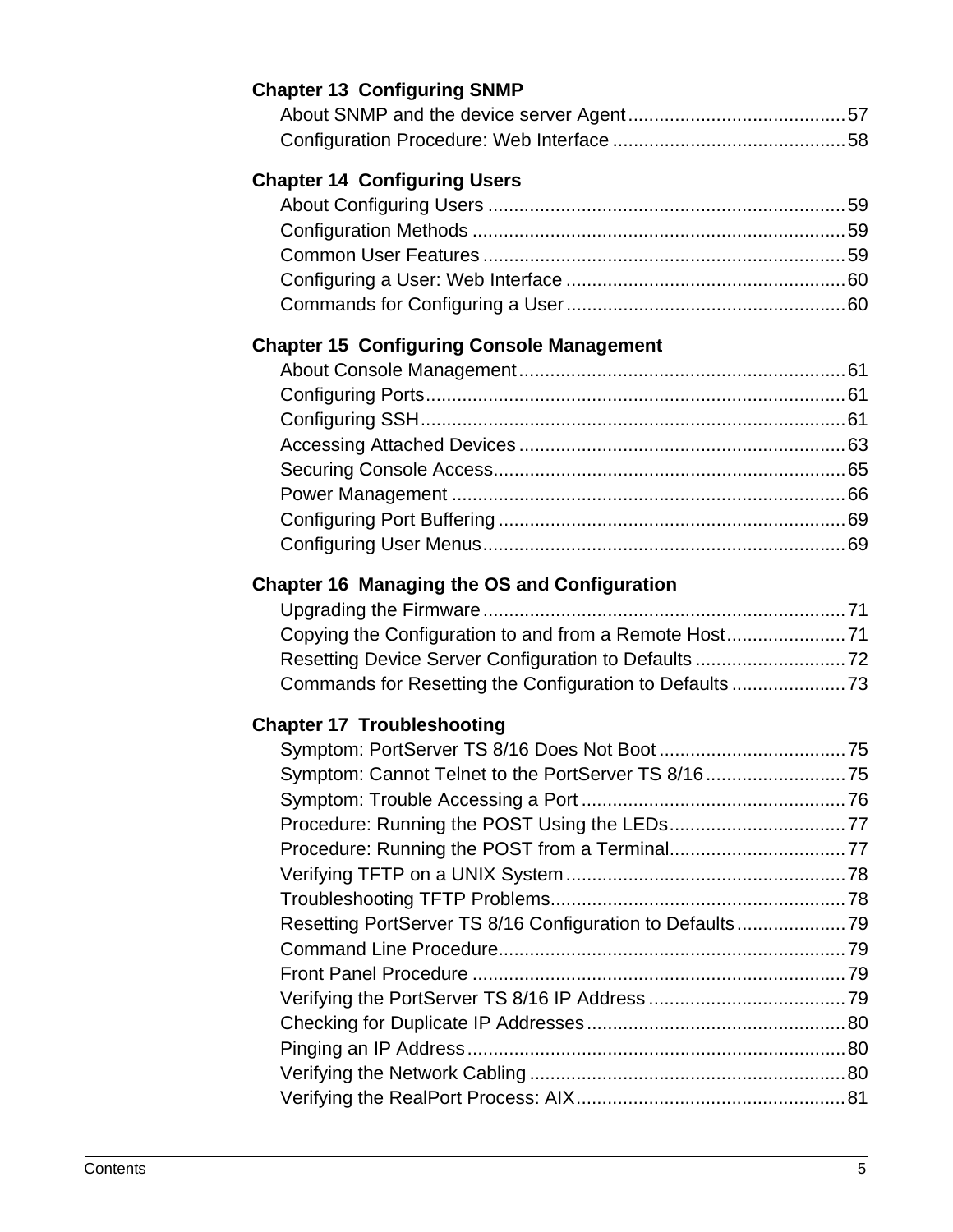# **[Chapter 18 Specifications](#page-84-0)**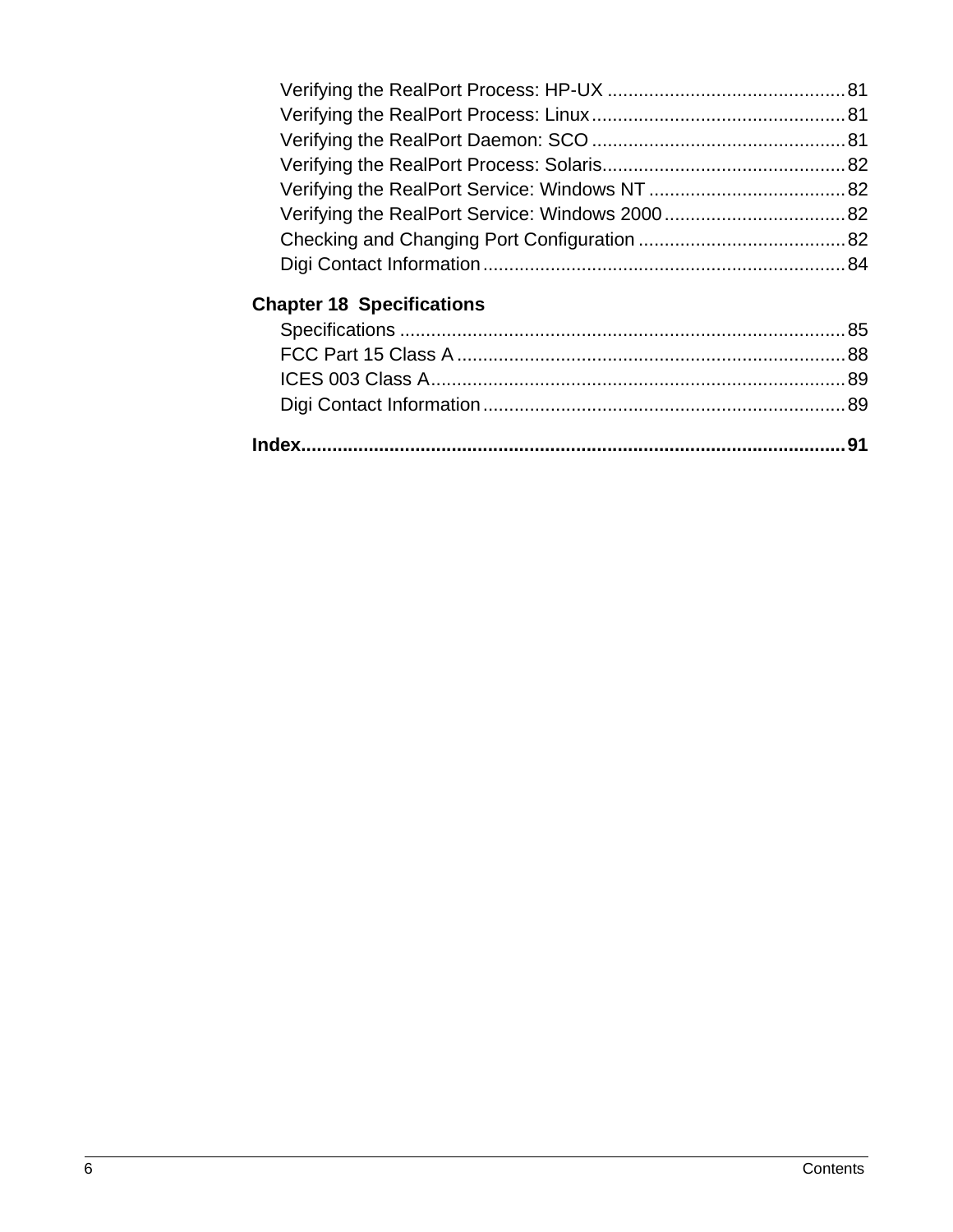# **Chapter 1 Introduction**

#### <span id="page-6-1"></span>**Setup Overview**

<span id="page-6-0"></span>This section provides an overview of the setup process.

#### **Step A: Plan**

Before beginning setup, consider the following:

- How to assign an IP address to the Digi device's Ethernet interface, which can be accomplished in a number of ways. See ["Configuring](#page-10-4)  [the IP Address" on page 11](#page-10-4).
- How to configure serial ports. A key consideration is whether to use RealPort. Other considerations include the type of peripheral that will connect to the port and the peripheral's cabling requirements. See ["Configuring Ports for RealPort" on page 15](#page-14-3) and the online RealPort driver documentation and Cable Guide, both of which are on the Access Resource CD.
- The various ways that your Digi device can be configured. See ["About Configuration Methods" on page 9](#page-8-0) and ["Configuration Pre](#page-9-0)[requisites" on page 10](#page-9-0) for more information.

#### **Step B: Set Up the Hardware**

- 1. Connect the device to power and to the network.
- 2. Connect peripherals to serial ports. See the Cable Guide on the Access Resource CD.

#### **Step C: Install and Setup Digi Port Authority-Remote**

Digi Port Authority-Remote is a utility that provides one of the ways to configure an IP address and also provides port monitoring. See the Digi Port Authority-Remote Device Monitor Setup Guide, which is on the Access Resource CD.

#### **Step D: Configure an IP Address**

There are a number of ways to configure an IP address. See ["Configuring](#page-10-4)  [the IP Address" on page 11](#page-10-4) for more information.

#### **Step E: Configure Ports**

See the following for more information:

- • ["Configuring Ports for RealPort" on page 15](#page-14-3)
- • ["Configuring Ports for Printers" on page 19](#page-18-2)
- • ["Configuring Ports for Modems" on page 23](#page-22-3)
- • ["Configuring Ports for Terminals and Computers" on page 27](#page-26-5)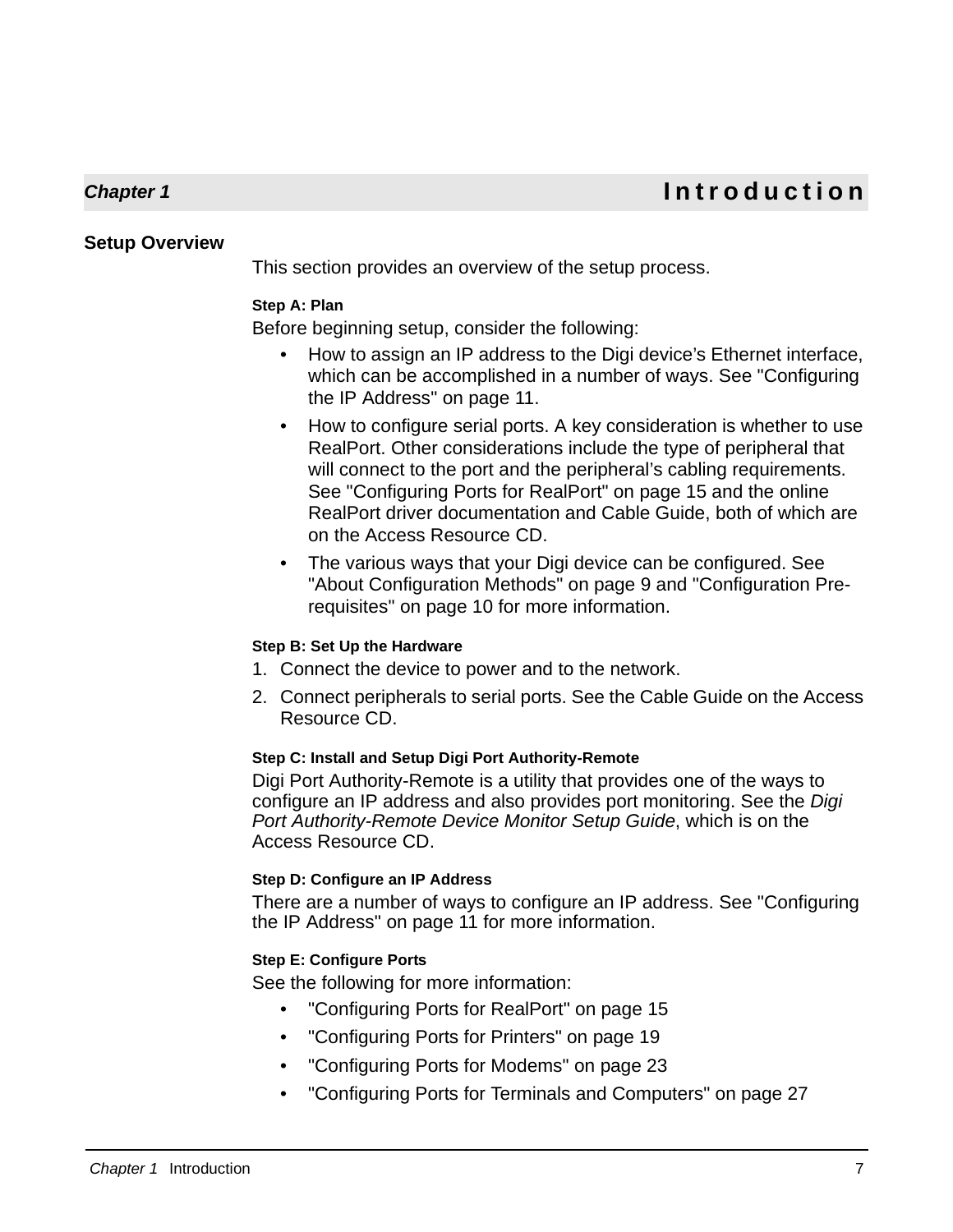#### **Step F: Configure Other Features as Required**

See the following for information on setting up other features:

- ["Configuring PPP" on page 29](#page-28-2)
- ["Configuring Autoconnection" on page 35](#page-34-5)
- ["Configuring IP Routing" on page 41](#page-40-2)
- ["Configuring Security Features" on page 47](#page-46-3)
- ["Configuring DNS" on page 55](#page-54-2)

#### <span id="page-7-0"></span>**About Entering Commands on the Command Line**

If you use the command line, you will find the commands needed within each chapter. For detail such as syntax, parameters, range, variables, or applications see the Digi One/PortServer TS Command Reference found on the Access Resource CD.

#### <span id="page-7-1"></span>**Supported Devices**

This manual provides information on the following Digi devices:

- PortServer TS 8
- PortServer TS 16

#### <span id="page-7-2"></span>**About This Guide**

#### **Purpose**

This guide provides the following:

- Configuration and administration procedures
- Configuration examples

#### **Audience**

This manual is intended for the person responsible for configuring and administering device server. It assumes that this person has experience configuring network devices and is familiar with networking concepts.

#### **Scope**

This manual provides step-by-step instructions for configuring and administering device server's main features. It does not address how to configure every option, provide complete information on commands, or discuss hardware installation. These topics are covered in other documents in the device server library.

#### <span id="page-7-3"></span>**Other Documents in the Library**

Here is a list of the other documents in the library:

#### **Device Server Quick Start Guide**

The guide that comes in the package with the device server covering the first steps necessary to get your device server up and running.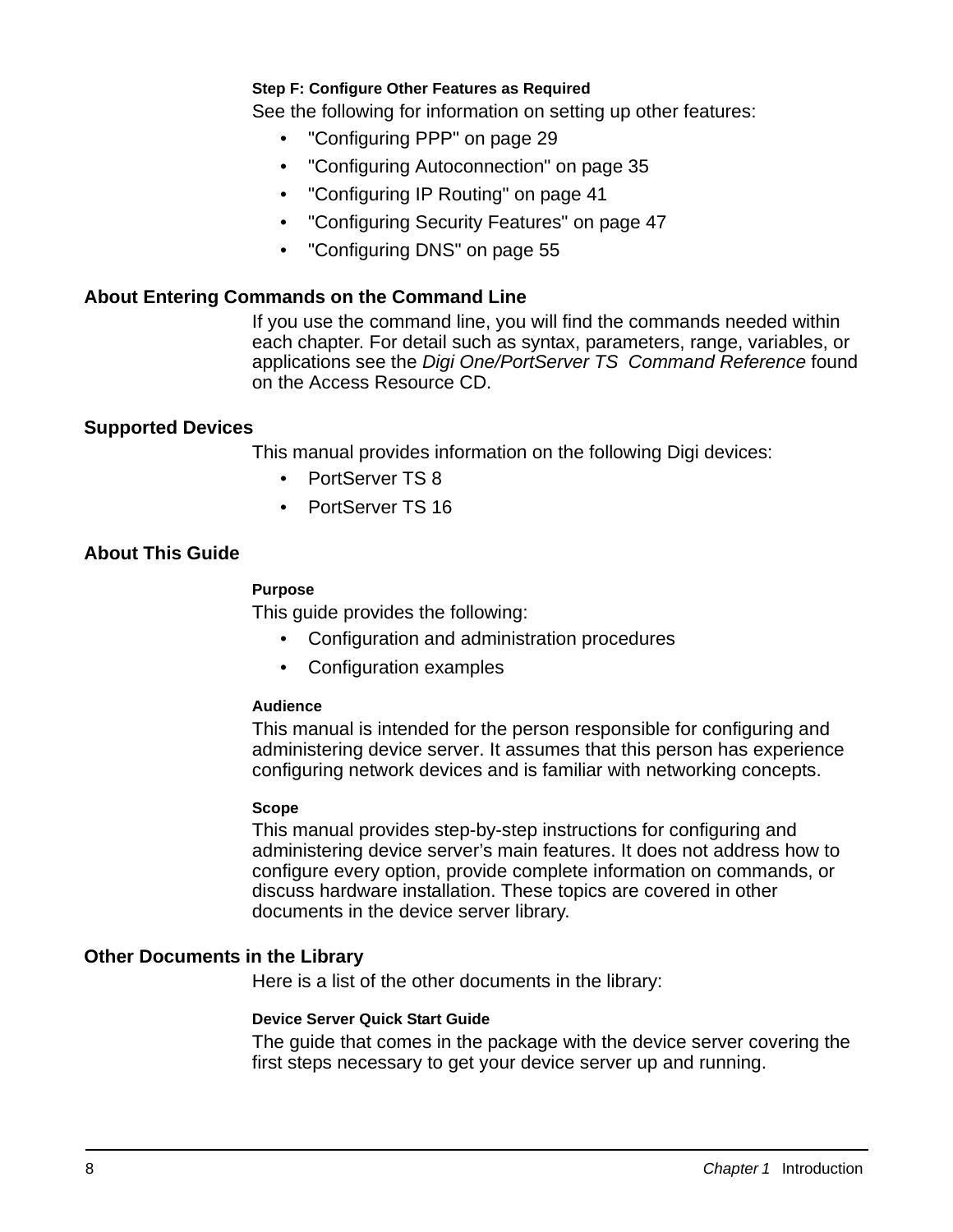#### **Digi One/PortServer TS Command Reference**

This online manual, available on the Access Resource CD, provides complete information on commands.

#### **RealPort Setup Guides**

These online manuals provide information on setting up servers for RealPort software.

#### **Digi Port Authority - Remote Device Monitor Setup Guide**

This online manual provides information on installing and using Digi Port Authority - Remote software.

#### **Online Help for the Web UI**

This context-sensitive online help provides information on configuration fields used with web browser configuration interface.

#### <span id="page-8-0"></span>**About Configuration Methods**

Use this section to learn about configuration methods.

#### **Configuring the device server from an Attached Terminal**

With this method, you cable a terminal or PC running terminal emulation software to a device server port and then use the command line to enter commands. This method allows you to configure all features. It requires, however, that you and the device server be in the same location. Some users find it advantageous to configure the device server IP address this way and then use one of the other methods for the rest of the configuration.

#### **Configuring the device server from a Telnet Session**

With this method, you Telnet to the device server and use the command line to complete configuration tasks. The only disadvantage to this method is that you have to configure the device server with an IP address before you can Telnet to it.

#### **Configuring the device server from the Web Interface**

The great advantage to this method is ease of use. This method requires that you configure the IP address before you can access the configuration from the web interface, however, some features cannot be configured this way.

#### **Downloading a Configuration File**

With this method, you configure a Digi device and then do the following:

- 1. Download an existing configuration file to a host system.
- 2. Edit the file with specific configuration using a text editor.
- 3. Upload the file to the device server.

This an excellent method for maintaining highly similar configuration files for multiple Digi devices. The disadvantage is that the device server requires some configuration steps, such as the IP address, to be completed before it can be used.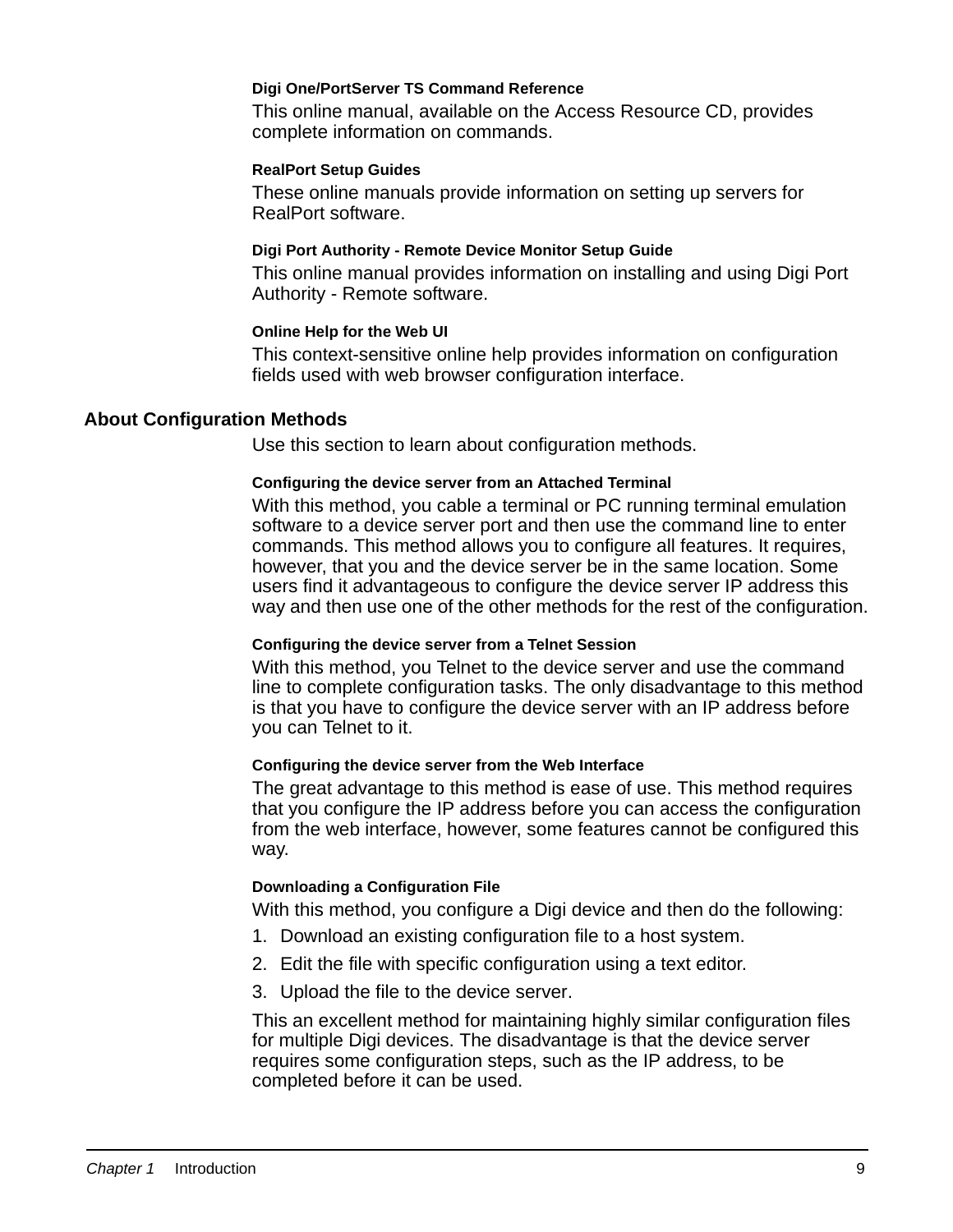#### <span id="page-9-0"></span>**Configuration Prerequisites**

#### **Accessing the Command Line from a Locally-Connected Terminal**

Use this procedure to access the command line and the configuration from a terminal connected to one of the device server's serial ports.

- 1. Connect a terminal or PC to a serial port on the device server. For a Windows HyperTerminal connection, use the cable that came in the package.
- 2. Configure the parameters of the terminal or terminal emulation software to work with the Digi serial port. The default port settings are:
	- VT 100 emulation
	- 9600 baud
	- 8-bit character
	- 1 stop bit
	- No parity
- 3. Log on as the **root** user. The default password is **dbps**.

#### **Log On as Root from the Command Line**

- 1. At the log on prompt, enter **root.**
- 2. Enter the default password **dbps**.

#### **Accessing the Command Line from a Telnet Session**

Use this procedure to access the command line and the configuration from a Telnet session. This procedure assumes that you have configure the Digi device with an IP address already. See ["Configuring the IP Address" on](#page-10-4)  [page 11](#page-10-4).

1. To Telnet to the device server, enter the following command from a command prompt on another networked device, such as a server:

telnet ip-address

where *ip-address* is the device server's IP address

Example: telnet 192.3.23.5

2. Log on as the **root** user. The default password is **dbps**.

#### **Accessing the Configuration from the Web Interface**

Use this procedure to access the configuration from the web interface. This procedure assumes that you have configured the Digi device with an IP address already. See ["Configuring the IP Address" on page 11](#page-10-4).

- 1. Access the device server from a web browser by specifying the device server's IP address in the URL window.
- 2. Log on as **root**. The default password is **dbps**.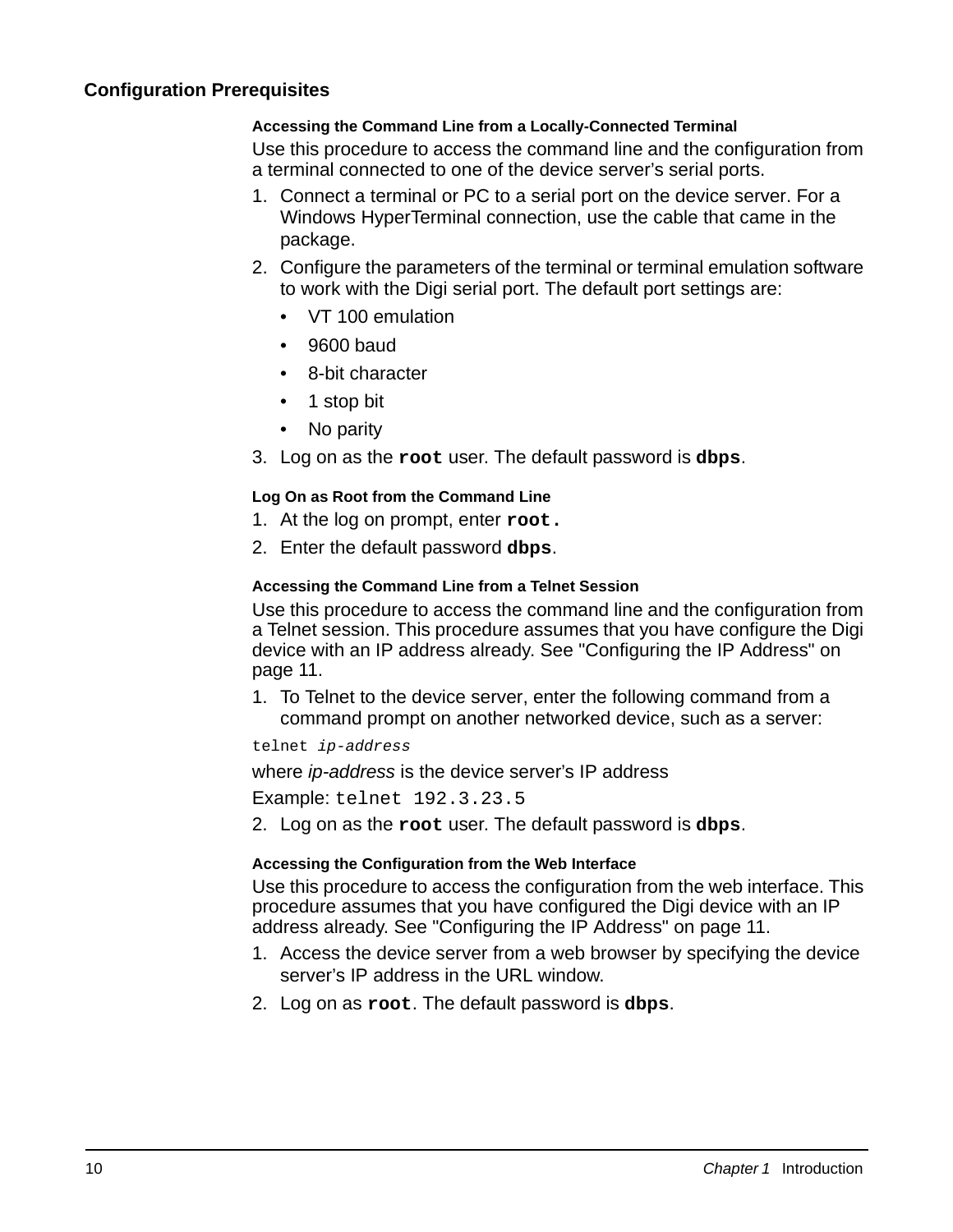#### <span id="page-10-1"></span>**Options for Configuring the IP Address and Mask**

<span id="page-10-4"></span><span id="page-10-0"></span>The device server IP address can be configured using the following methods:

- With Digi Port Authority-Remote, a Digi utility
- By updating the ARP table on a server and then pinging the Digi device (called ARP-Ping)
- From the command line using the set config command (Configuring the Ethernet Interface from the Command Line)
- Using a RARP server
- Using a DHCP server

The IP address and mask can also be changed using the web interface. This method, however, does not work for the initial IP address configuration.

#### <span id="page-10-2"></span>**Device Support: Digi Port Authority-Remote and ARP-Ping for IP Address Configuration**

Not all Digi devices can use Digi Port Authority-Remote and ARP-Ping for IP address configuration. To determine if you can use these features, find the hardware label on your Digi device and then use the table below to determine whether this feature is available:

| <b>Device</b>                      | <b>Part Number</b> | <b>Revision Required</b> |
|------------------------------------|--------------------|--------------------------|
| Digi One IA RealPort               | 50000764-01        | F or higher              |
| Digi One RealPort                  | 50000723-01        | J or higher              |
| PortServer TS 2                    | 50000723-02        | J or higher              |
| PortServer TS 4                    | 50000723-03        | G or higher              |
| PortServer TS 8                    | 50001208-01        | B or higher              |
| PortServer TS 16 (desktop)         | 50001207-01        | E or higher              |
| PortServer TS 16<br>(rack-mounted) | 50001185-01        | C or higher              |

#### <span id="page-10-3"></span>**Configuring the Ethernet Interface with Digi Port Authority-Remote**

Use this section to configure an initial IP address, subnet mask, and default gateway using Digi Port Authority-Remote. This procedure cannot be used to change the IP address, but only to assign the initial IP address. It also cannot be used if a DHCP server is active.

#### **Starting Point**

This procedure assumes the following:

• That your Digi device supports this feature. See "The IP address and mask can also be changed using the web interface. This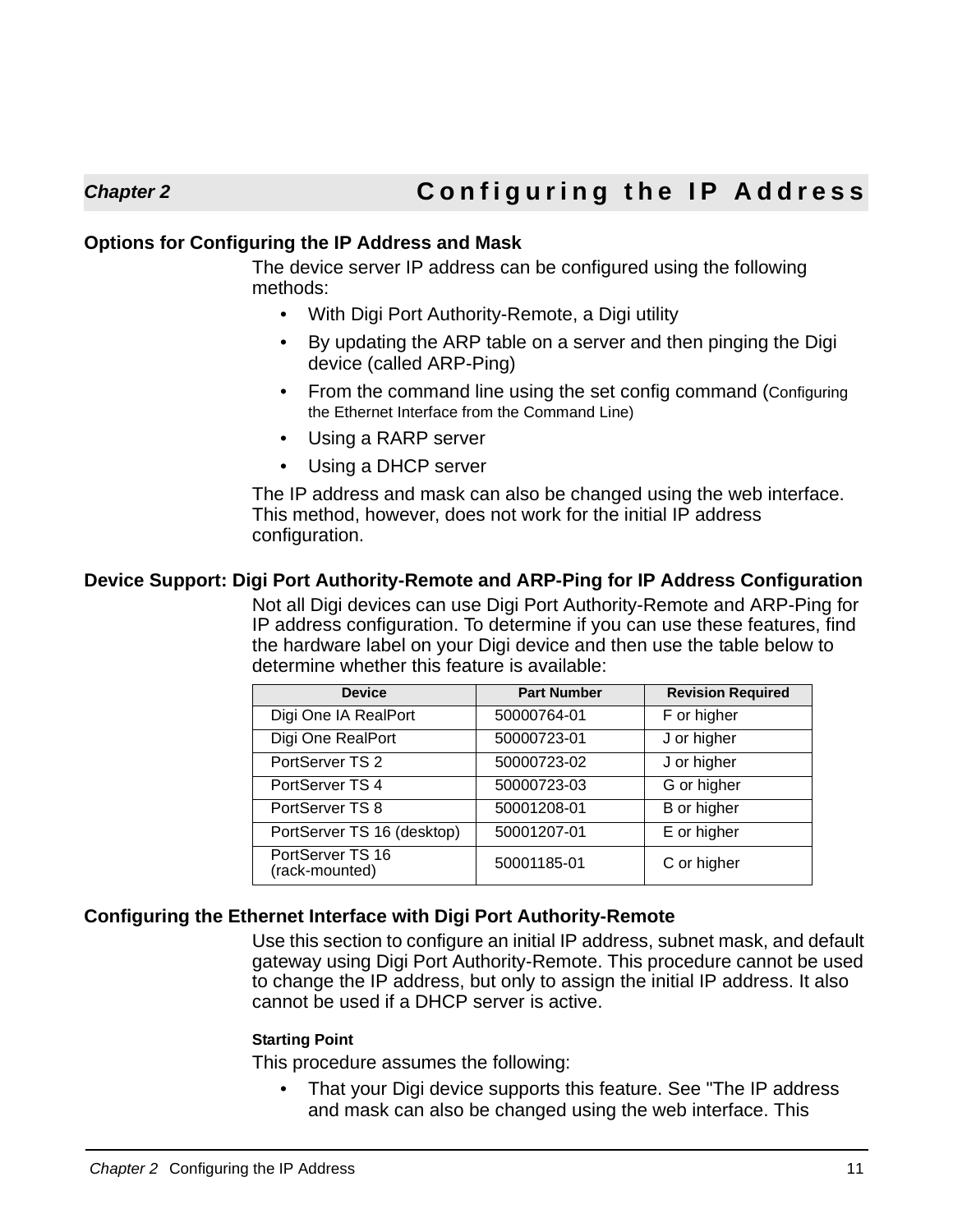method, however, does not work for the initial IP address configuration." on page 11.

- That your Digi device is connected to the Ethernet network.
- That the Digi device has DHCP client turned on. This is the default setting and it will be on unless it was turned off.
- That you do **not** have a DHCP server to serve IP address. If you do, use the DHCP procedure. See ["Configuring an IP Address using](#page-13-0)  [DHCP and RARP" on page 14](#page-13-0).
- That you have installed Digi Port Authority-Remote version 2.01.11 or later. For information on installing Digi Port Authority-Remote, see the Digi Port Authority Remote Device Monitor Setup Guide, which is on the Access Resource CD.

#### **Procedure**

- 1. Run Digi Port Authority-Remote.
- 2. If Digi Port Authority-Remote is not set for ADDP, choose ADDP as the Discovery Protocol.
- 3. Click Discover.

A list of Digi devices appears. Systems with IP addresses of 0.0.0.0 need IP addresses.

- 4. Select a device from the list and then click Configure.
- 5. Supply an IP address, subnet mask, and default gateway and then choose OK.

Digi Port Authority-Remote configures the IP address, subnet mask, and default gateway.

### <span id="page-11-0"></span>**Configuring the IP Address Using ARP-Ping**

Use this section to configure an IP address by manually updating a server's ARP table and then pinging the Digi device.

Note: The ARP-Ping command assigns the IP address you designate but also assigns default subnet mask and gateway addresses. It is necessary to change the subnet mask and gateway addresses.

#### **Starting Point**

This procedure assumes the following:

- That your Digi device supports this feature. See "The IP address and mask can also be changed using the web interface. This method, however, does not work for the initial IP address configuration." on page 11.
- That your Digi device is connected to the Ethernet network

#### **Procedure**

- 1. Record the MAC address of the Digi device. It's on the back of the unit.
- 2. Access a server on the same subnet as the Digi device.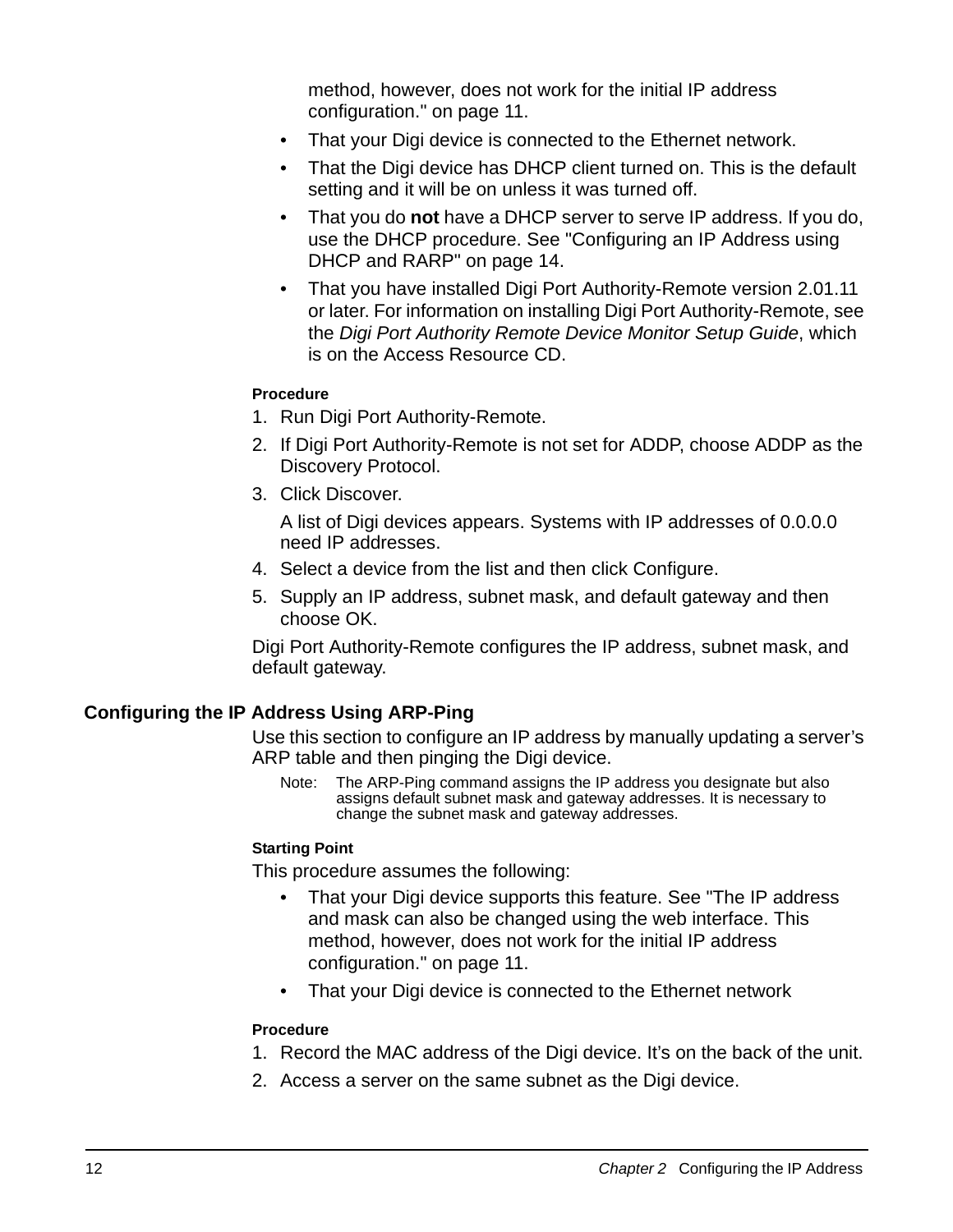3. Manually update the server's ARP table using the Digi device's MAC address and the IP address you want assigned to the Digi device. The following is an example of how this is done on a Windows NT 4.0 system:

arp -s 143.191.2.1 00-00-9d-22-23-60

4. Ping the Digi device using the IP address just assigned. The following is an example:

ping 143.191.2.1

The ping will probably time out before there is a response from the Digi device.

5. Wait a few seconds and then ping the Digi device again.

The Digi device replies to the ping, indicating that the IP address has been configured.

#### <span id="page-12-0"></span>**Configuring the Ethernet Interface from the Command Line**

This section discusses how use the command line to configure an IP address, mask, and default gateway for device server's Ethernet interface.

#### **Manual Configuration Procedure**

1. To ensure that the IP address you configure is permanent, turn DHCP off by entering the following command:

set config dhcp=off

2. To configure an IP address for the Ethernet interface, enter the following command:

```
set config ip=ip-address
```
where ip-address is the IP address for the Ethernet interface

#### **Example to Set IP Address**

set config ip=191.143.2.154

3. To configure a subnet mask, enter the following command:

set config submask=mask

where *mask* is the subnet mask for this subnetwork

#### **Example to Set Subnet Mask**

set config submask=255.255.255.0

4. To configure a default gateway, enter the following command:

set config gateway=ip-address

where *ip-address* is the IP address of the default gateway

#### **Example to Set Gateway Mask**

set config gateway=191.143.2.46

5. Reboot the Digi device at the prompt using the following command:

boot action=reset

#### **Manual Configuration Example**

In this example set config commands configure the Ethernet interface and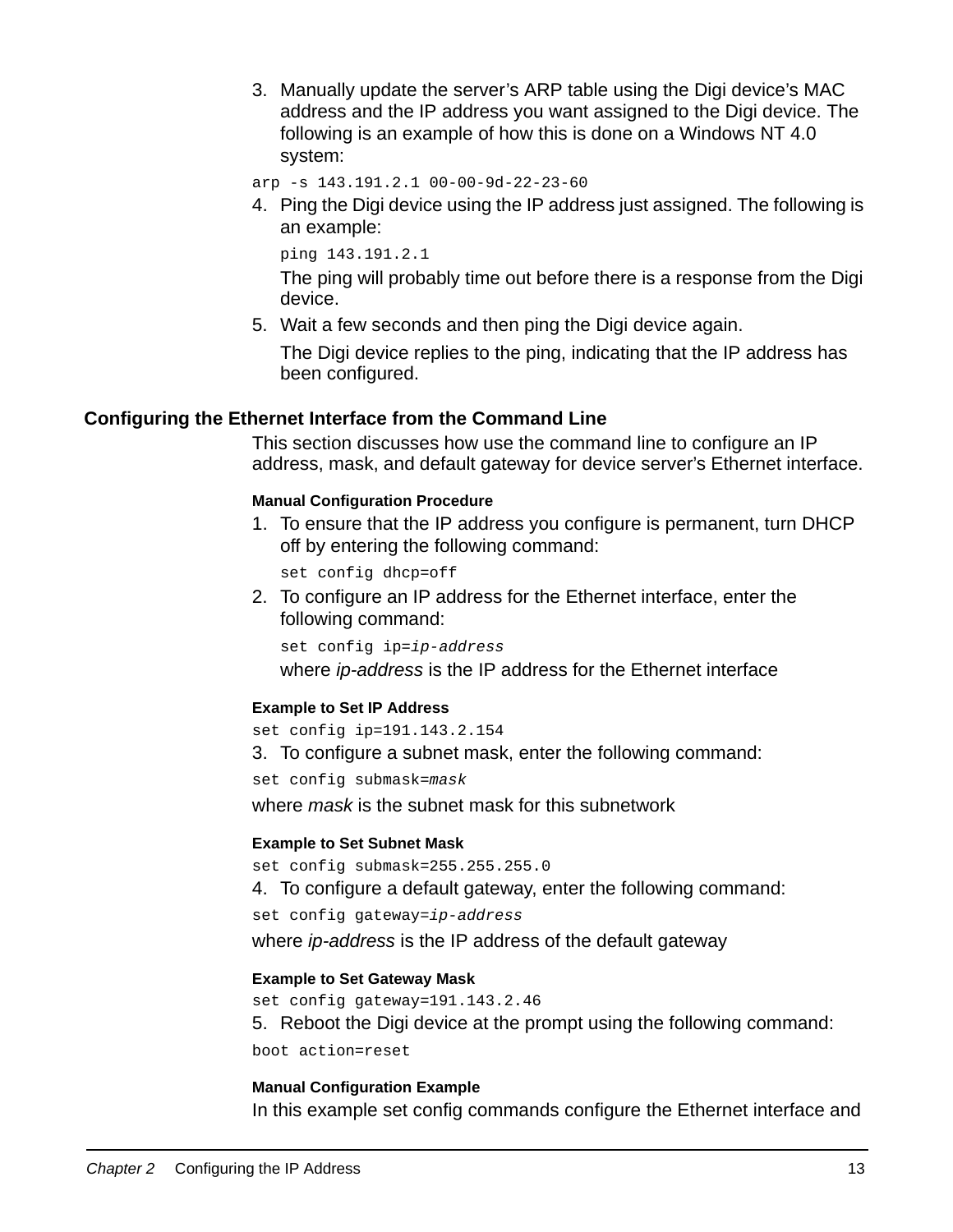the boot command reboot the Digi device, which is required for the address change to take affect.

```
set config ip=192.150.150.10 submask=255.255.255.0 dhcp=off 
set config gateway=192.150.150.11
boot action=reset
```
#### <span id="page-13-0"></span>**Configuring an IP Address using DHCP and RARP**

#### **About DHCP and RARP**

When the device server boots, it transmits a DHCP request and a RARP request. This continues until an address is assigned.

#### **Procedure**

To use RARP or DHCP follow these steps:

- 1. Set up an entry for an address on a DHCP or RARP server. If you intend to use RealPort, do the following:
	- Reserve a permanent IP address.
	- Record the IP address. You will need it when you configure the RealPort driver.
- 2. Power on the device server.

The DHCP or RARP server assigns the device server an IP address.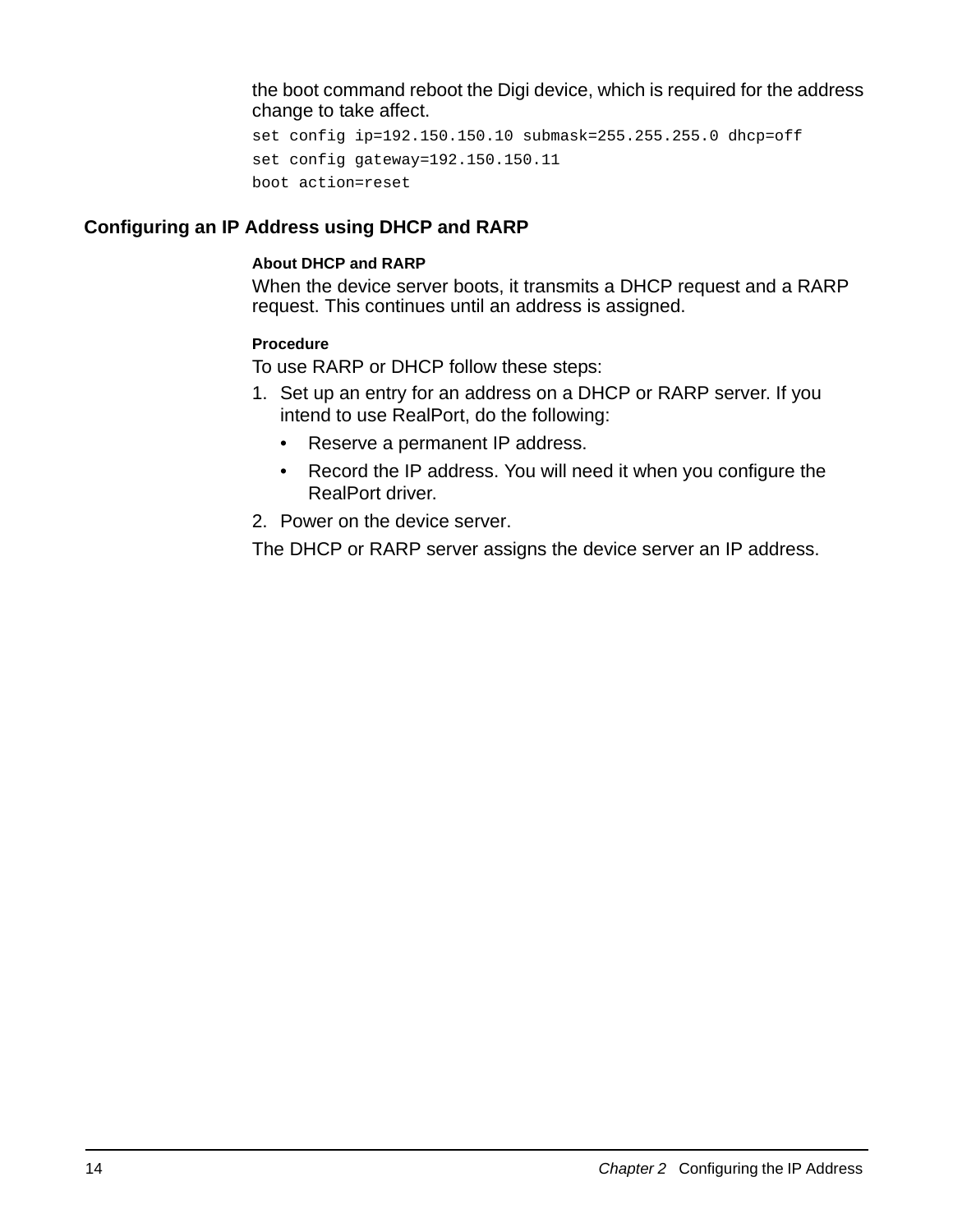#### <span id="page-14-4"></span><span id="page-14-1"></span>**About RealPort**

<span id="page-14-3"></span><span id="page-14-0"></span>This section provides a brief introduction to RealPort.

#### **What is RealPort?**

RealPort is a feature that allows network-based host systems to use the ports of the device server as though they were the host system's own ports, appearing and behaving as local ports to the network-based host.

#### **RealPort Advantages**

RealPort provides the following advantages:

- It expands the number of ports available to the host system.
- It enables device server ports to be treated as if they were directly connected to the host, which means they use all standard operating system interfaces that control baud rate, parity, stop bits, and flow control.
- It enables host administrators to do most of the required configuration on the host, the system with which the administrator is most familiar.
- It dramatically reduces host CPU overhead because multiple terminal or printer sessions are multiplexed over the same TCP/IP connection.

#### **Configuring the RealPort Software**

You must install and configure RealPort software on each host that will use RealPort ports. See the RealPort documentation for more information.

#### **Configuration Options**

You can configure the device server for RealPort using the web interface. For information on using the web interface, see ["Configuring Ports: Web](#page-14-2)  [Interface" on page 15](#page-14-2).

#### <span id="page-14-2"></span>**Configuring Ports: Web Interface**

Use this procedure to configure a port from the web interface.

- 1. Access the web interface by entering the device server IP address in a browser's URL window.
- 2. Log on to the device server as **root**.

The default password is **dbps.**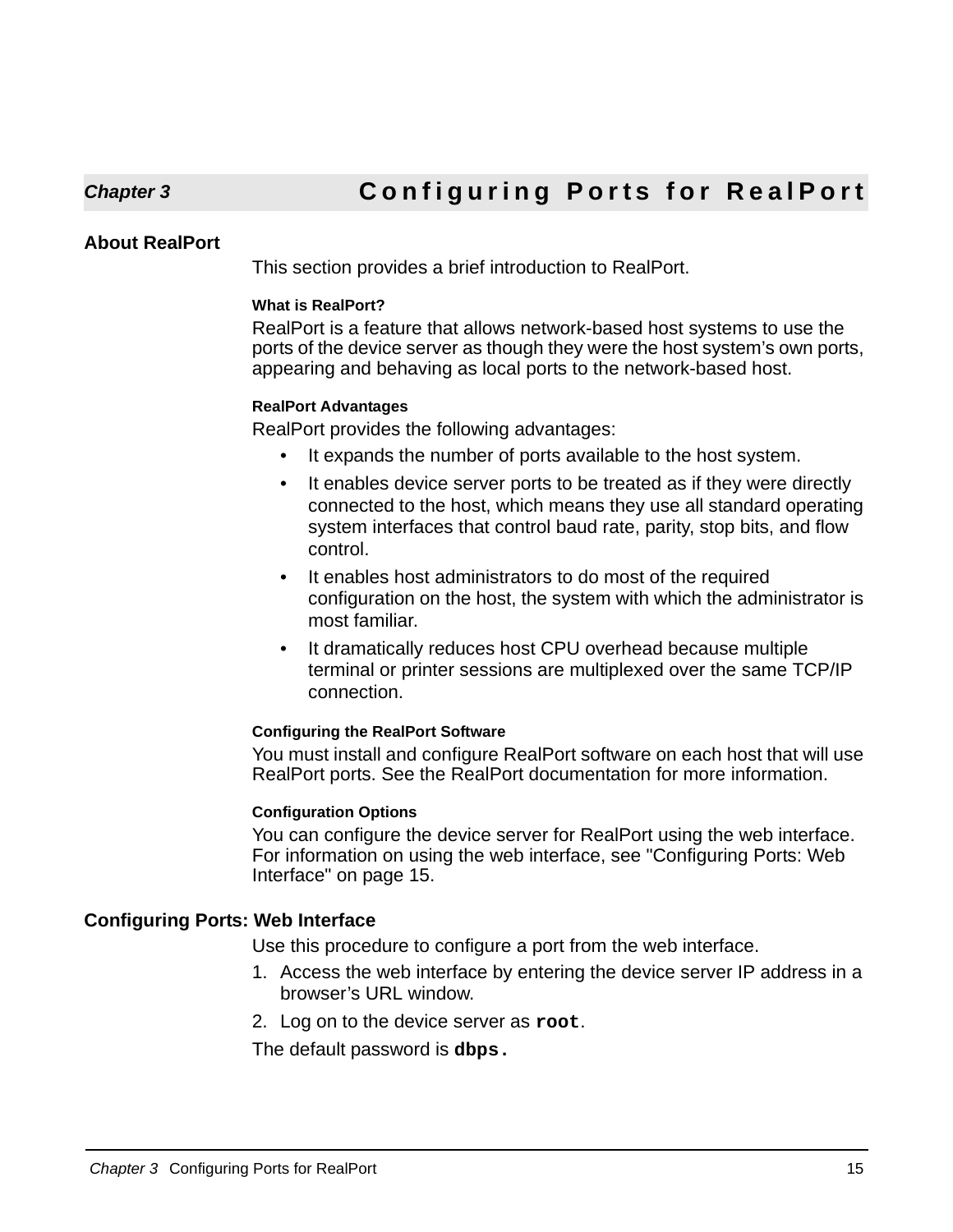$\overline{\phantom{a}}$ 

3. From the main menu, select Setup Wizards > RealPort.



- 4. To complete configuration, choose Next and then follow the prompts.
- 5. To return to the main Ports menu, choose Ports from the Menu again.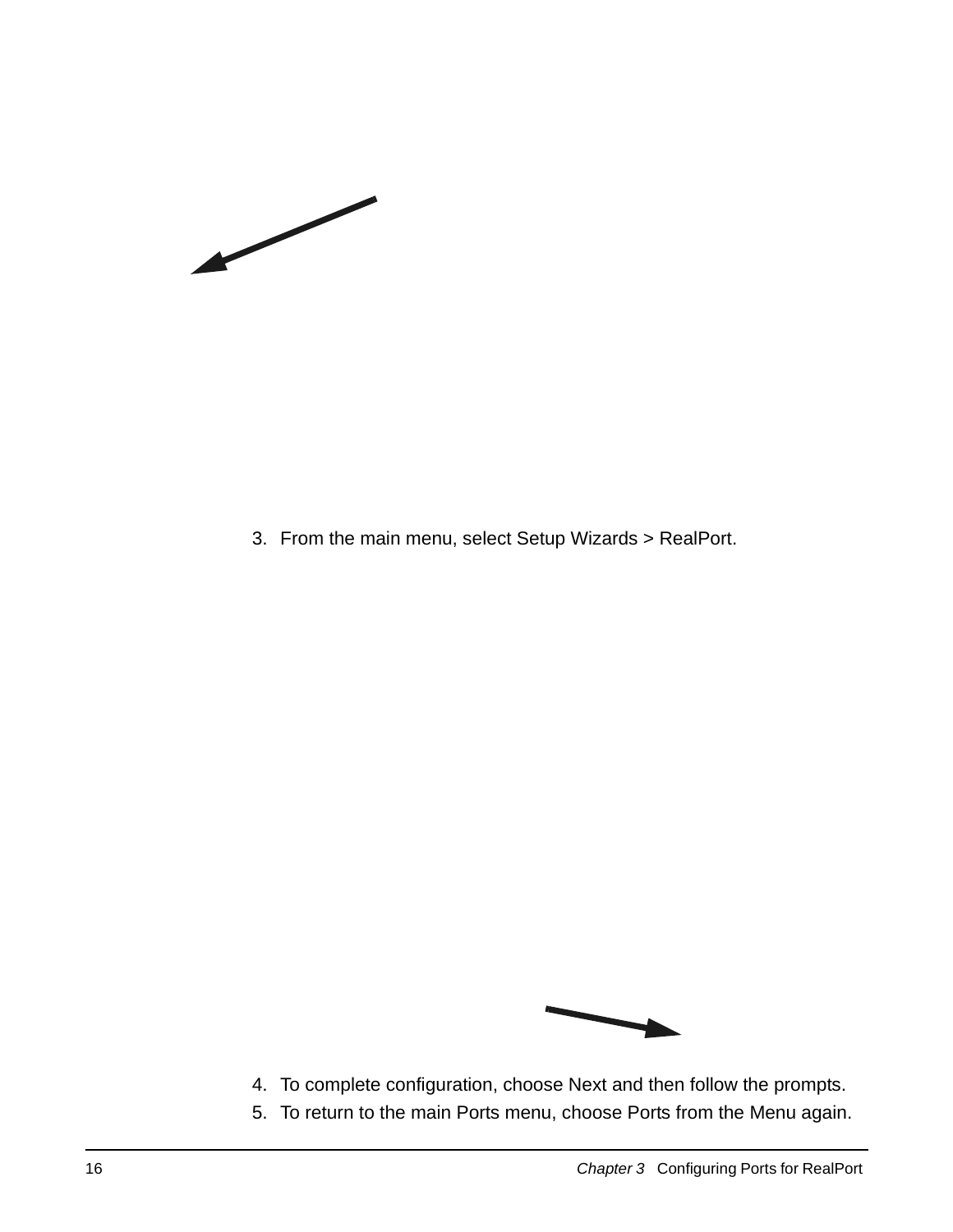6. To complete RealPort setup, install and configure the RealPort driver. See the appropriate RealPort setup guide on the Access Resource CD.

To configure Secure RealPort, see set config securerealport in Digi One/ PortServer TS Command Reference.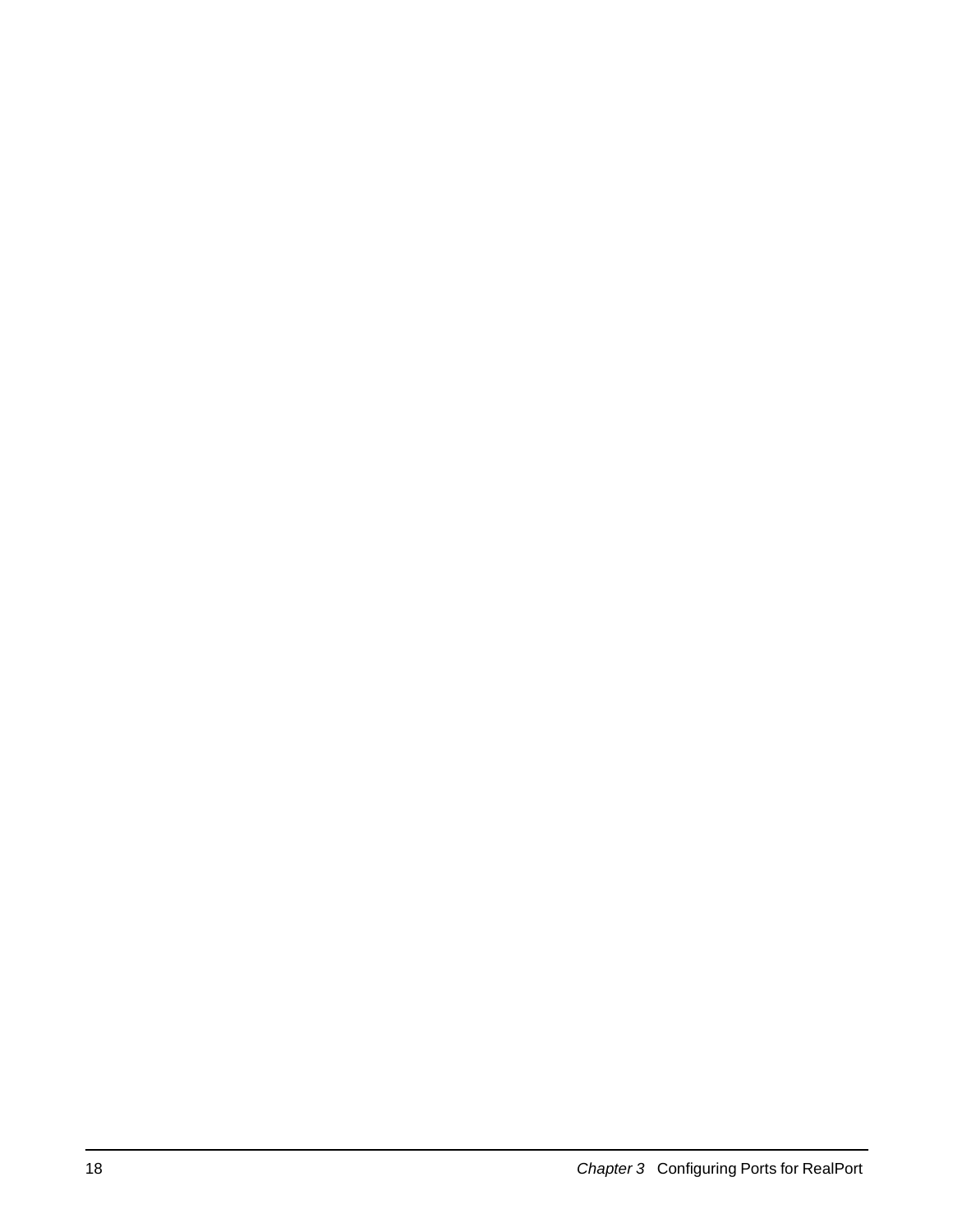#### <span id="page-18-1"></span>**Configuration Considerations**

<span id="page-18-2"></span><span id="page-18-0"></span>You should be aware of the following considerations if you intend to configure device server to handle printers.

#### **Using RealPort**

RealPort, a feature that allows network-based host systems to use the ports of the device server as though they were the host system's own ports, is an easy and efficient way for printers to use device server ports. For information on this option, see ["Configuring Ports for RealPort" on page 15.](#page-14-3)

#### **Flow Control Tips**

Here are some tips to ensure that your printer performs as expected:

- If flow control is necessary, ensure that the printer and device server use the same flow control scheme.
- Some printers that use hardware flow control issue the DTR (data terminal ready) signal when they are ready for data. If so, the DTR pin on the cable from the printer must be wired to an input on the device server port (usually CTS) that can be used for flow control.

#### **Using the lpd Protocol**

Here are some tips for configuring the print spooler on your UNIX system when you intend to print using the lpd protocol to a printer attached to device server:

- The number of copies option with lpr is not supported.
- Banner pages are not supported.
- The device server's DNS name or IP address is the remote system's name.
- Queue names must conform to the following conventions:
	- Begin the queue name with one of the following character strings: (a) Use ASCII if you want device server to substitute carriage return and line feed characters for each line feed the system sends. (b) Use raw if no substitution should be performed.
	- After the queue name, insert an underscore character and the number of the device server port to which the printer is attached.
	- If you want to use either of the following options, specify an additional underscore and then the letter that identifies the option: (a) Use **f** to append a form feed character to the end of each file in a print job (b) Use **d** to add a Ctrl-d to the end of each file in a print job. (This is often required by PostScript printers.)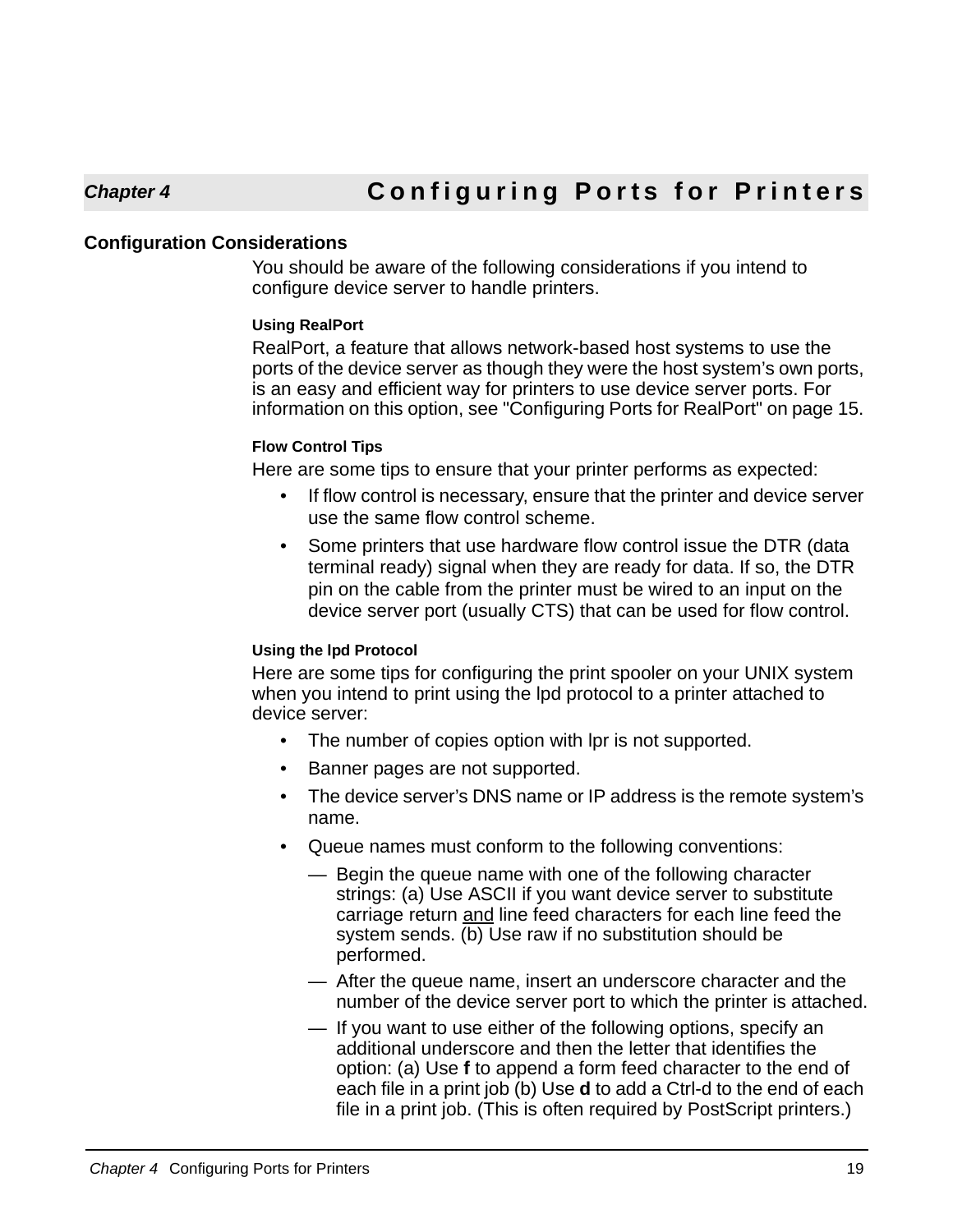### **Examples**

| <b>String</b> | <b>Result</b>                                                                             |
|---------------|-------------------------------------------------------------------------------------------|
| ascii 1       | Prints to port 1 and translates CR to CR/LF.                                              |
| ascii_8_f     | Prints to port 8, translates CR to CR/LF and prints a form feed at the<br>end of the job. |
| raw_1_d       | Prints to port 1 with no translation and appends a Ctrl-d to the end of<br>the print job. |

### <span id="page-19-0"></span>**Configuring Ports for Printers: Web Interface**

- 1. Access the web interface by entering the device server IP address in a browser's URL window.
- 2. Log on to the device server as **root**. The default password is **dbps**.
- 3. From the main menu, click Configure > Ports.
- 4. Choose the port from the port column.
- 5. Ensure that the Device Type is Printer.
- 6. Make other changes to the configuration as required. Use the online help for information.
- 7. If you want to apply this configuration to multiple ports, choose Clone, select the ports for this configuration, and then choose Continue.
- 8. Click Submit.
- 9. To return to the main Ports menu, choose Ports from the left navigation bar.

### <span id="page-19-1"></span>**Tips for Telnet and rsh Printing**

Here are some tips for handling Telnet and rsh printing:

- If line feed and carriage return problems occur, try supplying a set line command that specifies onlcr=on. This converts carriage returns to carriage return/line feeds.
- If you want tab characters (ASCII character 9) converted to 8 spaces, use a set line command that specifies otab=on.

### <span id="page-19-2"></span>**Configuring a Port for Direct-Access Printing**

Direct access printing allows Telnet users on the LAN to access a port and to issue print commands directly to the printer. This section describes the two ways users can access a printer directly and explains how to configure the port to support each method.

#### **Method 1: Specifying Port Numbers in the Telnet Command**

This method allows users to issue Telnet commands that identify the correct port by using TCP port numbers. Users identify the type of connection and port number by specifying one of the following: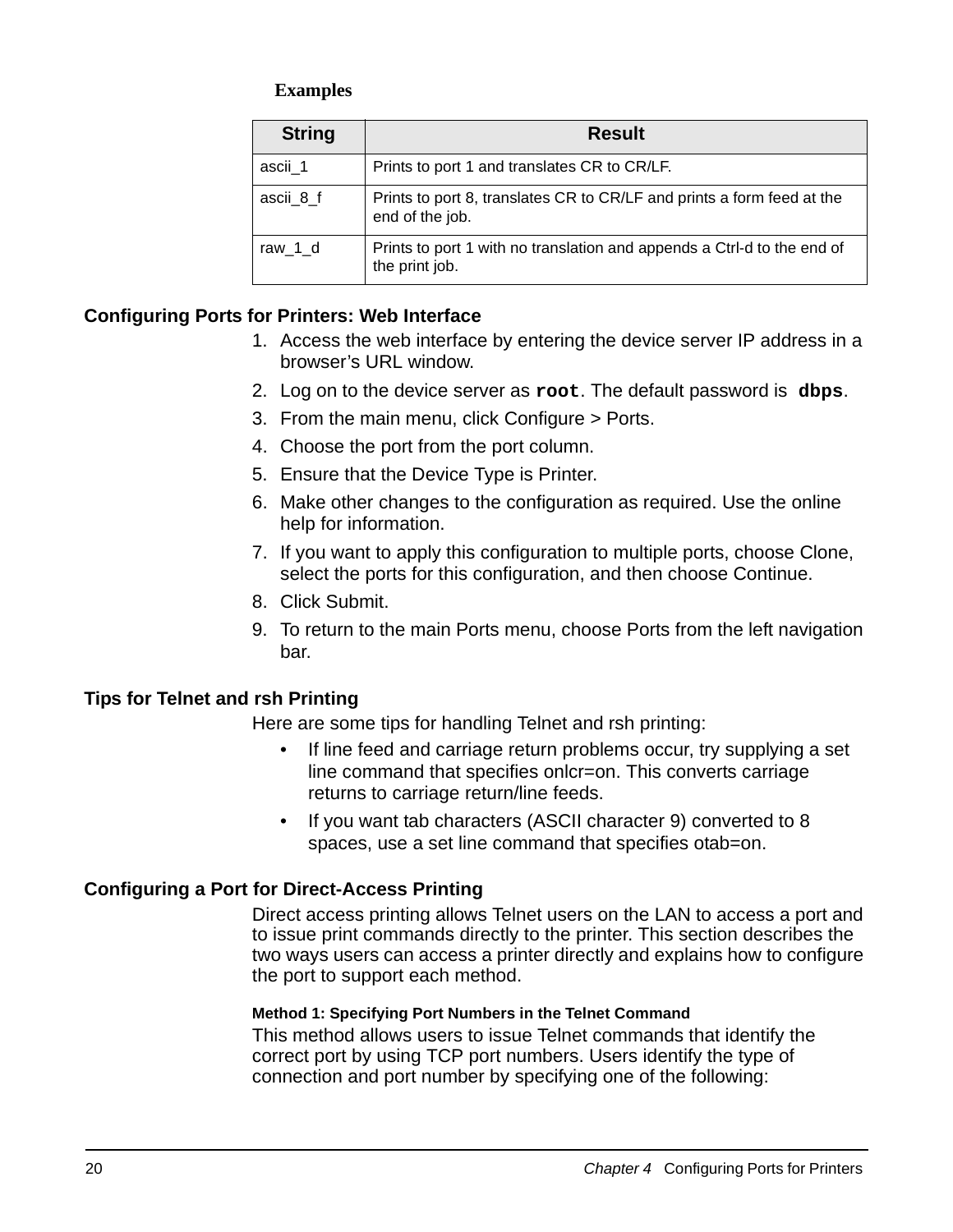| For this connection type | Identify the port by specifying   |
|--------------------------|-----------------------------------|
| Telnet                   | 2000 plus the number of the port. |
|                          | <b>Example:</b> 2002 for port 2.  |
| Raw                      | 2100 plus the number of the port. |
|                          | <b>Example:</b> 2102 for port 2.  |

#### **User Command Example 1**

In this example, a user from the host server, specifies a standard Telnet connection on port 2 of a device server using IP address 199.250.38.15.

```
cat myfile | telnet 199.250.38.15 2002
```
#### **User Command Example 2**

In this example, a user, from the host server, specifies a raw Telnet connection on port 2 of a device server using IP address 199.250.38.15.

cat myfile | telnet 199.250.38.15 2102

• **Note**: To specify a hunt group in the command instead of an individual port, use the group number specified on the group field of the set ports command that configured the port. See the Digi One/ PortServer TS Command Reference.

#### **Method 1 Configuration**

There is no special configuration required to set up a port for this type of direct access. Simply configure the port for a printer. See ["Configuring a](#page-19-2)  [Port for Direct-Access Printing" on page 20](#page-19-2) for more information.

#### **Method 2: Using Alternate IP Addresses**

This method provides similar functions to method 1, except it assigns an IP address to a port.

#### **Method 2 Configuration**

To configure an alternate IP address, do the following:

- Configure the port for a printer. See [Configuring a Port for Direct-](#page-19-2)[Access Printing](#page-19-2) on page [20](#page-19-2) for more information.
- Supply a set altip command that specifies the following:

set altip group=port-number ip=ip-address

#### where

- port-number is the actual port number of a device server port
- IP-address is the unique IP address of a port on the device server

#### **Command Line Example**

```
set ports range=2 dev=prn 
set line range=2 baud=9600 csize=8 stopb=1 parity=n 
set flow range=2 cts=on rts=on ixon=off ixoff=off
```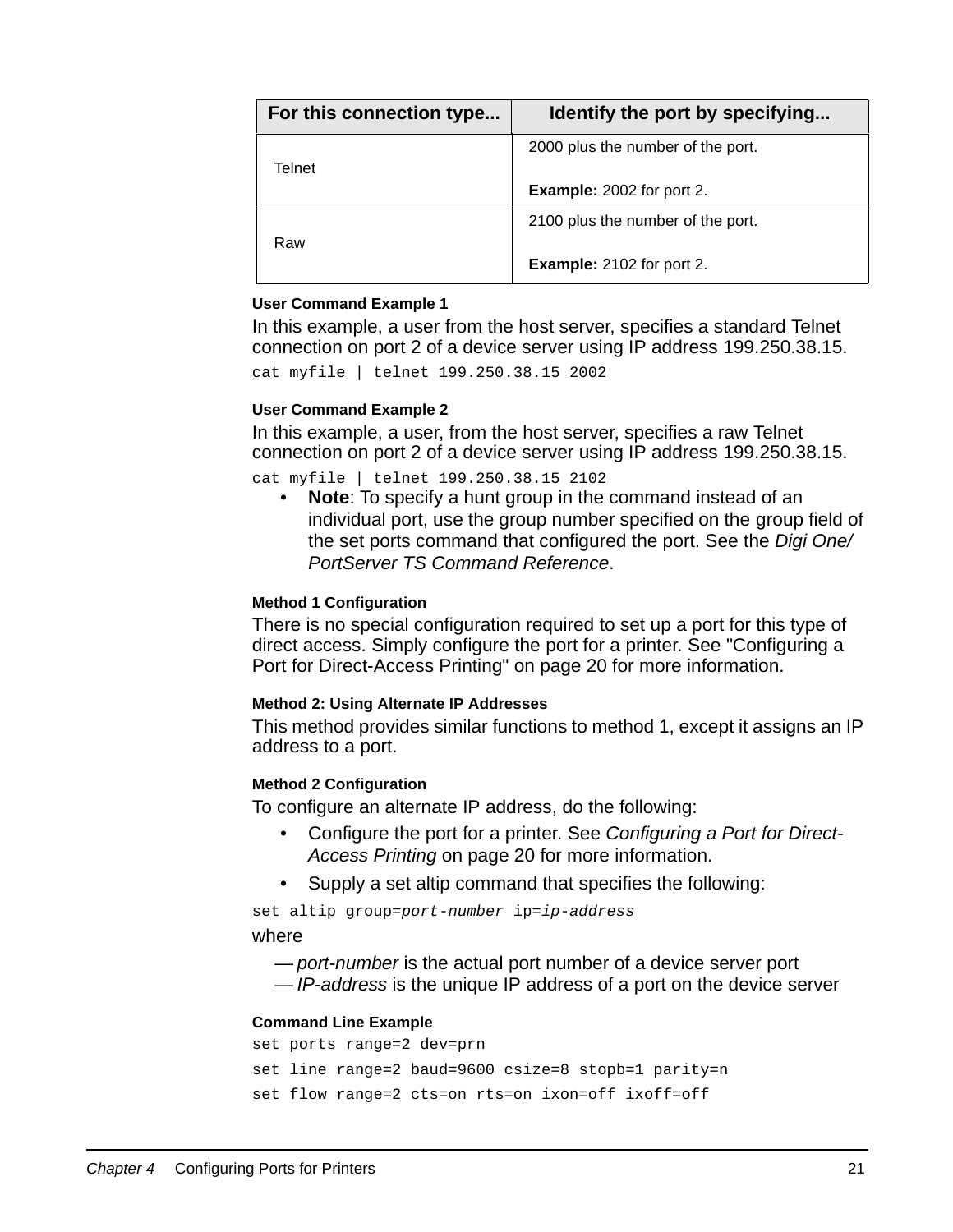```
set altip group=2 ip=199.250.38.17
```
The following example displays a file on port 2 whose unique IP address is 199.250.38.17:

```
cat myfile | telnet 199.250.38.17
```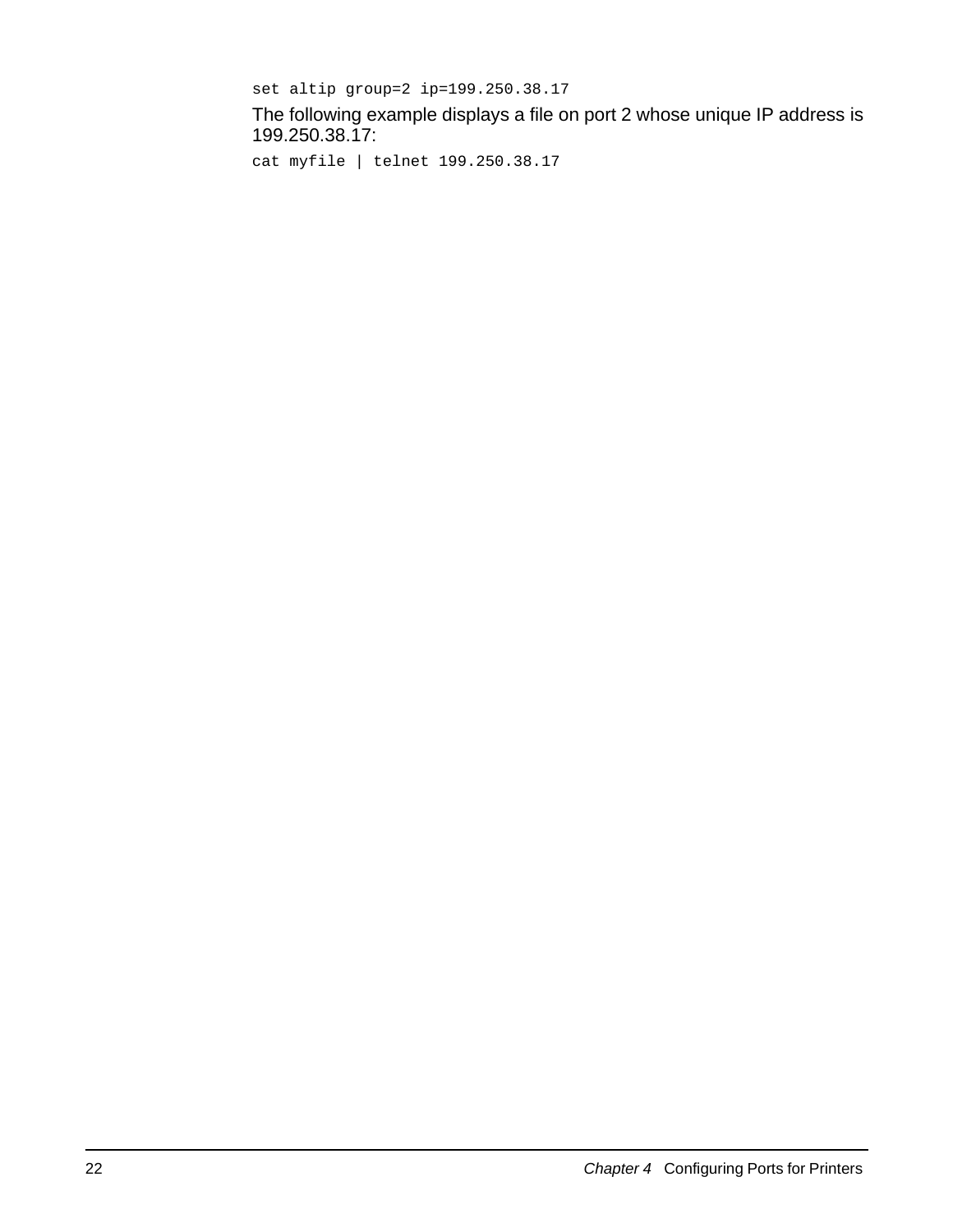# **Chapter 5 Configuring Ports for Modems**

#### <span id="page-22-1"></span>**Tips on Configuring A Modem**

<span id="page-22-0"></span>Here are some tips on configuring modems to work with device server:

- <span id="page-22-3"></span>• Configure the modem so that DCD goes high when it receives an incoming connection request.
- Configure the modem to answer an incoming call only when DTR is high, and to drop the line when DTR goes low.
- For bidirectional connections, it is advisable to configure the nonvolatile parameters in the modem for incoming calls. Also configure the modem to reset to these parameters when DTR is dropped.
- Configure the modem to lock the serial line speed at the highest baud rate the modem will accept for reliable data transfer because the device server cannot switch the baud rate of the serial line on a per call basis without reconfiguration.
- Note: You may want to consider connecting modems using RealPort, a feature that allows network-based host systems to use the ports of the device server as though they were the host system's own ports. It is an easy and efficient way for modems to use device server ports. For information on this option, se[e"About RealPort" on page 15.](#page-14-4)

### <span id="page-22-2"></span>**Configuring Ports for Modems: Web Interface**

Use this procedure to configure a port for a modem from the web interface.

- 1. Access the web interface by entering the device server IP address in a browser's URL window.
- 2. Log on to the device server as **root.**The default password is **dbps**.
- 3. From the main menu, click Configure > Ports.
- 4. Click the port from the port column.
- 5. Configure the correct device type. Click Modem in for inbound modem connections, Modem out for outbound connections, and Modem for bidirectional connections.
- 6. Make other changes to the configuration as required. Use the online help for information.
- 7. If you want to apply this configuration to multiple ports, click Clone, select the ports for this configuration, and then click Continue.
- 8. Cick Submit.
- 9. To return to the main Ports menu, click Ports from the menu again.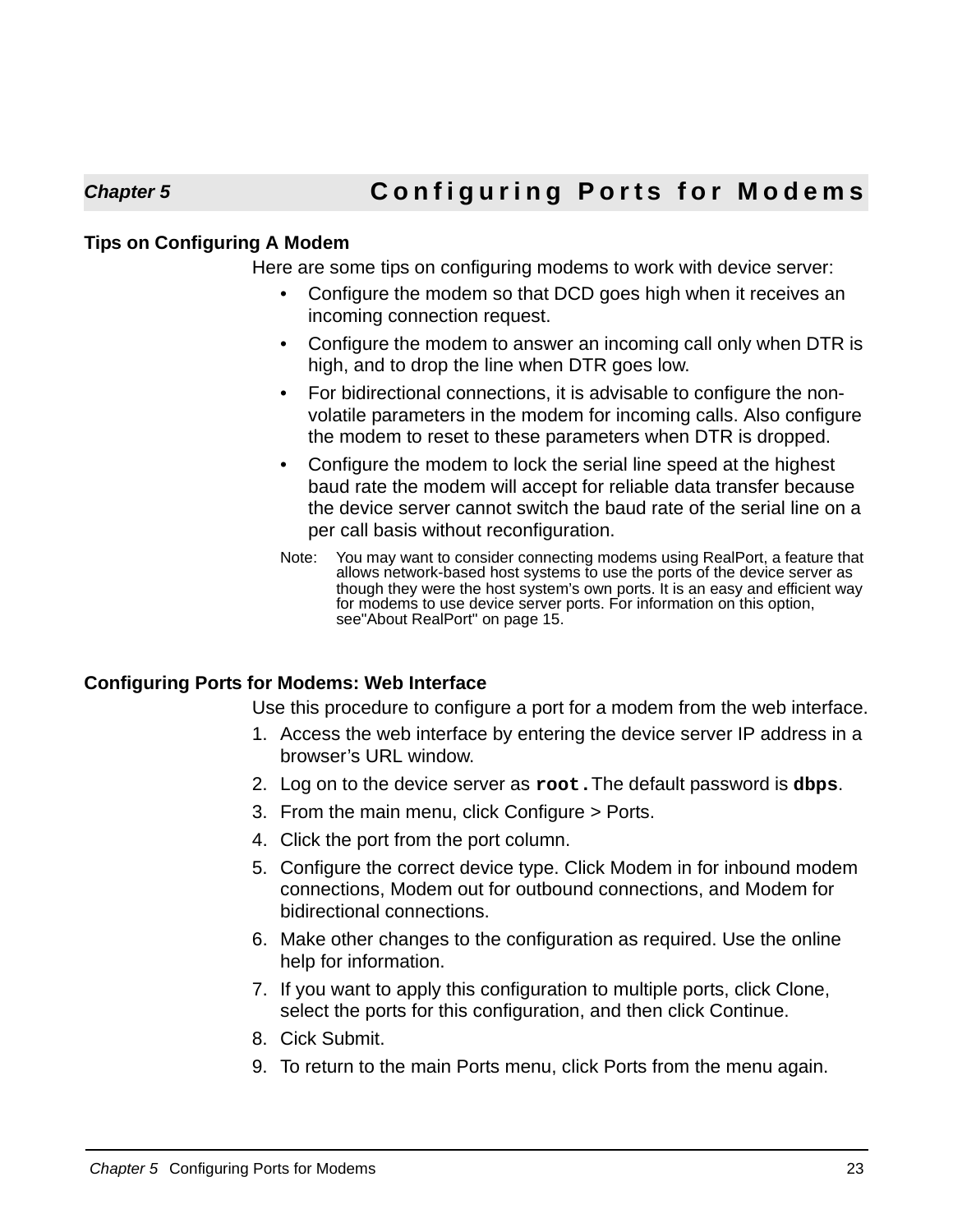#### <span id="page-23-0"></span>**Commands for Configuring Ports for Modem Connections**

For configuring ports for modem connections use the following commands found in the Digi One/PortServer TS Command Reference :

- set ports
- set line
- set flow

#### <span id="page-23-1"></span>**Related Information**

- If you intend to run PPP traffic over this modem connection, see ["Configuring PPP" on page 29](#page-28-2).
- For information on setting up the port for autoconnection, see ["Configuring Autoconnection" on page 35](#page-34-5) of this manual and the set ports command in the Digi One/PortServer TS Command Reference.
- If you do not know the operating parameters required by the modem, see the modem documentation.
- For correct cable information of the connection between the device server serial ports and modems, see the Digi One/PortServer Cable Guide.
- For more information on configuring dialer and login scripts, see the set script command in the Digi One/PortServer TS Command Reference.

#### <span id="page-23-2"></span>**Configuring A Hunt Group**

A hunt group is a group of ports sharing one common IP address and differs from altip where one port has its own unique IP address. A hunt group is desireable when you have many ports, but do not have the available IP addresses or simply prefer to use one IP address for a group of ports. When a user Telnets into the hunt group's IP address and the first port is busy, the user is seamlessly bumped to the next available port.

In configuring the PortServer for a hunt group, the port numbering must start higher than the total number of PortServer serial ports available.

To configure a group of ports for a hunt group, do the following:

- 1. Enter the following command to create the hunt group:
	- set ports range=range group=port\_number
- 2. Enter the following command to set the IP address for the hunt group:

set altip group=port\_number ipaddress

#### **Command Line Examples**

The following example displays the configuration for 16 serial ports in a hunt group with their collective IP address being 199.250.38.37.

set ports range=1-16 group=65 set altip group=65 ip=199.250.38.37

A user who Telnets to this IP address is automatically connected to the first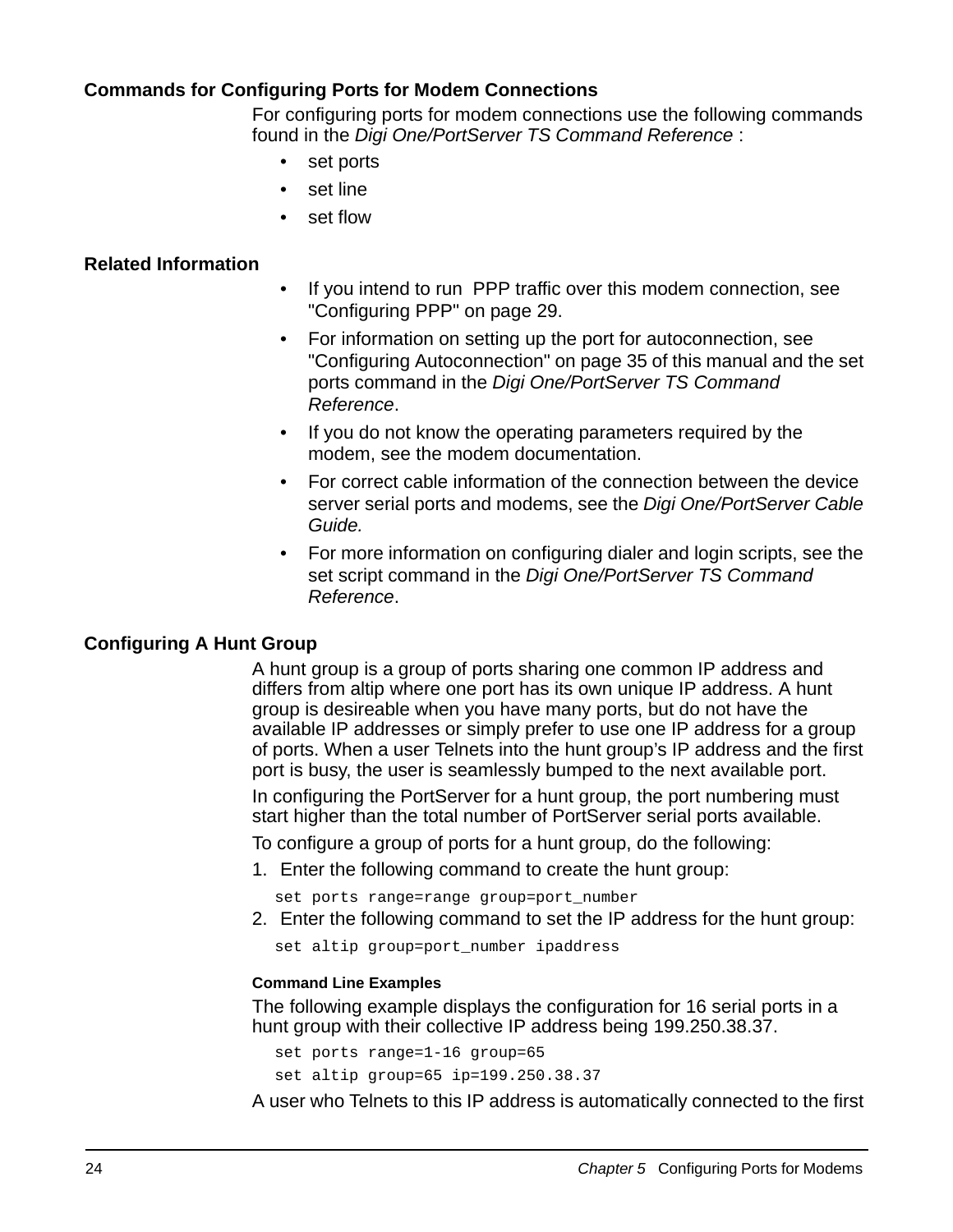available hunt group port.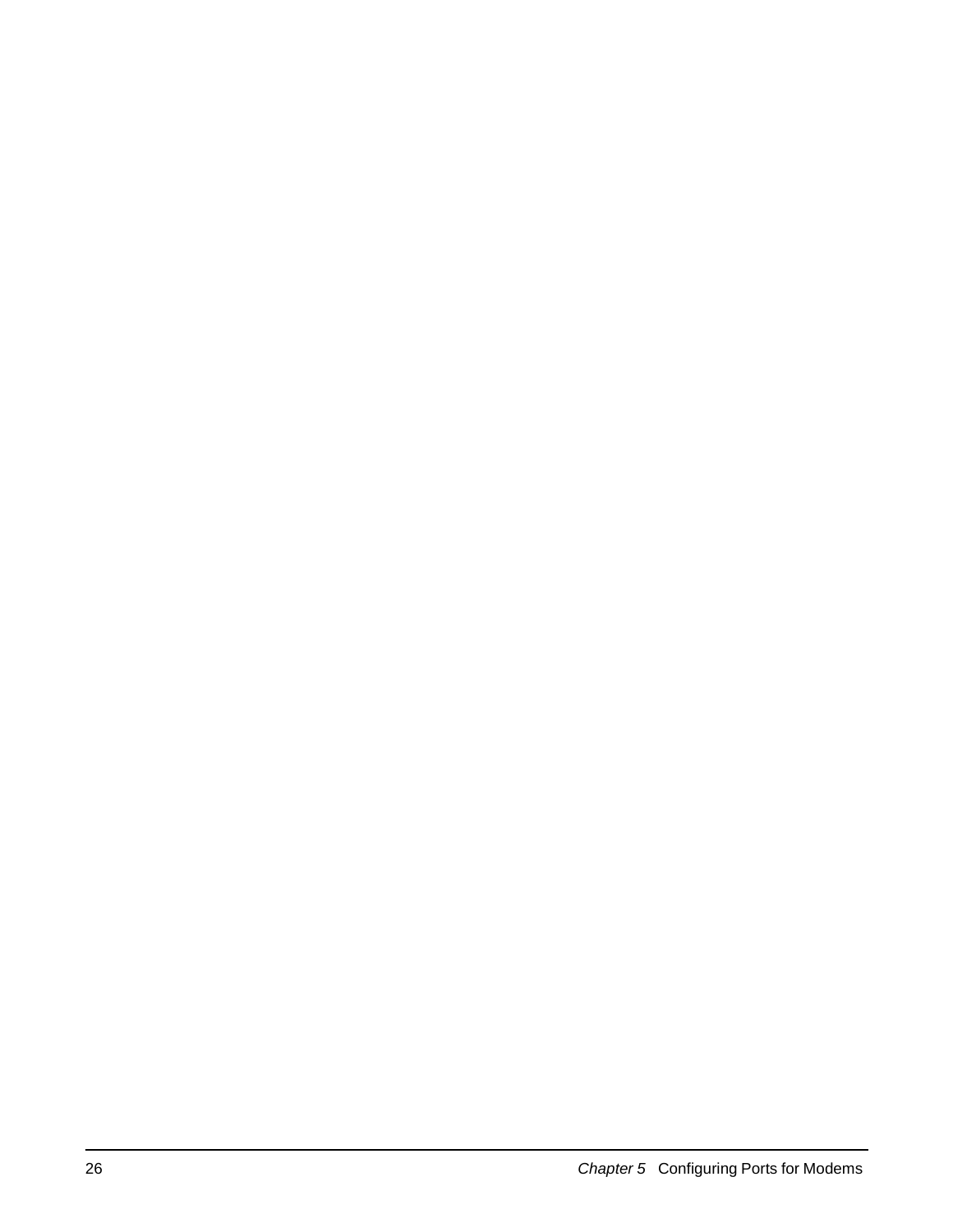## <span id="page-26-0"></span>**Chapter 6 Configuring Ports for Terminals and Computers**

#### <span id="page-26-1"></span>**Configuring Ports for Terminals: Web Interface**

<span id="page-26-5"></span>Use this procedure to configure a port from the web interface.

- 1. Access the web interface by entering the device server IP address in a browser's URL window.
- 2. Log on to the device server as **root.** The default password is **dbps.**
- 3. From the main menu, choose Configure > Ports.
- 4. Choose the port from the port column.
- 5. Ensure that the Device type is set to Terminal.
- 6. Make changes to the configuration as required. Use the online help for information.
- 7. If you want to apply this configuration to multiple ports, choose Clone, select the ports for this configuration, and then choose Continue.
- 8. Choose Submit.
- 9. To return to the main Ports menu, choose Ports from the Menu again.

#### <span id="page-26-2"></span>**Commands for Configuring Ports for Terminals**

- set ports
- set line
- set flow

#### <span id="page-26-3"></span>**Port Defaults**

- VT-100 emulation
- 9600 baud
- 8-bit characters
- 1 stop bit
- No parity
- Software flow control

#### <span id="page-26-4"></span>**Related Information**

- For information on the set line, set ports, and set flow commands, see the Digi One/PortServer TS Command Reference.
- For information on configuring terminal ports for autoconnections, see, ["Configuring Autoconnection" on page 35](#page-34-5).

Note: The set line settings must match the settings of the attached terminal or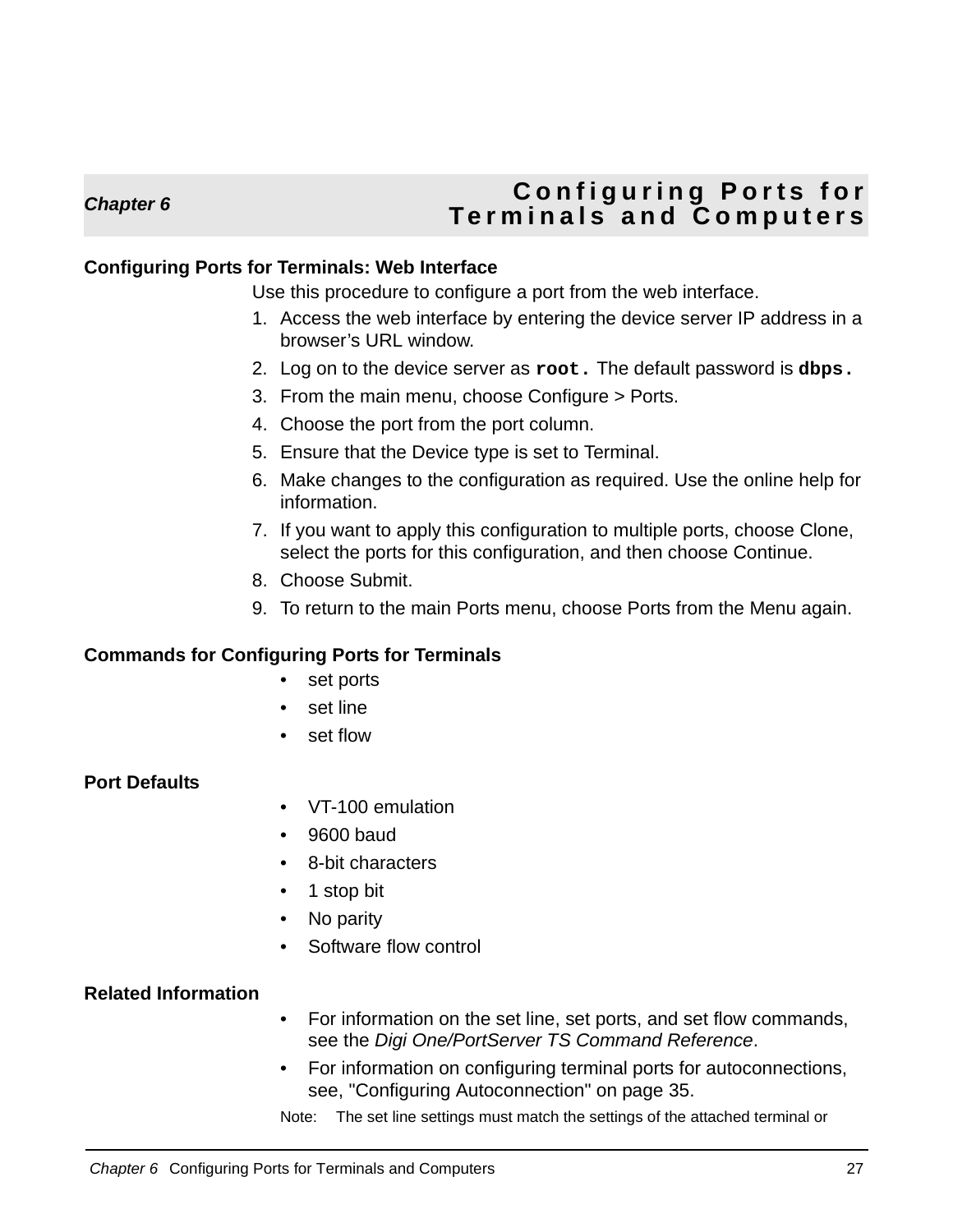device.

#### <span id="page-27-0"></span>**About Computer Connections**

Configuring computer connections is very similar to configuring terminal connections, which is discussed on page [27](#page-26-2). Consequently, this section simply discusses the differences between these connection types.

#### **Starting Point**

This section assumes that

- You are logged on as root
- You know the attributes, such as baud rate and parity, of the PC that will be connected to this port

#### **Configuring Typical PC Connections**

To configure a port for a directly-connected PC, where the PC always initiates the connection, configure the connection as you would a terminal connection, except on the set ports command do the following:

- Specify dev=min if you have a 10-pin null modem cable to support this type of connection.
- Specify dev=term if you do not have a 10-pin null modem cable

Consider defining the serial connection as a PPP link. See ["Configuring](#page-28-2)  [PPP" on page 29](#page-28-2) for more information.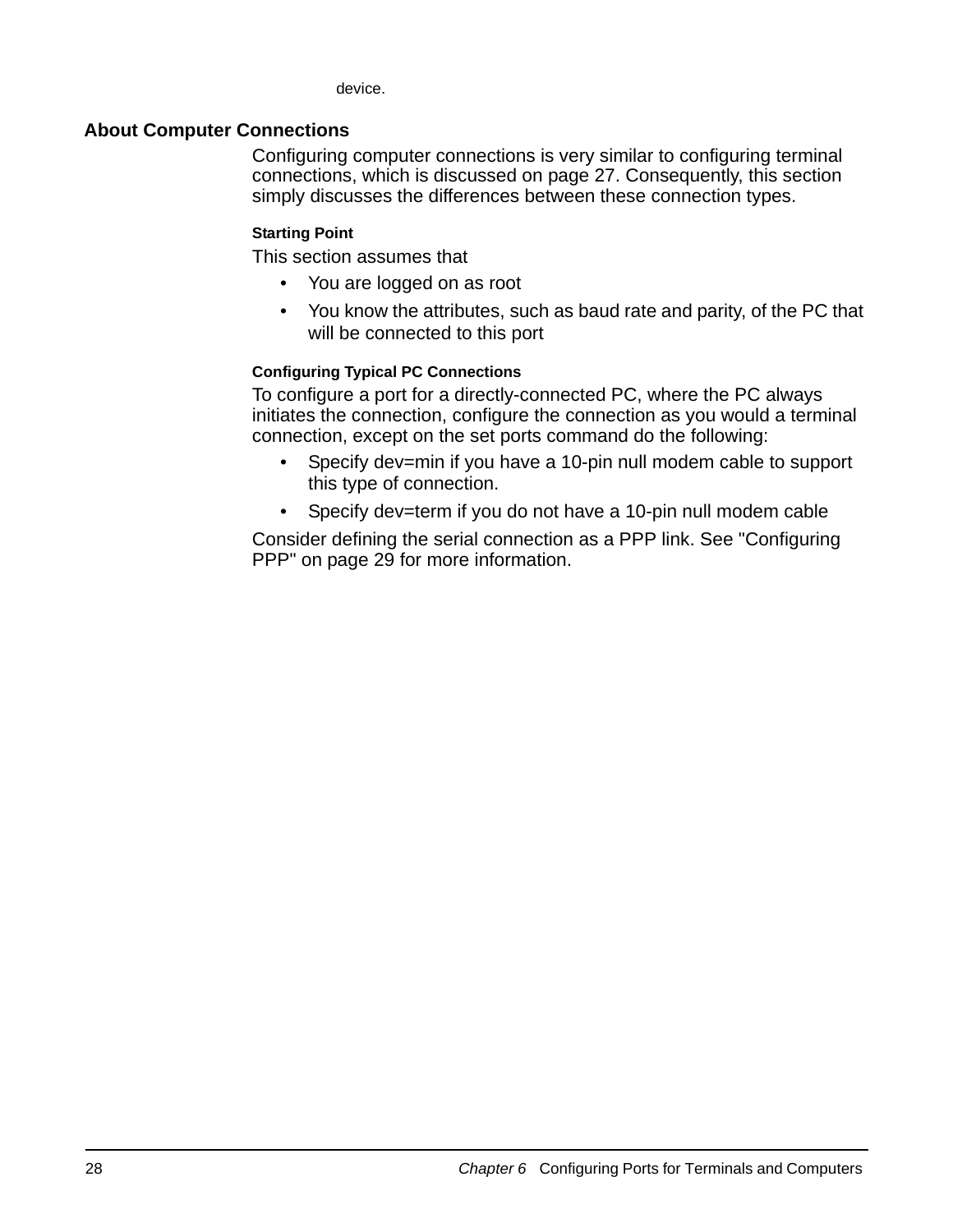# **Chapter 7 Configuring PPP**

#### <span id="page-28-1"></span>**Configuring Inbound PPP Connections: Command Line**

<span id="page-28-0"></span>Use this section to configure simple inbound PPP connections from the command line. For information on fine-tuning PPP connections, see the set user command in the Digi One/PortServer TS Command Reference.

<span id="page-28-2"></span>Note: CHAP authentication works between two Digi devices. CHAP will be negotiated to PAP for all other connections

#### **Procedure**

1. To configure the port for a modem, enter the following command:

set ports range=range dev=device

where *range* is the port or ports and *device* is one of the following:

- min for inbound only modem connections
- mio for bidirectional modem connections.

See the set ports command in the Digi One/PortServer TS Command Reference for more information.

Example: set ports range=3 device=min

2. To configure flow control for the ports, enter the following command:

set flow range=range flow-control=scheme

where range is the port or ports and flow-control=scheme is the flow control required for this connection. Typically, for modem connections RTS and CTS are on.

Example:

set flow range=3 ixon=off ixoff=off rts=on cts=on

See the set flow command in the Digi One/PortServer TS Command Reference for more information.

3. To configure the baud rate for this connection, enter the following command:

set line range=range baud=bps

where *range* is the port or ports to configure and *bps* is the line speed in bits-per-second. Typically, you can set this to 115000 bps for modem connections.

Example:

set line range=3 baud=115000

4. To create an inbound PPP user, enter the following command:

set user name=name protocol=ppp netservice=on defaultaccess=netservice

where *name* is a name to assign the PPP user Example: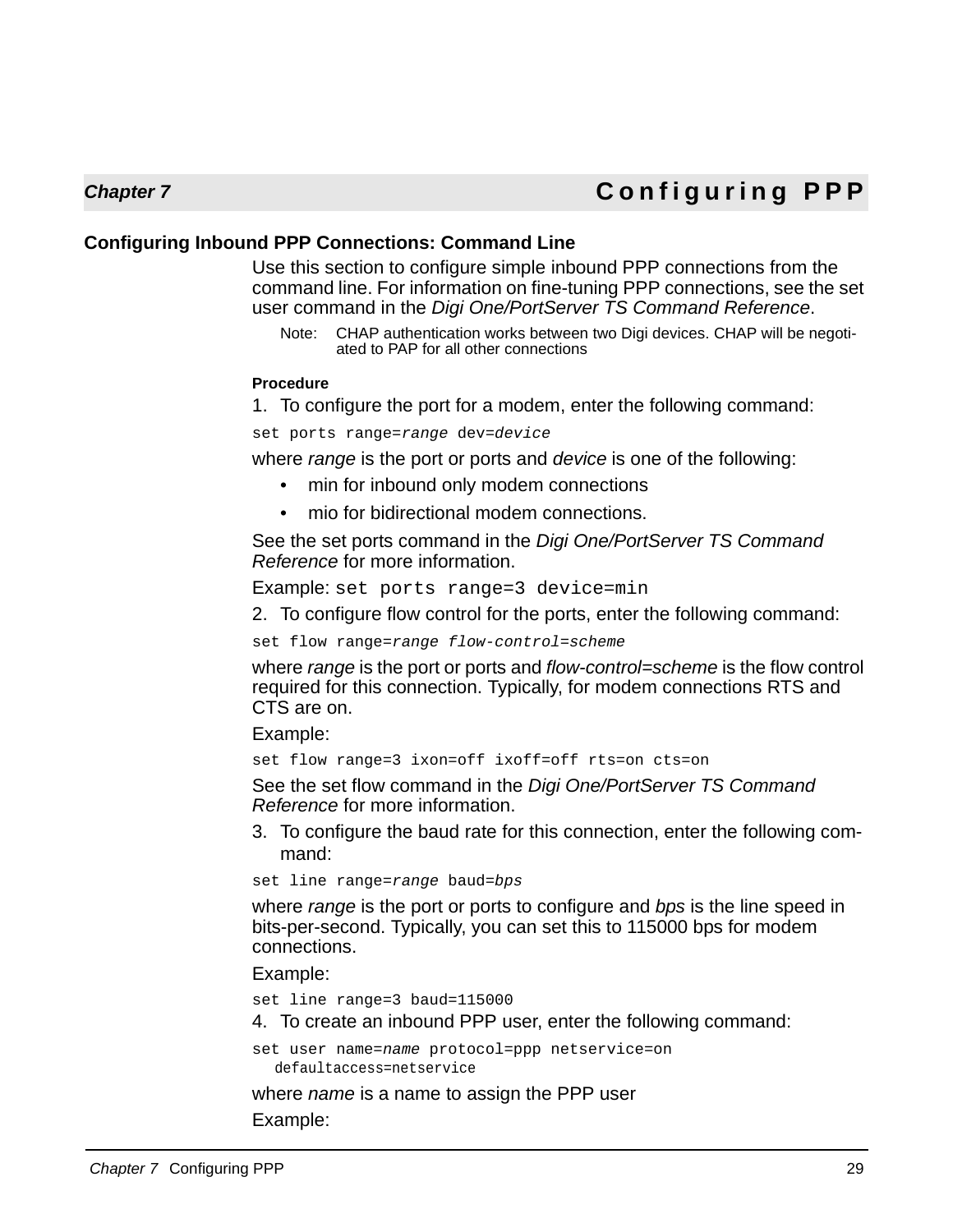```
set user name=pppin protocol=ppp netservice=on 
  defaultaccess=netservice
```
5. To configure an IP address for the remote PPP user, enter the following command:

set user name=name ipaddr=ip-address

where

- *name* is the user's name
- ip-address is one of the following: (a) A standard IP address in dotted decimal format. (b) 0.0.0.0, which means the remote user will supply the IP address. (c) ippool, which means that the user will be assigned an IP address from an IP address pool. See the set ippool command in the Digi One/PortServer TS Command Reference.

#### Example:

set user name=pppin ipaddr=ippool

6. If you used the IP address pool option in the previous step, specify the following subnetwork mask using the following command: (a mask of 255.255.255.255 is required)

set user ipmask=255.255.255.255

7. To configure an IP address for the local end of the PPP connection, enter the following command:

```
set user name=name localipaddr=ip-address
```
where *name* is the user's name and *ip-address* is the IP address to assign to the local end of the PPP connection. This address must be unique. That is, no other user can be assigned this address and it cannot be the IP address for the Ethernet interface.

Example:

set user name=pppin localipadr=199.1.1.2

### **Configuring Inbound PPP Connections: Example**

This example shows a very simple PPP inbound configuration. Here are some points on this configuration:

- The port is set up for inbound connections (dev=min).
- RTS and CTS are used for flow control.
- The baud rate has been set to 115000 bps.
- The user has been configured to use an IP address pool

```
set ports range=3 device=min
```

```
set flow range=3 ixon=off ixoff=off rts=on cts=on
```

```
set line range=3 baud=115000
```

```
set user name=pppin protocol=ppp netservice=on 
  defaultaccess=netservice
```

```
set user name=pppin ipaddr=ippool
```

```
set user name=pppin localipadr=199.1.1.2
```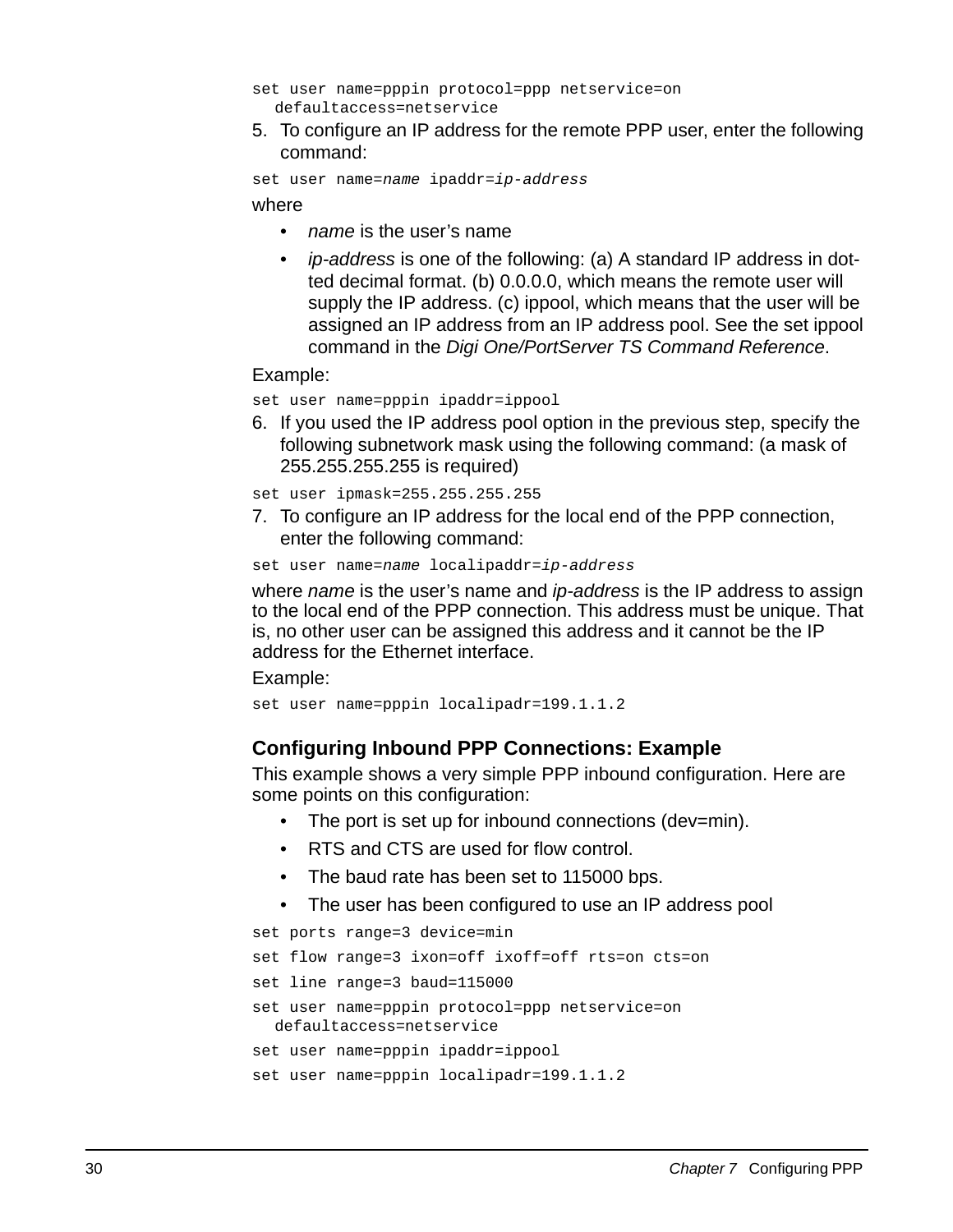#### <span id="page-30-0"></span>**Configuring Outbound PPP Connections: Command Line**

This section describes how to configure outbound PPP connections. Use it to configure outbound only connections or to configure the outbound portion of bidirectional connections.

Note: CHAP authentication works between two Digi devices. CHAP will be negotiated to PAP for all other connections

#### **Procedure**

1. To configure the port for a modem, enter the following command:

set ports range=range dev=device

where range is the port or ports and device is one of the following:

- mout for outbound only modem connections
- mio for bidirectional modem connections.

See the set ports command in the Digi One/PortServer TS Command Reference for more information.

Example: set ports range=3 device=mout

2. To configure flow control for the ports, enter the following command:

set flow range=range flow-control=scheme

where range is the port or ports and flow-control=scheme is the flow control required for this connection. Typically, for modem connections RTS and CTS are on.

Example:

set flow range=3 ixon=off ixoff=off rts=on cts=on

See the set flow command in the Digi One/PortServer TS Command Reference for more information.

3. To configure baud rate for this connection to the modem, enter the following command:

set line range=range baud=bps

where range is the port or ports to configure and bps is the line speed in bits-per-second. Typically, you can set this to 115000 bps for modem connections.

Example:

set line range=3 baud=115000

4. If you do not want to use the Digi-supplied dialer script (genmdm) and login script (loginscript), which work for most applications, use the set script command to create your own scripts.

See the set script command in the Digi One/PortServer TS Command Reference for more information.

5. If you do not want to use the Digi-supplied outbound device (gendialer), which works for most applications, enter the following command:

set device name=name ports=ports dialer=name

where

- hame=name is the name for this device
- ports are the ports to associate with this device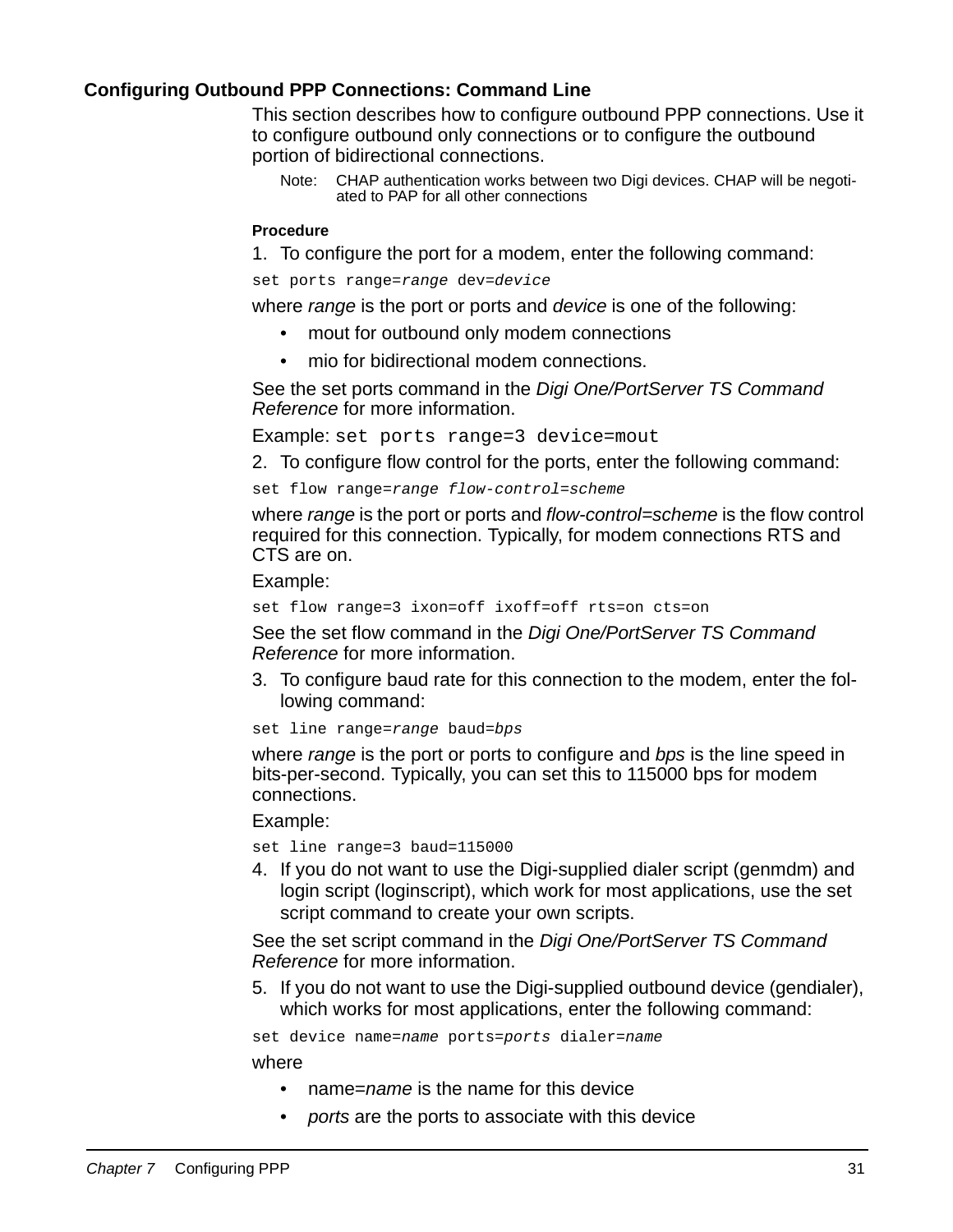- dialer=*name* is the name of a dialer script, either the Digi-supplied script or a user-created one
- 6. To create a PPP user, enter the following command:

set user name=name protocol=ppp

where *name* is the name of the PPP user

Example

set user name=pppout protocol=ppp

7. To configure this user for outbound connections, enter the following command:

set user name=name outgoing=on device=device

where device is either the Digi-supplied device or the outbound device created earlier in this procedure

Example:

set user name=pppout outgoing=on device=gendialer

8. To configure an IP address for the local end of the PPP connection, enter the following command:

set user name=name localipaddr=ip-address

where *name* is the user's name and *ip-address* is one of the following:

- 0.0.0.0. , which means that the user will request an IP address from the remote server.
- A specific IP address, which means that the Digi device will attempt to use this IP address. The remote server must agree to this request.

Example:

set user name=pppout localipadr=0.0.0.0

9. To configure a telephone number to dial to reach the outbound user, enter the following command:

set user name=name n1=telephone-number

where *name* is the user's name and *telephone-number* is the number to dial to reach the user. You can enter this number as digits only, with dashes (-) separating digits, or with commas.

Example:

set user name=pppout n1=4452624

### **Example**

This example shows a very simple outbound PPP configuration. Here are some points on this configuration:

- The port is set up for outbound connections (dev=mout).
- Flow control is set to Hardware.
- Default device and scripts are used

set ports range=3 device=mout

```
set flow range=3 ixon=off ixoff=off rts=on cts=on
```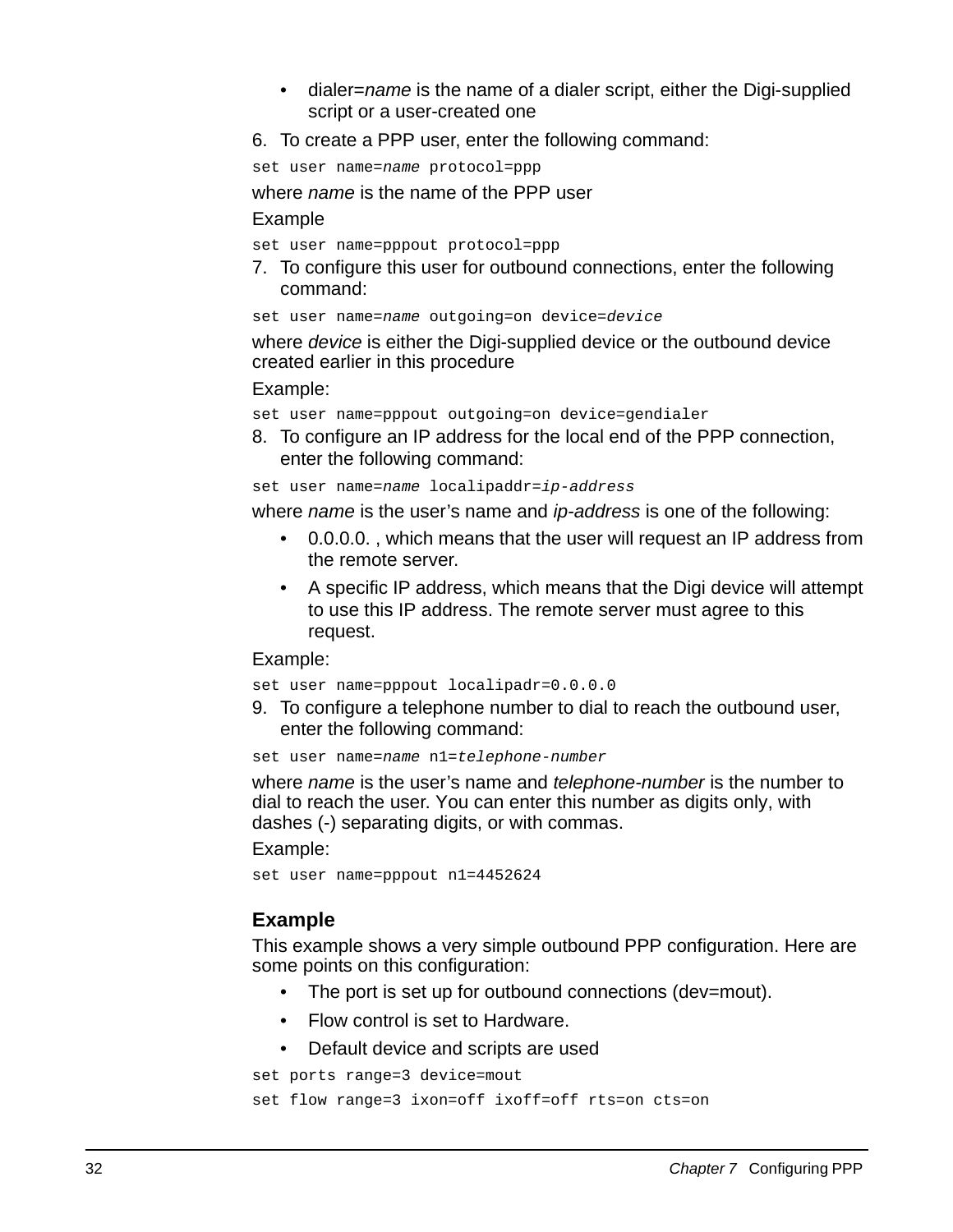set line range=3 baud=115000 set user name=pppout protocol=ppp set user name=pppout dialout=on outgoing=on device=gendialer set user name=pppout localipadr=0.0.0.0 set user name=pppout n1=4452624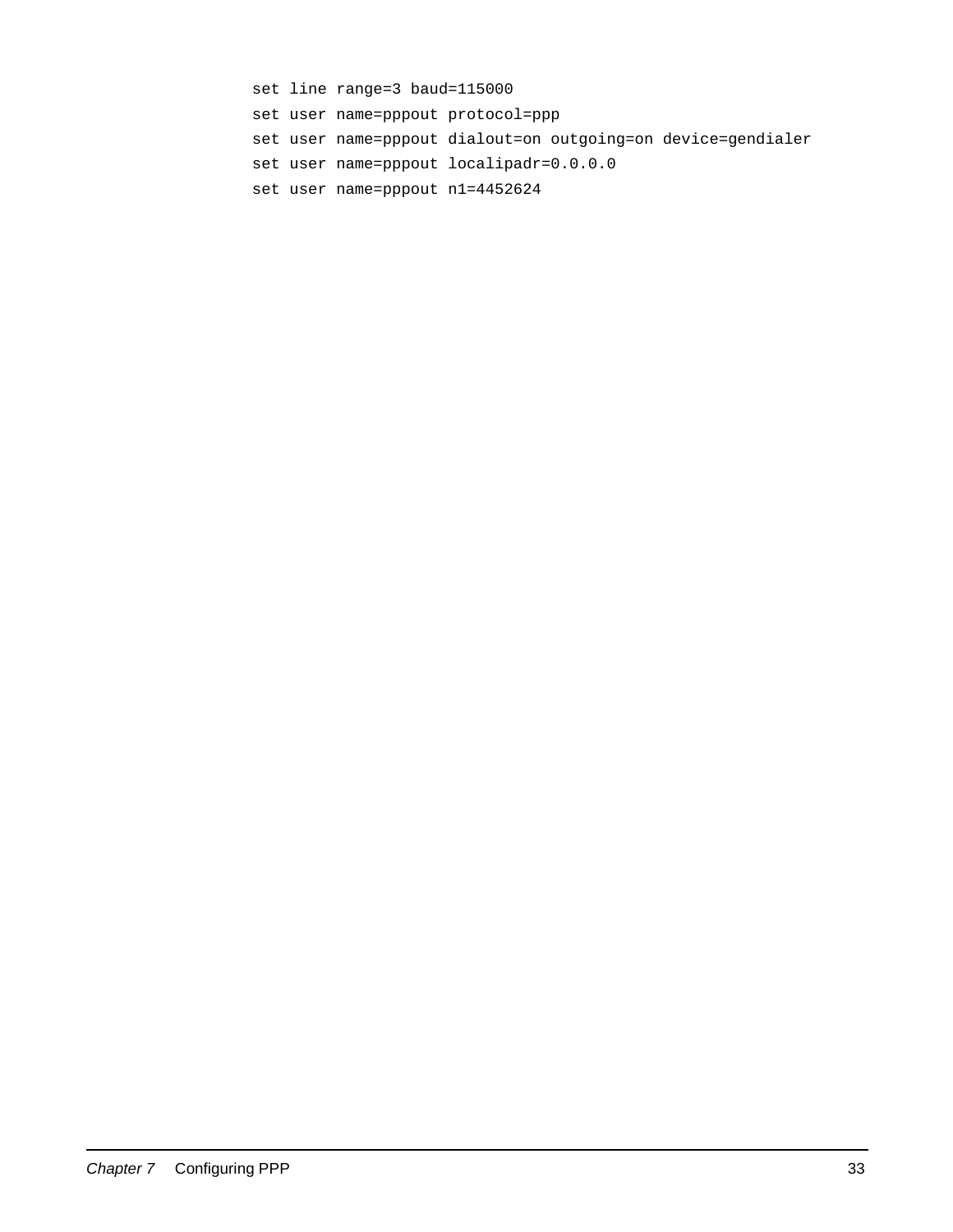| set user<br><b>Field</b> | <b>Description</b>                                             | <b>Example</b>                                                                                                               |
|--------------------------|----------------------------------------------------------------|------------------------------------------------------------------------------------------------------------------------------|
| pass-<br>packet          | Causes a packet to be<br>passed or blocked                     | Filter causes incoming packets from an IP address<br>to be accepted and packets from all other IP<br>addresses to be blocked |
| logpacket                | Causes the Digi device to<br>send a message to the log<br>file | Filter that notifies the log anytime an ICMP packet<br>is handled                                                            |

| <b>Packet Type</b>              | <b>Type Identifier</b> |
|---------------------------------|------------------------|
| Echo reply                      | O                      |
| Destination unreachable         | 3                      |
| Source quench                   | 4                      |
| Redirect                        | 5                      |
| Echo request                    | 8                      |
| Time exceeded for a datagram    | 11                     |
| Parameter problem on a datagram | 12                     |
| Timestamp request               | 13                     |
| Timestamp reply                 | 14                     |
| Address mask request            | 17                     |
| Address mask reply              | 18                     |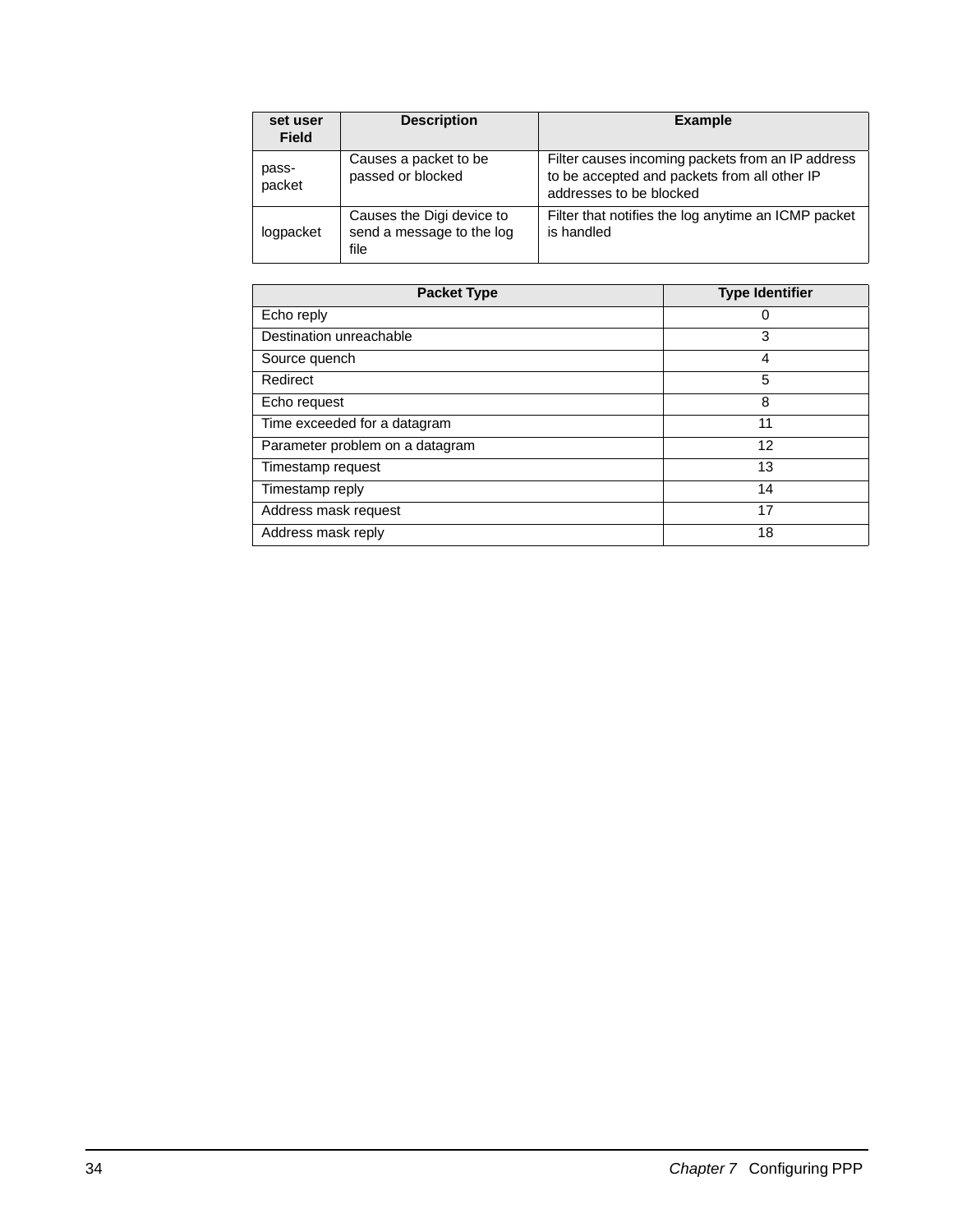# **Chapter 8 Configuring Autoconnection**

#### <span id="page-34-1"></span>**About Autoconnection**

<span id="page-34-5"></span><span id="page-34-0"></span>The autoconnection feature allows you to configure a user to access the device server and then be automatically connected to a host on the LAN. You can implement autoconnection in the following ways:

- By port where all port users are automatically connected to the same host. The device server is completely transparent to them.
- By user where a user is required to log on and may be required to supply a password, but once the user is authenticated, an automatic connection to a host is made.

#### <span id="page-34-2"></span>**Configuring a Port for Autoconnection: Web Interface**

This section describes how to configure a port for autoconnection from the web interface.

- 1. Access the web interface by entering the device server IP address in a browser's URL window.
- 2. Log on to the device server as **root**. The default password is **dbps.**
- 3. Select Configure and then Autoconnect from the menu.
- 4. Configure the port as required. Use the online help for more information.
- 5. To return to the main Ports menu, choose Ports from the Menu again.

#### <span id="page-34-3"></span>**Commands for Configuring Autoconnection by Port or by User**

See the complete list of commands in the Digi One/PortServer TS Command Reference. The commands needed for autoconnection either by port or by user will be under the following commands in the Command Reference on your Access Resource CD.

- set ports
- set user

### <span id="page-34-4"></span>**Configuring a User for Autoconnection: Web Interface**

- 1. Access the web interface by entering the device server IP address in a browser's URL window.
- 2. Log on to the device server as **root**. The default password is **dbps**.
- 3. Select Configure and then Users from the menu.
- 4. Choose Add User.
- 5. Enter a name and then choose Submit
- 6. Choose the new user from the Name column.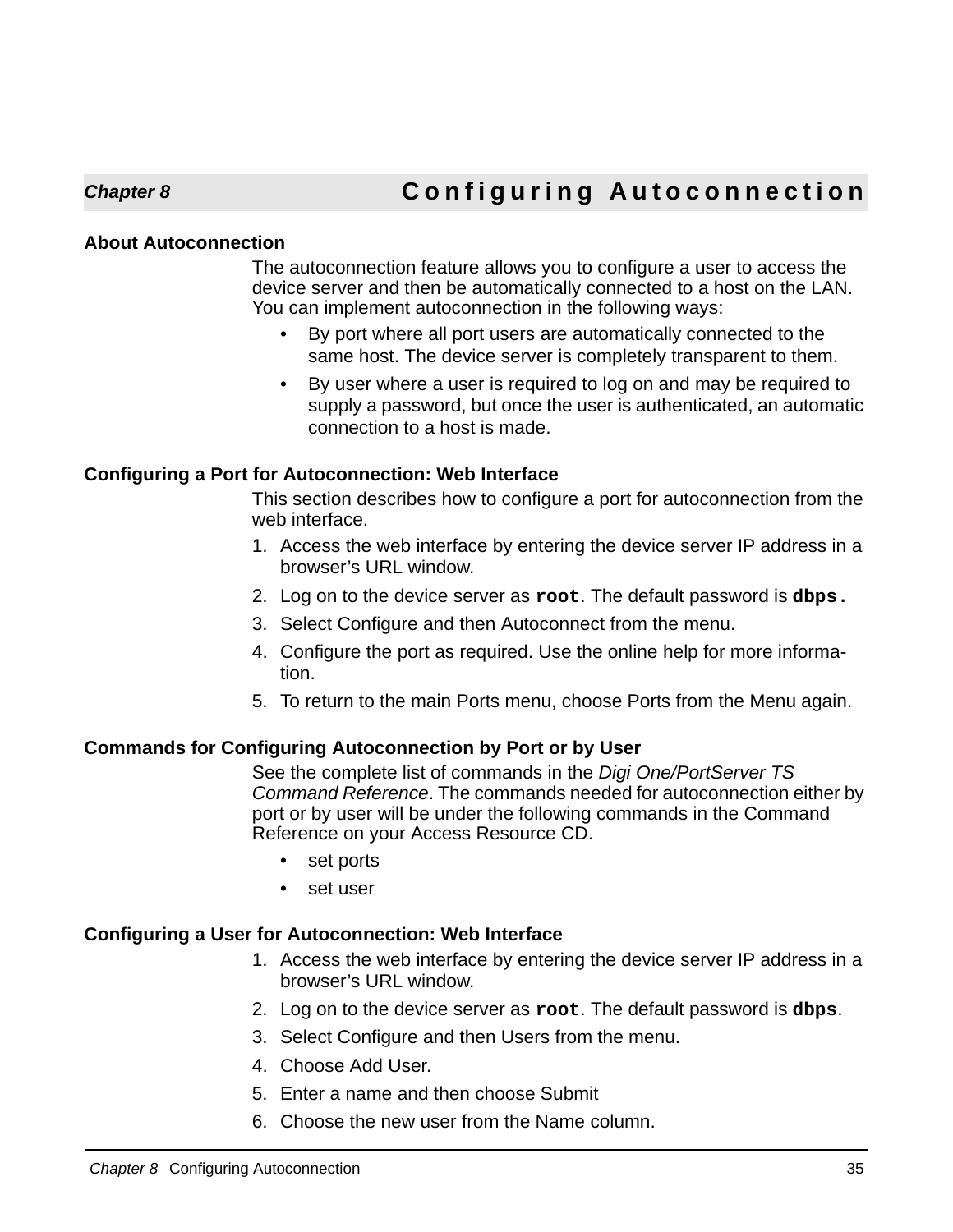- 7. Configure the user. Be sure to specify the following: (1) Default Access: Autoconnect (2) Enable Autoconnect (3) The IP address that will be the destination for the autoconnect user (4) A Destination TCP port number, which determines the type of connection for this user (such as 23 for Telnet).
- 8. Choose Submit.
- 9. To return to the main User menu, choose User from the Menu again. Note:

### <span id="page-35-0"></span>**Configuring TCP Socket Communication**

TCP socket communication enables serial devices to communicate with each other over an Ethernet network as though they were connected by a serial cable.

This section describes how to use the web interface to configure this Digi device for the following:

- Inbound connections, that is, connections that are initiated by the device on the other side of the network
- Outbound connection, that is, connections that are initiated by the device connected to the serial port

### **Procedure for Configuring Inbound Socket Communication**

- 1. Access the web interface by entering the device server IP address in a browser's URL window.
- 2. Log on to the device server as **root**. The default password is **dbps**.
- 3. From the main menu, choose Configure > Port.
- 4. From the Port configuration screen, set the Device type to Printer, adjust other serial port communication parameters as required by the connected device, and then choose Submit.
- 5. Choose Advanced, check Binary Mode and then choose Submit.

### **Procedure for Configuring Outbound Socket Communication**

- 1. Access the web interface by entering the device server IP address in a browser's URL window.
- 2. Log on to the device server as **root**. The default password is **dbps**.
- 3. From the main menu, choose Configure > Port.
- 4. From the Port configuration screen, set the Device type to Modem In, adjust other serial port communication parameters as required by the connected device, then choose Submit.

Note: The Terminal type field does not matter.

- 5. To configure the port to launch an automatic connection, choose Advanced.
- 6. Choose Enable Autoconnect
- 7. Specify the IP address of the slave.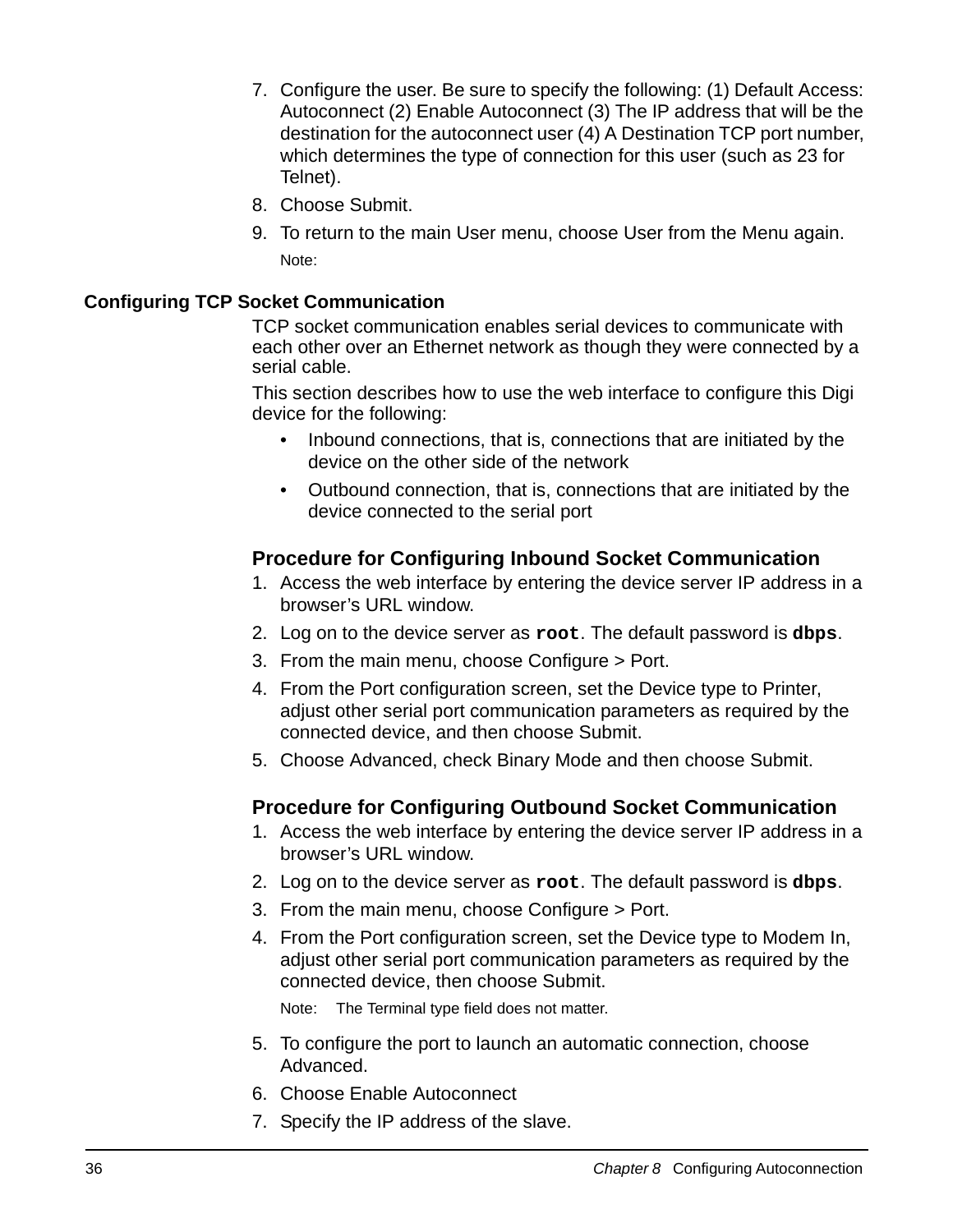8. Specify a TCP port to use for this connection. If this is a connection to a serial port on another Digi device and you have not changed the base socket service, use the following conventions to specify a TCP port number:

| For This Type of<br>Connection | Specify              | Example                     |
|--------------------------------|----------------------|-----------------------------|
| Telnet                         | $2000 +$ port number | To specify port 1, use 2001 |
| Raw connection                 | $2100 +$ port number | To specify port 2, use 2102 |

- 9. If you want the autoconnection to launch immediately, choose Force DCD.
- 10.Choose Binary Mode.
- 11. When you complete the configuration process, choose Submit.
	- Note: For more flexible base socket configuration, see socket parameter in set config in Digi One/PortServer TS Command Reference.

# **Configuring UDP Multicast**

The Digi One and PortServer TS devices are devices capable of UDP multicast. UDP multicast is used to send serial data over an Ethernet cable to one or many hosts at the same time. UDP is a connectionless protocol, meaning UDP does not need a protocol, but is sending data without any form of acknowledgement or error correction. Up to 64 devices can receive a UDP multicast at one time. Both the transmitting and receiving devices must be configured properly for UDP multicast to work.

This section describes how to use the web interface to configure this Digi device for the following:

- Inbound connections, that is, connections that are initiated by the device on the other side of the network
- Outbound connection, that is, connections that are initiated by the device connected to the serial port

# **Procedure for Configuring Outbound Socket Communication**

- 1. Access the web interface by entering the device server IP address in a browser's URL window.
- 2. Log on to the Digi One/PortServer TS as **root**. The default password is **dbps**.
- 3. From the main menu, choose Configure > Port.
- 4. From the Port configuration screen, set the Device type to Printer, adjust other serial port communication parameters as required by the connected device, and then choose Advanced.
	- Note: The serial parameters for two connecting devices must match meaning if one device is set for 9600 bps, the other device must be set for the same rate.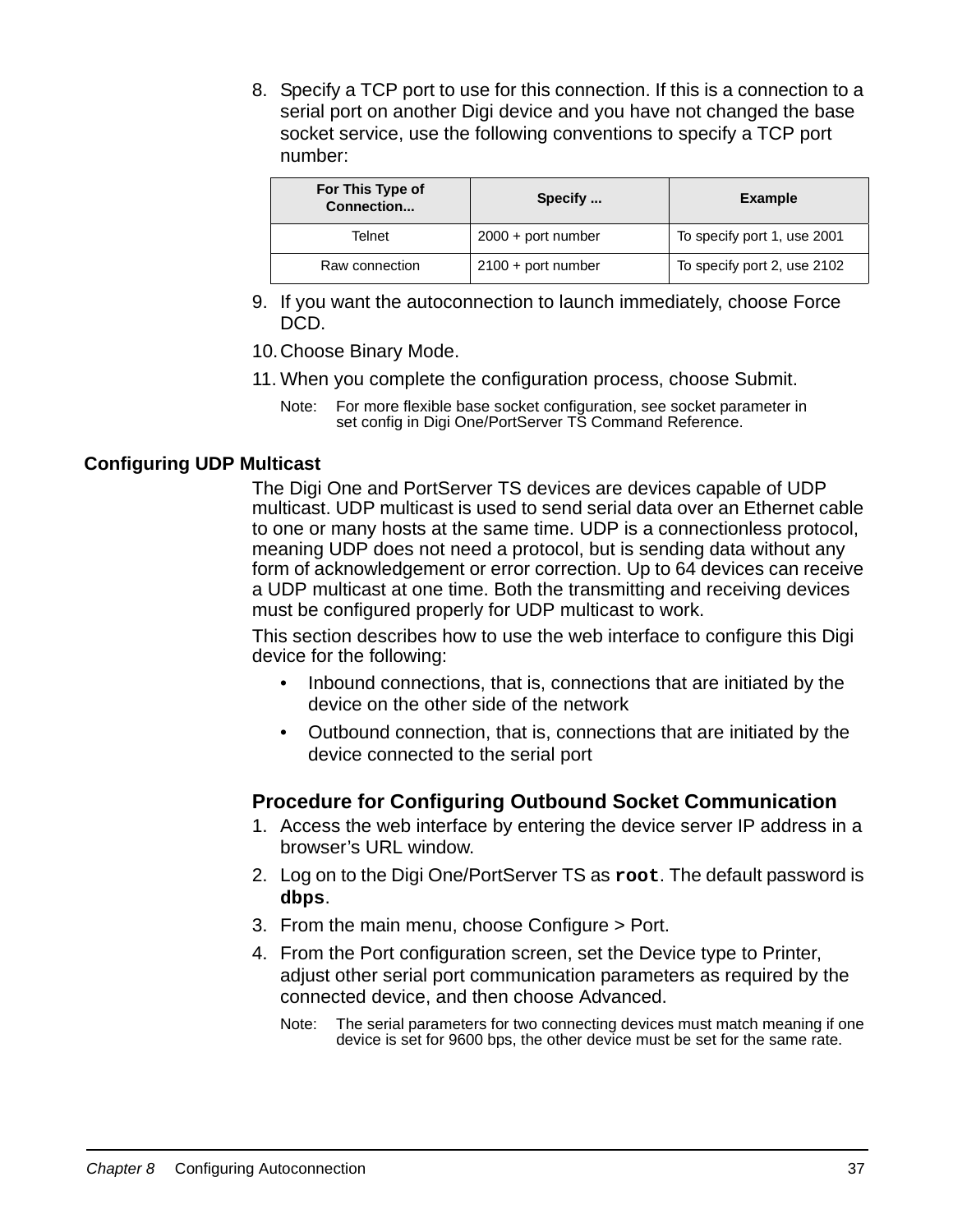5. Choose UDP serial... at the bottom of the page. The UDP Serial Configuration page is displayed.

| Delimiting string configuration        |                                                             |        |      |
|----------------------------------------|-------------------------------------------------------------|--------|------|
|                                        | Forward buffer when the following string is found           |        |      |
| $\bullet$ CR (carriage return)         |                                                             |        |      |
|                                        | CR/LF (carriage return/line feed)                           |        |      |
| $\bullet$ Custom string                |                                                             |        |      |
|                                        |                                                             |        |      |
| ⊏                                      | Strip string before forwarding                              |        |      |
| Timer/idle delay settings              |                                                             |        |      |
|                                        | O Forward buffer after the following number of milliseconds |        |      |
| 100<br>$ms(1-60000)$                   |                                                             |        |      |
| ⊙ System default                       |                                                             |        |      |
| O Disabled                             |                                                             |        |      |
| -Buffer settings                       |                                                             |        |      |
|                                        | O Forward buffer after the following number of bytes        |        |      |
| 1024<br>bytes $(1-4k)$                 |                                                             |        |      |
| ⊙ System default                       |                                                             |        |      |
| Destination list:                      |                                                             |        |      |
| <b>Description IP Address UDP Port</b> |                                                             |        |      |
|                                        | Add destination                                             | Submit | Help |

6. Fill in the requested information and choose Add destination at the bottom of the page.

See the Help section for additional information on the settings.

- 7. Scroll to the bottom of the page. Under Description, choose upddest1.
- 8. Enter the requested information and choose Submit. You can change the Description as desired. The IP address is the destination device server's address and the UDP port uses a base socket number of 2100 for UDP. The first port would be port number 2101.
- 9. Repeat these steps until you have added the necessary destinations.

# **Procedure for Configuring Inbound Socket Communication**

- 1. Access the web interface by entering the Digi One/PortServer TS IP address in a browser's URL window.
- 2. Log on to the Digi One/PortServer TS as **root**. The default password is **dbps**.
- 3. From the main menu, choose Configure > Port.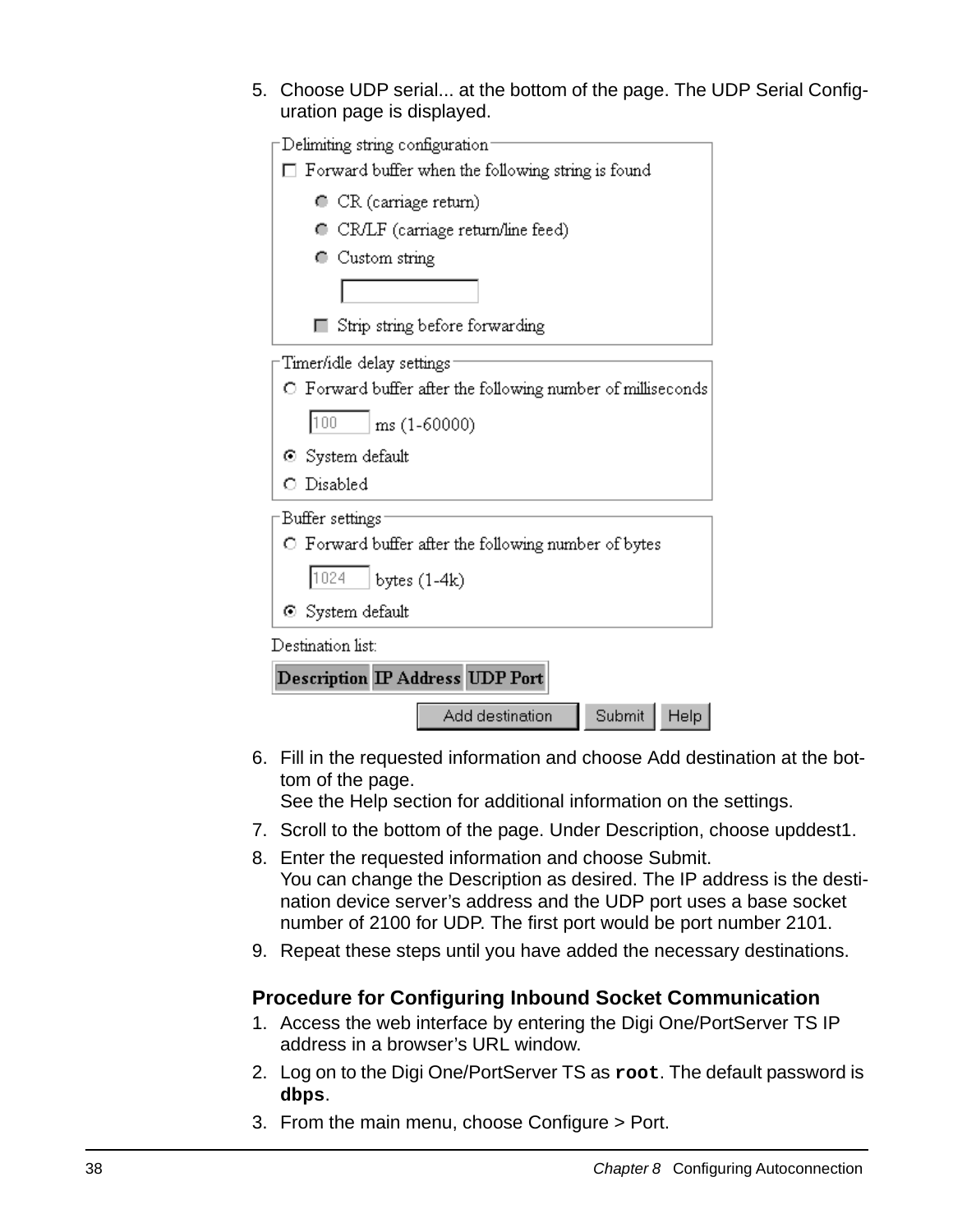4. From the Port configuration screen, set the Device type to Printer, adjust other serial port communication parameters as required by the connected device, and then choose Submit.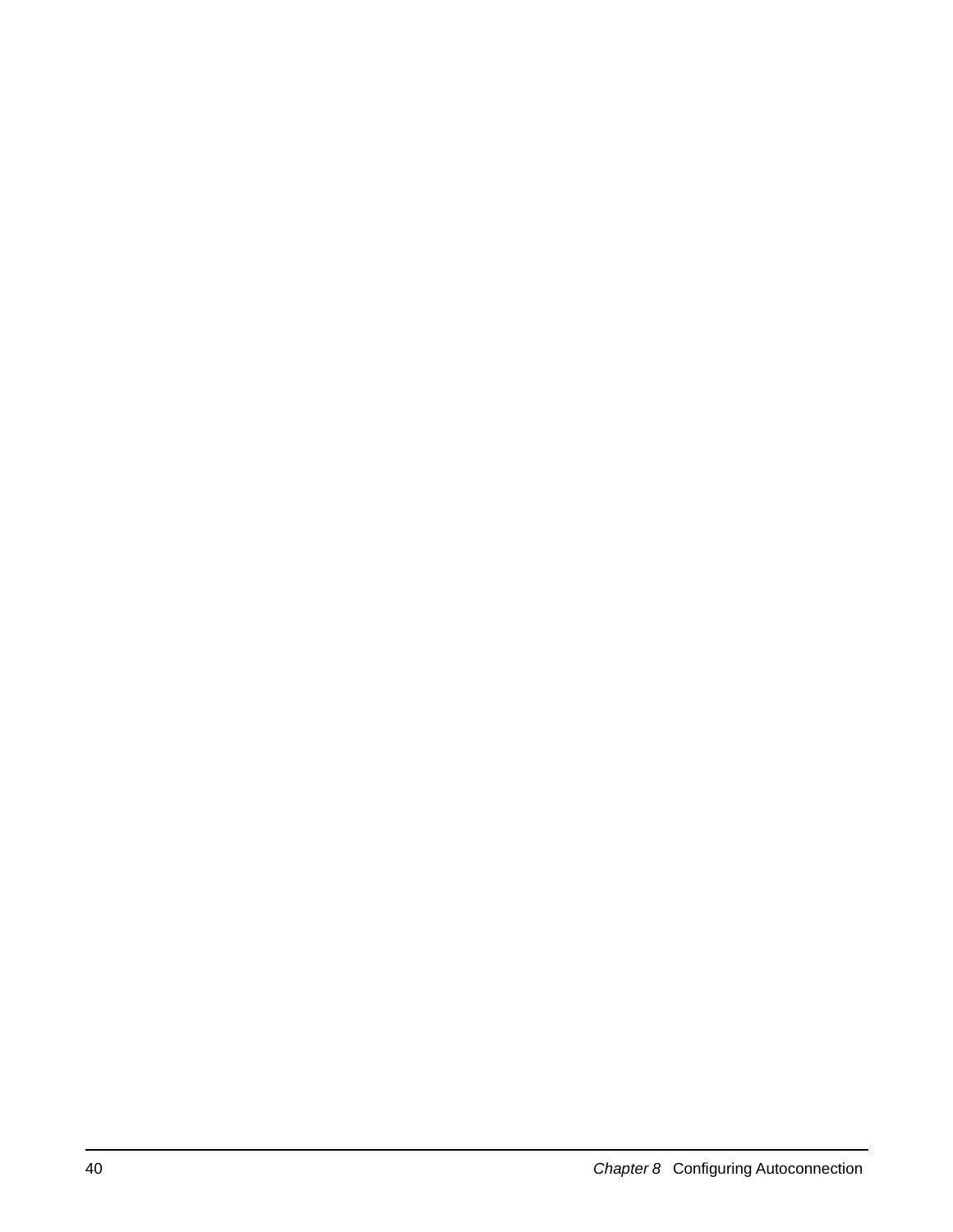# **Chapter 9 Configuring IP Routing**

## **Configuring Static Routes**

This section describes how to configure device server for static routes.

#### **Related Information**

See the set route command in the Digi One/PortServer TS Command Reference.

#### **Procedure**

To configure a static route over a PPP link, enter the following command:

set route net=addr mask=mask metric=hops wanname=interface gateway=gateway

#### where

- addr is either the IP address of a system to be reached over this route or the network address of the subnet that is to be reached on this route
- mask is the mask to use for interpreting the IP address.
- metric is the number of hop to the destination
- *interface* is either ether if this route is over the Ethernet interface or the name of a user if the route is over a PPP link
- gateway is the IP address of the device that is the next hop to the destination

#### **Example: Route Using the Ethernet Interface**

In this example, a route to a subnet is created over the Ethernet interface. Key features include the following:

- The address on the net field is a subnetwork address, not the IP address of a specific device
- The wannane=ether, indicating that this route is over the Ethernet interface
- The metric field indicates that packets to this subnet will pass through two routers
- The gateway field indicates that all packets using this route are to be forwarded to the device at IP address 191.21.21.2.

set route net=199.21.33.0 mask=255.255.255.0 metric=2 wannname=ether gateway=199.21.21.2

#### **Example: Route Using a PPP Link**

In this example, a route to a subnet is created over a PPP interface. Key features include the following: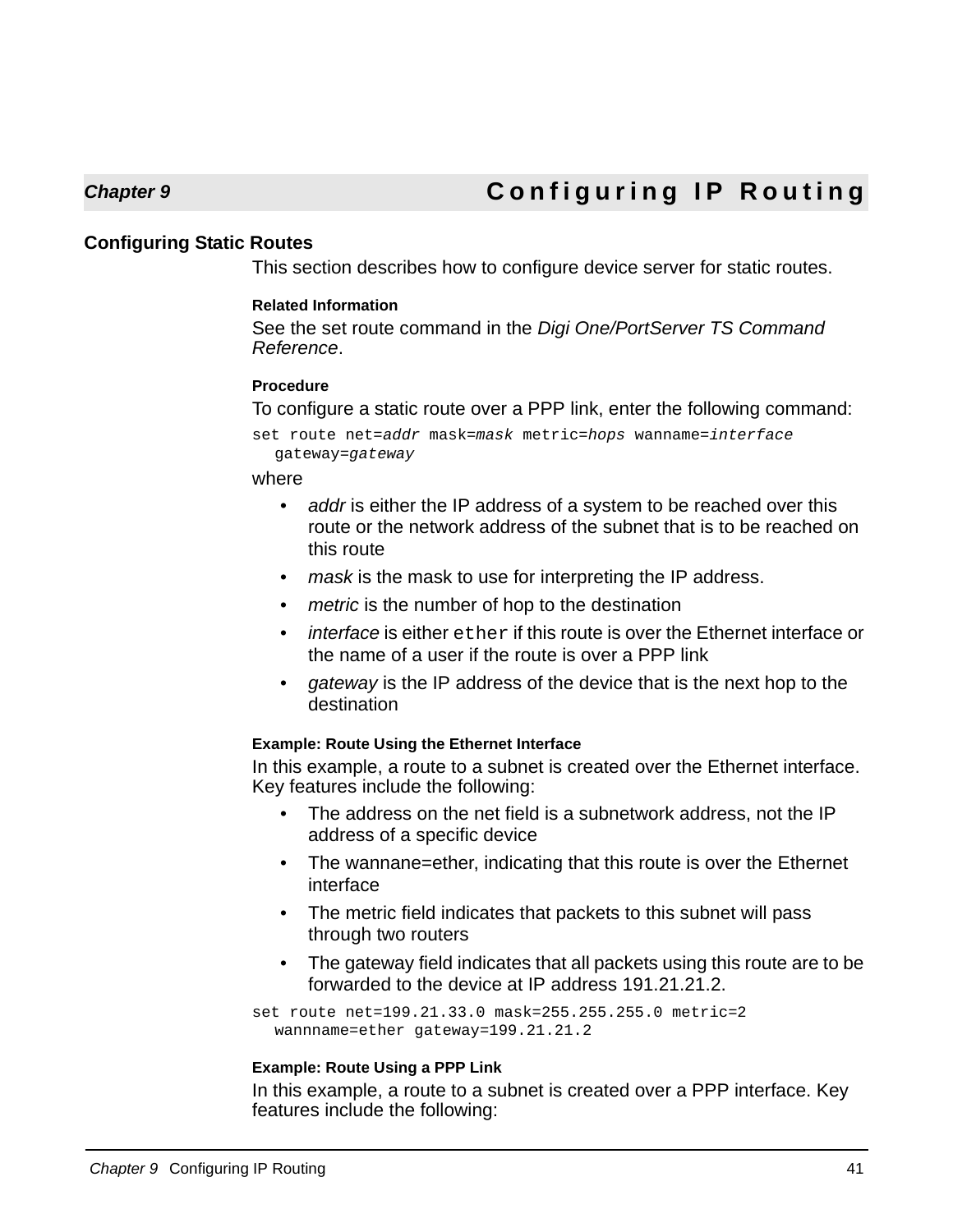- The address on the net field is IP address of a specific device, not a subnetwork address
- The wan name is the name of a PPP user.
- The metric field indicates that packets to this subnet will pass through two routers
- The gateway field indicates that all packets using this route are to be forwarded to the device at IP address 191.21.21.2.

```
set route net=199.21.33.44 mask=255.255.255.255 metric=2 
  wannname=ppp1 gateway=199.21.21.2
```
# **Configuring Dynamic Routes Using RIP**

This section describes how to configure device server for dynamic routing.

#### **Related Information**

See the set forwarding command in the Digi One/PortServer TS Command Reference.

## **Starting Point**

This procedure assumes that you have signed on as root and have or will configure modems, modem scripts, devices, and filters for routes that use serial lines.

## **Procedure**

- 1. Configure the links over which routed packets and RIP updates will be sent.
	- To enable routing over the LAN to which device server is attached, no routing-specific configuration is required.
	- To enable routing over PPP links be sure to use the netrouting field on the set user command to configure how device server handles RIP updates. You can configure the link so that device server does any of the following with RIP updates:
		- Both sends and receives them (netrouting=both)
		- Sends them only (netrouting=send)
		- Receives them only (netrouting=receive)
		- Neither sends nor receives them (netrouting=off)
- 2. Configure the device server for dynamic routing with a set forwarding command that specifies state=active.

# **Example: Dynamic Routes**

In this example, which shows only those commands and command fields pertinent to routing, device server is configured for dynamic routing using RIP. But to prevent RIP updates from being sent across the PPP link, the set user command that defines the link specifies netrouting=off.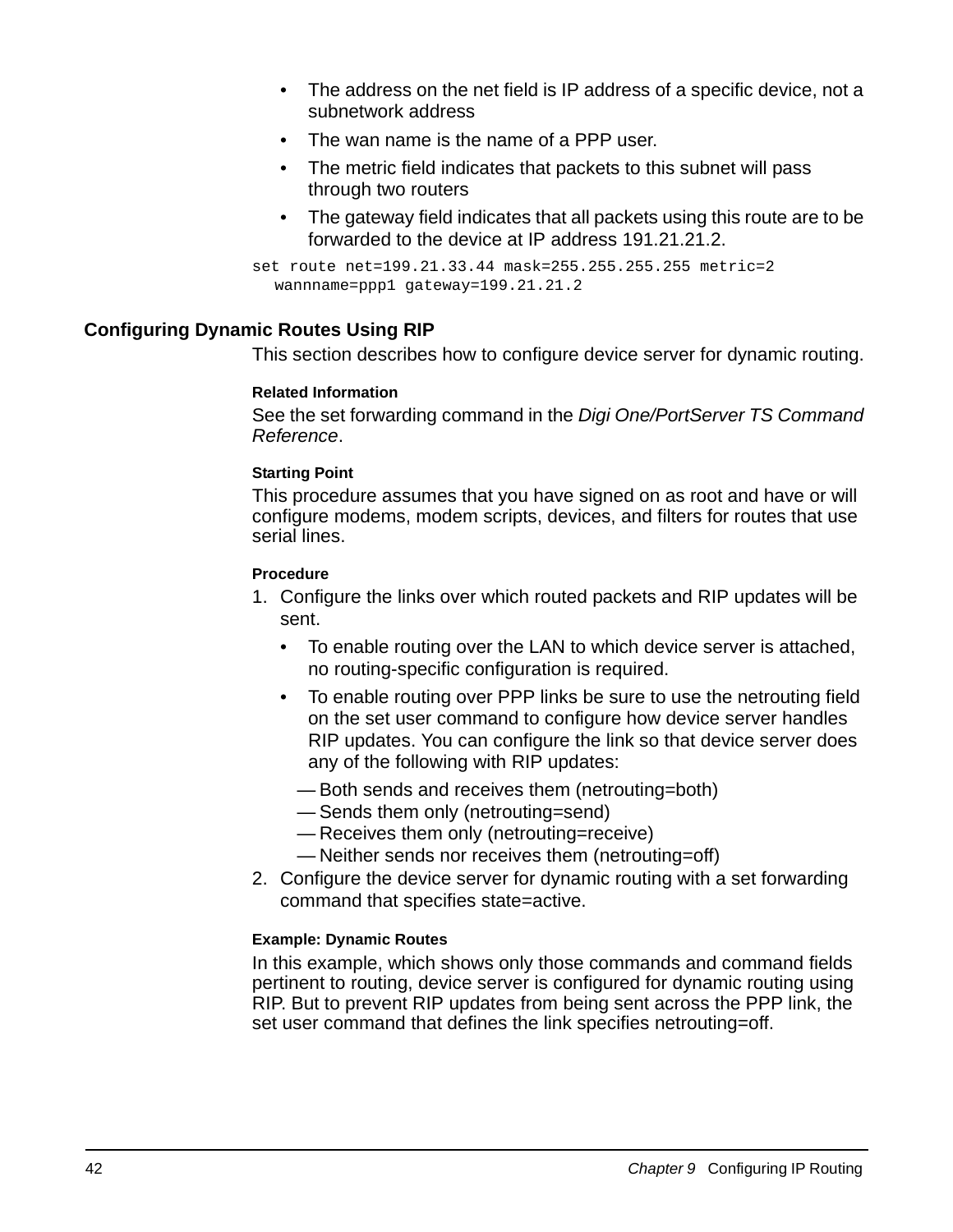

## **Configuring Proxy ARP**

This section describes how to configure device server for Proxy ARP.

#### **Related Information**

See the set forwarding command in the Digi One/PortServer TS Command Reference.

#### **Starting Point**

This procedure assumes that you have signed on as root and have or will configure modems, modem scripts, devices, and filters for routes that use serial lines.

#### **Procedure**

- 1. Configure the links over which packets will be routed using a set user command. This command must specify (on the ipaddr field) a specific IP address for the remote system using the Proxy ARP service.
- 2. Configure device server for Proxy ARP by supplying a set forwarding command that specifies the following:
	- state=passive
	- proxyarp=on

#### **Example**

In this example, device server provides Proxy ARP services to a remote host.

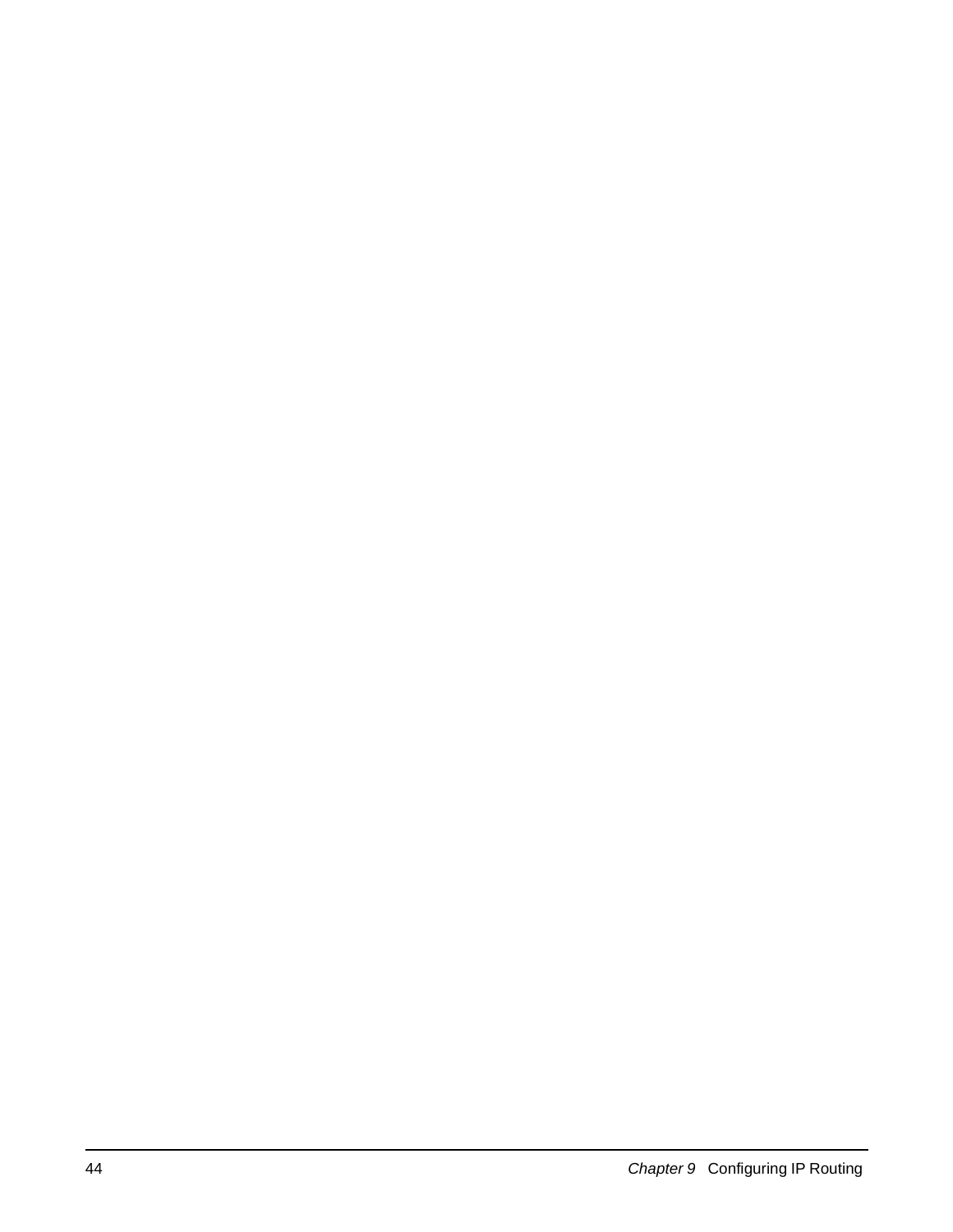# **Chapter 10 Configuring the Digi Device for IA (Industrial Automation)**

# **About Modbus**

Modbus is a protocol that defines how devices in an industrial automation (IA) environment communicate. It specifies that a controlling unit, called a master, manages one or more units, called slaves. The protocol specifies that only the master may initiate communication. Slaves may only respond.

The protocol defines the structure of Modbus messages, determines how the master requests information from the slave or specifies an action for the slave to take, defines how the slave is to respond, specifies addressing conventions, and deals with many of the other details required for communication to occur. Modbus defines two encoding schemes, Modbus ASCII and Modbus RTU. Each Modbus device uses one or the other.

Designed to function over a serial communication cable, Modbus has been extended in recent years to function over an Ethernet network using Modbus/TCP, which defines a method of encapsulating Modbus ASCII or Modbus RTU messages in IP packets for transport over the network.

The extermely flexible Digi implementation includes support for Modbus ASCII, Modbus RTU, Modbus/TCP, and two other methods of transport over a network, TCP socket and UDP socket communication. The implementation enables multiple network-based masters to concurrently initiate communication with serial-based slaves using any of the supported network protocols.

# **Modbus Configuration Procedure: Web Interface**

- 1. Access the web interface.
- 2. Sign in as root. The default password is dbps.
- 3. Choose Setup Wizard > Industrial Protocols.
- 4. Use the wizard to complete configuration tasks. Here are a few tips:
	- Configure the serial port for the serial communication parameters (baud rate, data bits, parity and stop bits) required by the connected IA device.
	- Choose Modbus ASCII or Modbus RTU as the serial port protocol, depending on the requirements of the IA device connected to the port.
	- If you configure the port for a slave, you do not have to configure a network-based master. Communication with the master just works. (If the master is connected to a serial port, it must be configured, however.)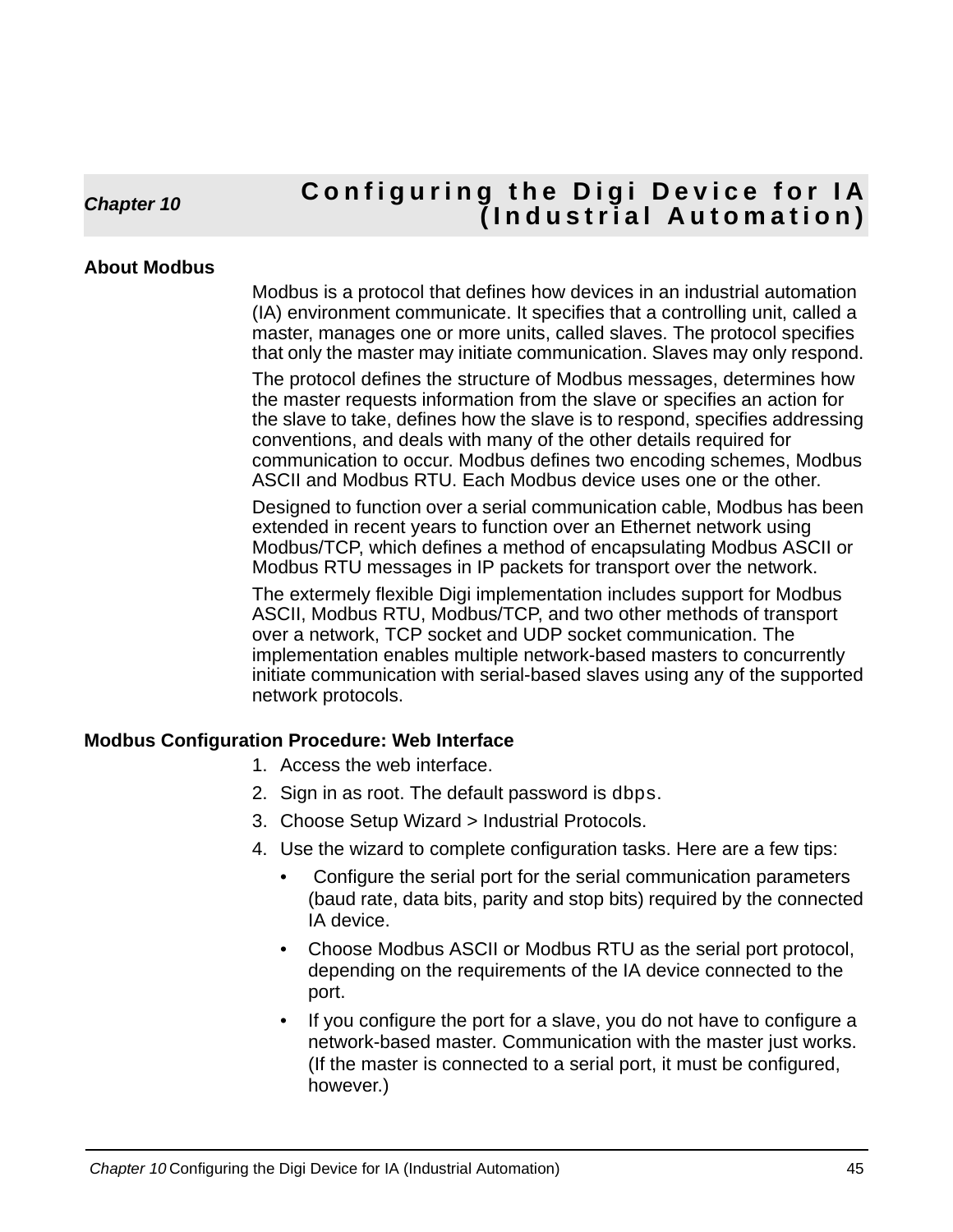• If you configure a port for a master and the slaves are located on the network, TCP sockets, UDP sockets, and Modbus/TCP are all supported. Use the protocol required by the master.

# **Configuring the User-Defined Protocol**

Digi One\PortServer TS 2/4 MEI devices support what Digi calls the "userdefined" protocol, which is any IA serial-port protocol with the following attributes:

- All message packets are bounded by fixed header and trailer strings.
- Each protocol request is followed by a single response.

# **Procedure**

- 1. Access the web interface.
- 2. Sign in as root. The default password is dbps.
- 3. Choose Setup Wizard > Industrial Protocols.
- 4. Use the wizard to complete configuration tasks. Here are a few tips:
	- Configure the serial port for serial communication parameters (baud rate, data bits, parity and stop bits) required by the connected IA device.
	- Choose User-defined as the serial-port protocol.
	- If you configure the port for a slave, you do not have to configure a network-based master. Communication with the master just works. (If the master is connected to a serial port, it must be configured, however.)
	- If you configure a port for a master and the slaves are located on the network, TCP sockets and UDP sockets are supported options.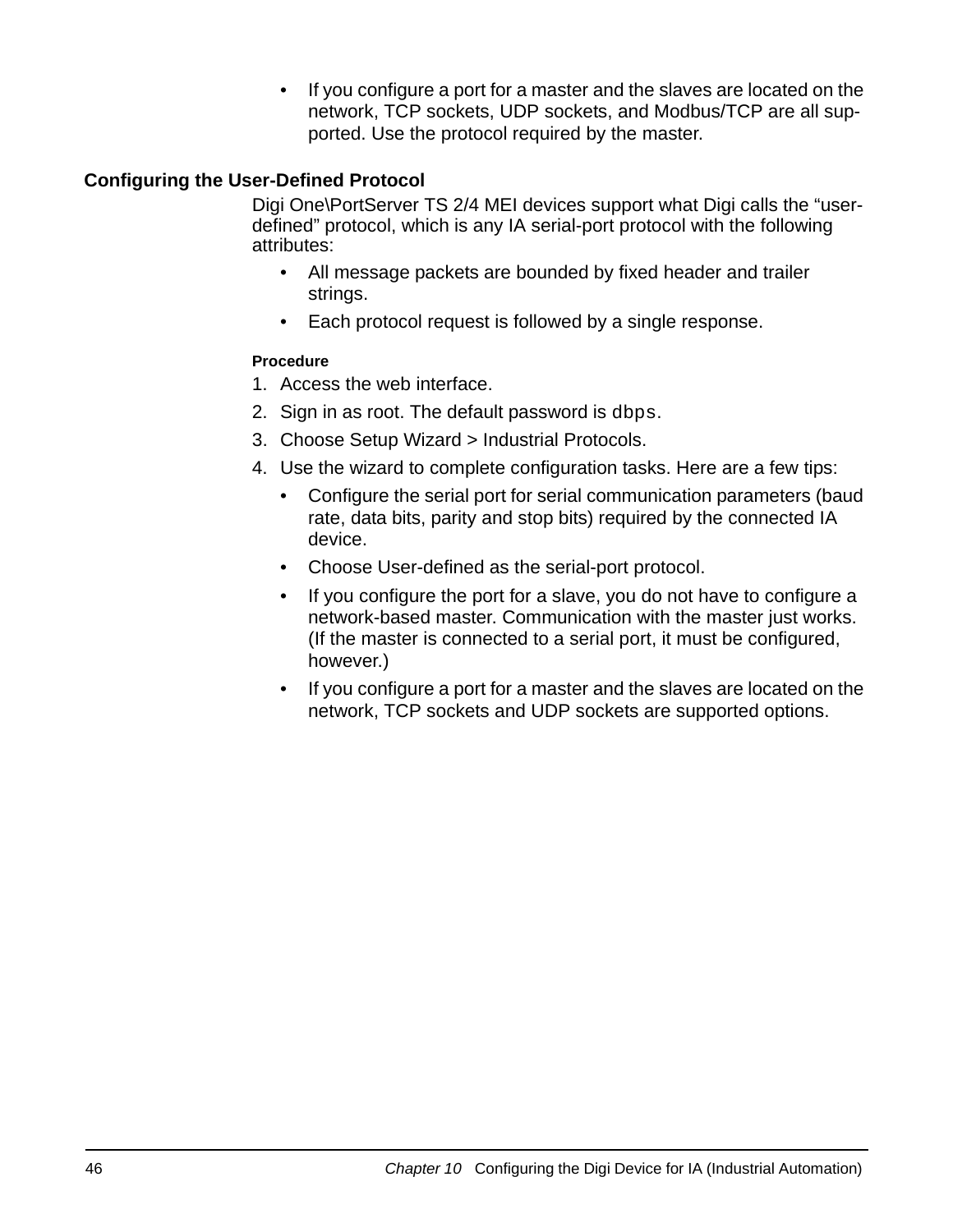# **Controlling Access to the Configuration**

Controlling access of device server restricts access to the configuration by defining the following types of users:

- The root user, who has unlimited access to device server commands. He or she can view any configuration table and change any configuration parameter. The root is identified by the user name **root** and must supply a password to be authenticated. The default root password is **dbps**. You should change this password immediately.
- Regular users, who have much more restricted access to device server commands. Regular users can view some configuration tables and can change some configuration parameters related to their own sessions and passwords. See the Digi One/PortServer TS Command Reference for information on the limitations placed on regular users for each command.

# **Controlling Access to Inbound Ports**

This section describes methods of controlling access to inbound serial ports. An inbound port is one defined on the dev field of the set ports command for one of the following device types:

- term (used to define terminal connections)
- min (used to define incoming modem connections)
- mio (used to define bi-directional modem connections)
- hdial, hio (used to define computer connections)

#### **Default Access Restrictions**

The default configuration for inbound ports is that a login and password are required to access them.

#### **Options for Removing Access Restriction**

The login and password requirement for inbound ports can be changed by configuring

- The port so that it does not require a login and password. In this case, no one is required to supply a login or password.
- Specific users so that they do not require a password. In this case, some users do not supply passwords, and others are required to.

#### **Procedure for Changing a Port's Access Requirements**

To configure a port so that no one has to login or specify a password,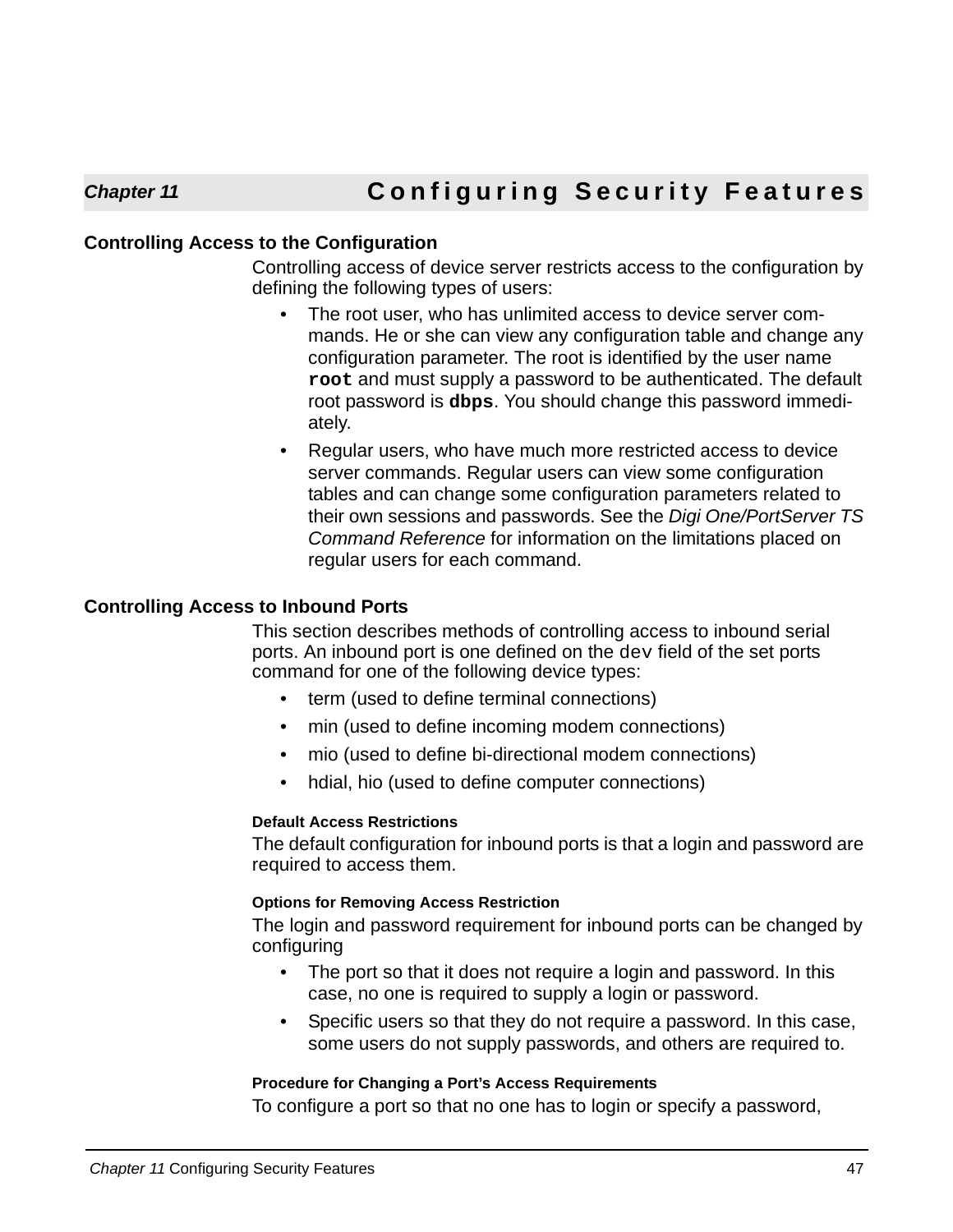#### supply a set logins command that specifies the following:

set logins range=range login=off passwd=off

#### **Example:**

set logins range=1-2 login=off passwd=off

#### **Procedure for Changing a User's Access Requirements**

To configure a user so that he or she does not have to specify a password when accessing an inbound port, supply a set user command that specifies the following:

set user name=name password=off

where *name* is a name to identify the user

#### **Example:**

set user name=user1 password=off

#### **Controlling Access to Outbound Ports**

This section describes methods for controlling access to outbound serial ports. An outbound port is one defined on the dev field of the set ports command for one of the following device types:

- prn (used to define printer connections)
- mout (used to define outbound modem connections
- mio (used to define bi-directional modem connections)
- host (used to define host connections)

#### **Default Access**

The default for outbound ports is unlimited access.

#### **Restricting Access to Outbound Ports**

Use the set auth command to restrict access to outbound ports. See the description of the set auth command in the Digi One/PortServer TS Command Reference for more information.

#### **CHAP Authentication for PPP Users**

CHAP authentication can be used to restrict PPP user access to outbound ports. For more information on CHAP configuration, see the set user command in the device server Command Reference.

#### **Controlling Access to the Command Line**

This section describes how to restrict access to the device server command line.

#### **Method 1 Autoconnection**

The autoconnection feature allows you to configure a user to access the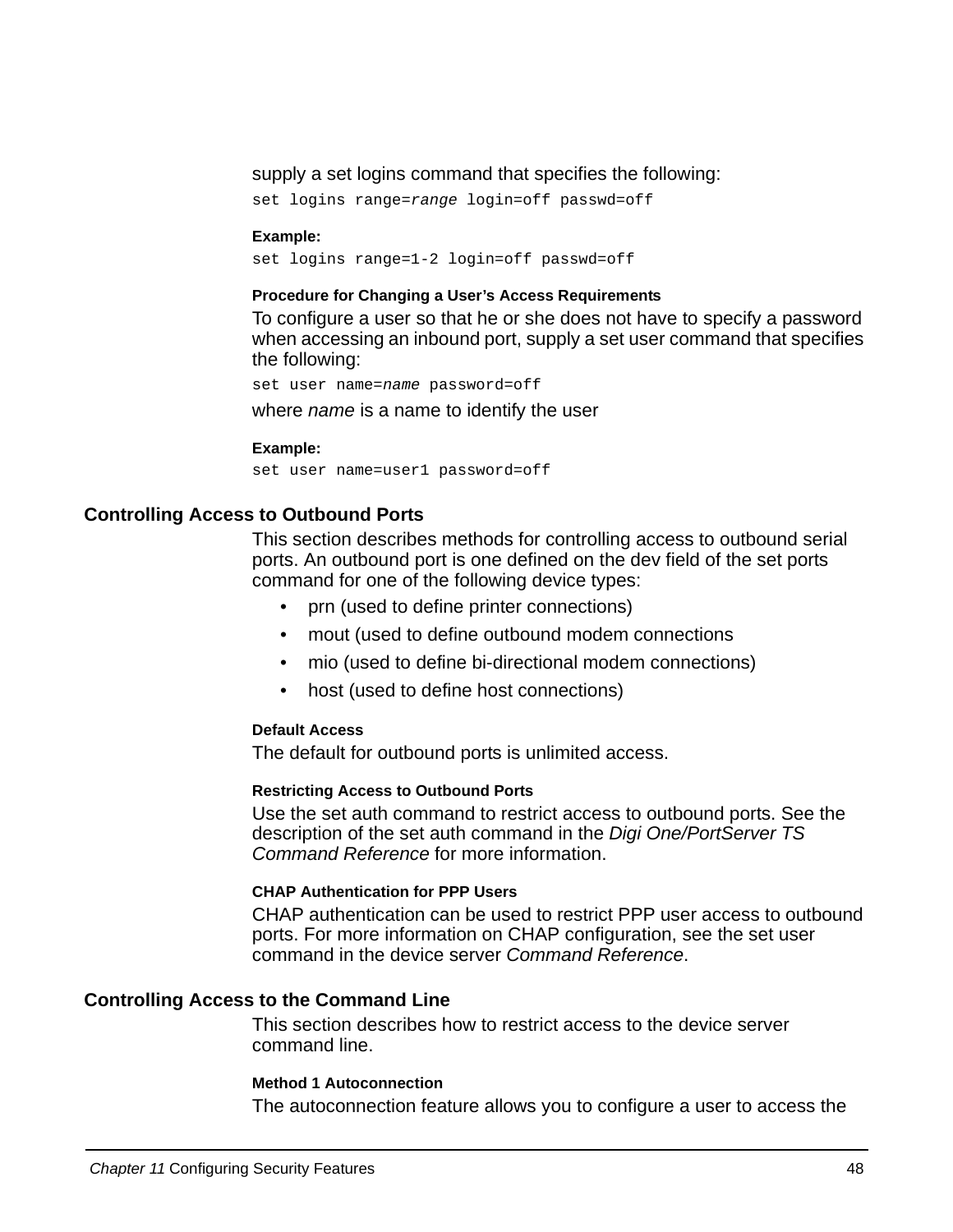device server but then be automatically connected to a host on the LAN. You can implement autoconnection in the following ways:

- By port where all port users are automatically connected to the same host. The device server is completely transparent to them.
- By user where a user is required to login and may be required to supply a password, but once the user is authenticated, an automatic connection to a hosts made.

For information on configuring autoconnection, see ["Configuring](#page-34-0)  [Autoconnection" on page 35](#page-34-0).

#### **Method 2: Menus**

Menus select destination systems without having to access the device server command line. For information on configuring menus, see the description of the set menu command in the Digi One/PortServer TS Command Reference.

## **Using RADIUS to Authenticate Users**

This section provides a description of RADIUS and explains how to configure device server to use RADIUS. Digi device and terminal servers are capable of authenticating reverse Telnet users with RADIUS. The Service-Type attribute of the RADIUS server must be defined correctly for the Digi devices to grant access.

#### **What is RADIUS?**

RADIUS (remote authentication dial-in user service) is a method of maintaining a database of profiles of dial-in users. These profiles can include login and password information, as well as other user attributes.

#### **RADIUS Components**

RADIUS requires two components, an authentication host server and client protocols. The device server implements the client protocol. A host must implement the authentication server application.

## **RADIUS Table Key**

The numbers in the following tables have the following meaning:

|         | <b>Meaning</b>                                           |
|---------|----------------------------------------------------------|
|         | This attribute must not be present.                      |
| 0+      | Zero or more instances of this attribute may be present. |
| $0 - 1$ | Zero or one instance of this attribute may be present.   |
|         | Exactly one instance of this attribute must be present.  |

#### **RADIUS Attributes (RFC 2138) Supported**

The following attributes are supported in the Digi device server RADIUS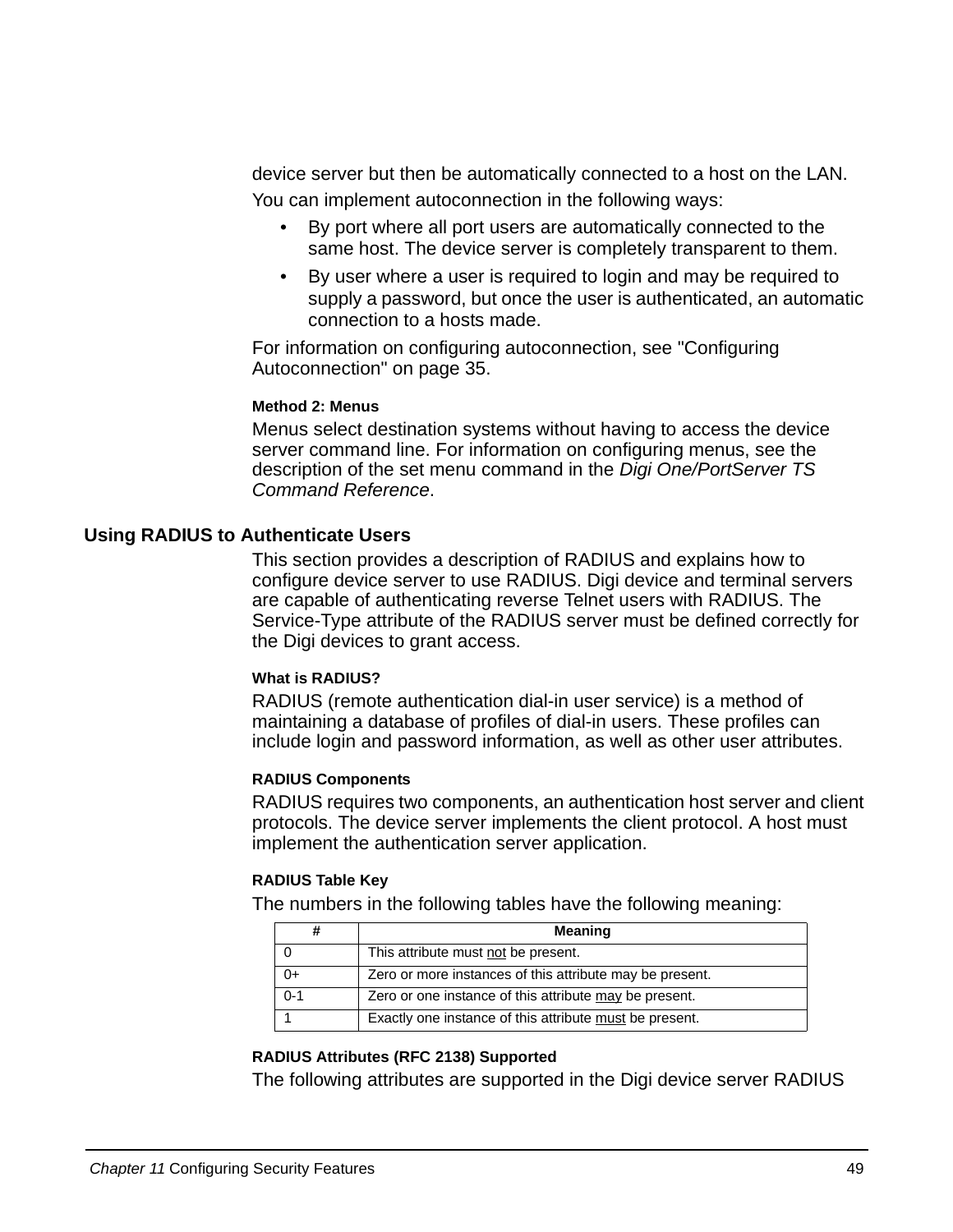client implementation.

| <b>Request</b> | Accept   | Reject       | <b>Challenge</b> | #              | <b>Attribute</b>          |
|----------------|----------|--------------|------------------|----------------|---------------------------|
| 1              | $\Omega$ | 0            | $\Omega$         | 1              | User-Name                 |
| $0 - 1$        | 0        | 0            | 0                | 2              | User-Password             |
| $0 - 1$        | 0        | 0            | 0                | 3              | CHAP-Password             |
| $0 - 1$        | 0        | $\mathbf{0}$ | $\mathbf{0}$     | 4              | NAS-IP-Address            |
| $0 - 1$        | $\Omega$ | $\mathbf{0}$ | $\mathbf{0}$     | 5              | NAS-Port                  |
| $0 - 1$        | $0 - 1$  | $\mathbf{0}$ | $\mathbf{0}$     | 6              | Service-Type              |
| $0 - 1$        | $0 - 1$  | $\mathbf{0}$ | $\Omega$         | $\overline{7}$ | Framed-Protocol           |
| $0 - 1$        | $0 - 1$  | $\Omega$     | $\mathbf{0}$     | 8              | Framed-IP-Address         |
| $0 - 1$        | $0 - 1$  | $\mathbf{0}$ | $\Omega$         | 9              | Framed-IP-Netmask         |
| 0              | $0 - 1$  | $\mathbf{0}$ | $\mathbf{0}$     | 10             | Framed-Routing            |
| 0              | 0+       | 0            | 0                | 11             | Filter-Id                 |
| 0              | $0 - 1$  | $\mathbf{0}$ | 0                | 12             | Framed-MTU                |
| $0+$           | $0+$     | $\Omega$     | 0                | 13             | <b>Framed Compression</b> |
| $0+$           | $0+$     | $\mathbf{0}$ | 0                | 14             | Login-IP-Host             |
| 0              | $0 - 1$  | $\Omega$     | $\Omega$         | 15             | Login-Service             |
| 0              | $0 - 1$  | $\mathbf{0}$ | $\Omega$         | 16             | Login-TCP-Port            |
| 0              | $0 - 1$  | $\Omega$     | $0 - 1$          | 27             | Session-Timeout           |
| 0              | $0 - 1$  | $\Omega$     | $0 - 1$          | 28             | Idle-Timeout              |

# **RADIUS Accounting Attributes (RFC 2139)**

The following RADIUS accounting attributes are supported in the Digi device server.

| #       | <b>Attribute</b>   | #       | <b>Attribute</b>     |
|---------|--------------------|---------|----------------------|
| $0 - 1$ | User-Name          | $0 - 1$ | Login-TCP-Port       |
| 0       | User-Password      | $0 - 1$ | Session-Timeout      |
| 0       | CHAP-Password      | $0 - 1$ | Idle-Timeout         |
| $0 - 1$ | NAS-IP-Address     | 1       | Acct-Status-Type     |
| $0 - 1$ | NAS-Port           | $0 - 1$ | Acct-Delay-Time      |
| $0 - 1$ | Service-Type       | $0 - 1$ | Acct-Input-Octets    |
| $0 - 1$ | Framed-Protocol    | $0 - 1$ | Acct-Output-Octets   |
| $0 - 1$ | Framed-IP-Address  | 1       | Acct-Session-Id      |
| $0 - 1$ | Framed-IP-Netmask  | $0 - 1$ | Acct-Authentic       |
| $0 - 1$ | Framed-Routing     | $0 - 1$ | Acct-Session-Time    |
| $0+$    | Filter-Id          | $0 - 1$ | Acct-Input-Packets   |
| $0 - 1$ | Framed-MTU         | $0 - 1$ | Acct-Output-Packets  |
| $0+$    | Framed-Compression | $0 - 1$ | Acct-Terminate-Cause |
| 0+      | Login-IP-Host      | $0 - 1$ | Port-Limit           |
| $0 - 1$ | Login Service      |         |                      |

## **How RADIUS Works**

Here is how authentication works when device server is configured for RADIUS: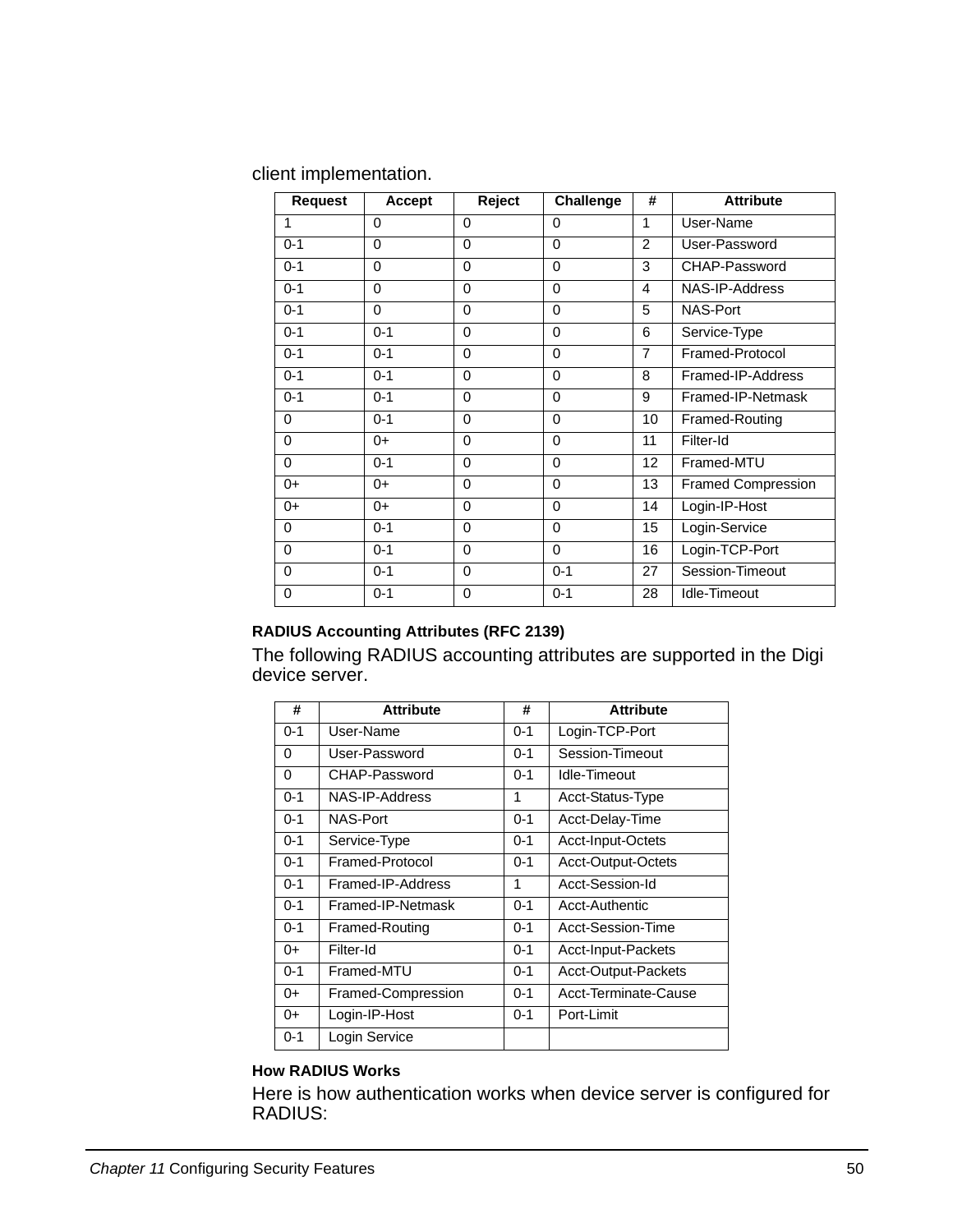- A user logs into device server.
- device server collects login information and then checks to see if the user is in the local database of users.
- If the user is in the local database, device server handles authentication.
- If the user is not in the local database, device server submits an authentication request to the RADIUS server.
- The RADUIS server does one of the following:
	- If the user is validated, it passes this information to other devices and the user is permitted access.
	- If the user is not validated, the RADIUS server returns an access reject message to device server, which then denies access to the user.

## **Configuring RADIUS: Web Interface**

Use this section for information on configuring device server as a RADIUS client from the web interface.

- 1. Access the web interface by entering the device server IP address in a browser's URL window.
- 2. Log on to the device server as **root**. The default password is **dbps**.
- 3. From the main menu, choose Configure > RADUIS.
- 4. Configure the RADIUS client as required. Use the online help for information on configuration fields.
- 5. When you complete configuration, choose Submit.

#### **Configuring RADIUS: Command Line**

To configure device server to function as a RADIUS client, supply a set radius command that specifies the following:

- run=on
- The IP address of the primary RADIUS server (on the primary field). The primary server is the first server to which authentication requests are sent.
- A password (on the secret field)
- Note To use a secondary RADIUS server, supply a second set radius command that specifies run=on, the IP address of the secondary server (on the secondary field) and another password for the secondary server (on the secret field).

#### **RADIUS Command Line Configuration Example**

```
set radius run=on primary=199.123.15.129 secret=J9CxegpP
```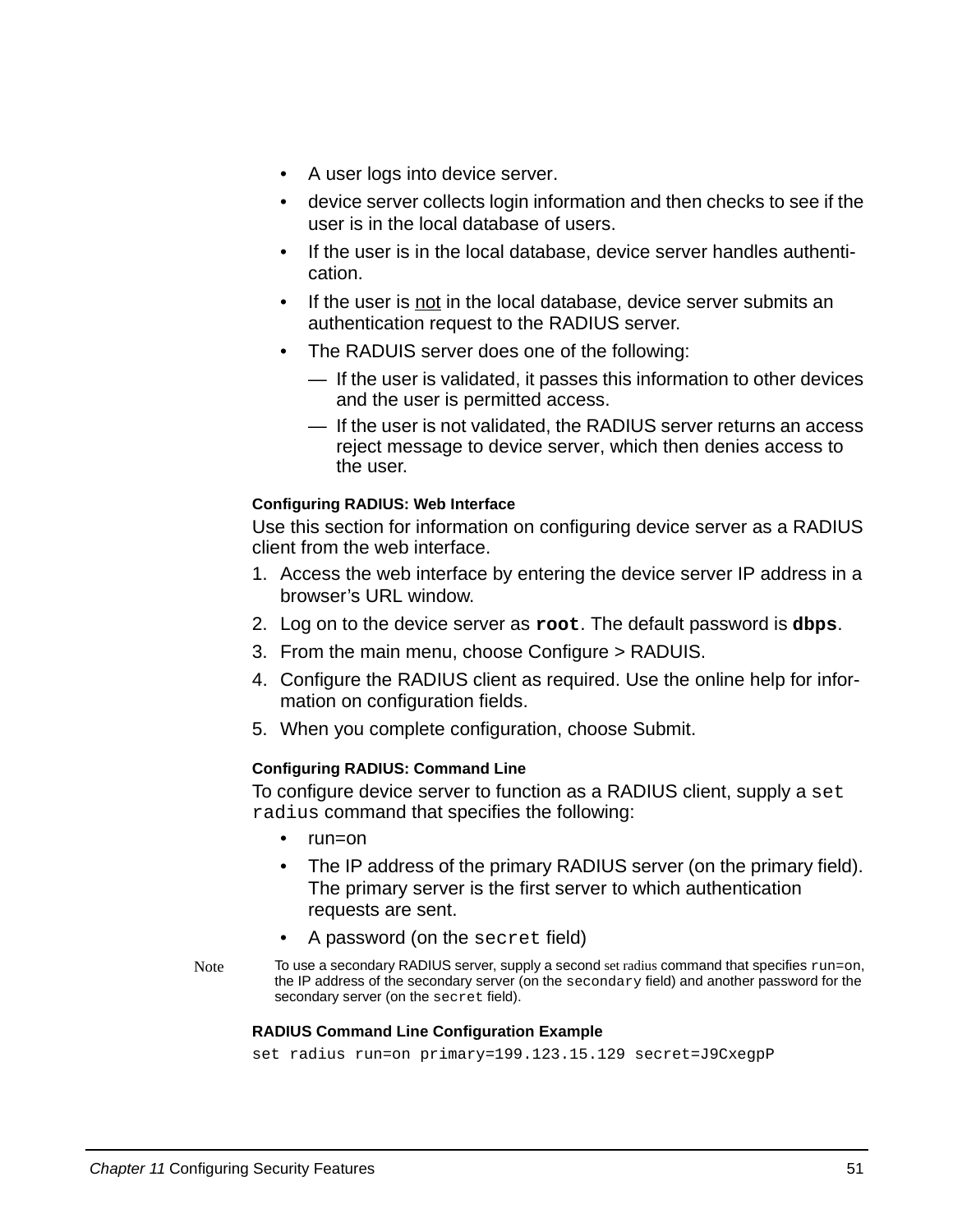#### **Issuing User Passwords**

This section discusses how to issue user passwords.

#### **Related Information**

See the newpass and set user commands in the Digi One/PortServer TS Command Reference.

#### **Starting Point**

This procedure assumes that you have signed on as root and already configured the user to whom you will be issuing a password.

#### **Procedure**

- 1. Issue a newpass command that identifies the user (on the name field) to whom this password will be issued.
- 2. When the system prompts you for a new password, type in the password and then press Enter.
- 3. When the system prompts you to enter the new password again, type it in and then press Enter.

#### **Configuring SSH Version 2 for Secure Communication**

This section discusses how to configure a user for SSH version 2 encryption.

#### **Password Protection**

To configure simple password authentication for an SSH user, no SSHspecific configuration is required. Simply configure a user by entering the following commands:

set user name=name password=on

newpass name=name

where *name* is a user name

#### Example

set user name=ssh-user1 newpass name=ssh-user1

#### **Using a Public Key**

To enable public key authentication and to associate a public key with a user, enter the following command:

set user name=name loadkey=host: key

where

- *name* is the name of a user
- host is either an IP address or DNS name of a host running TFTP that holds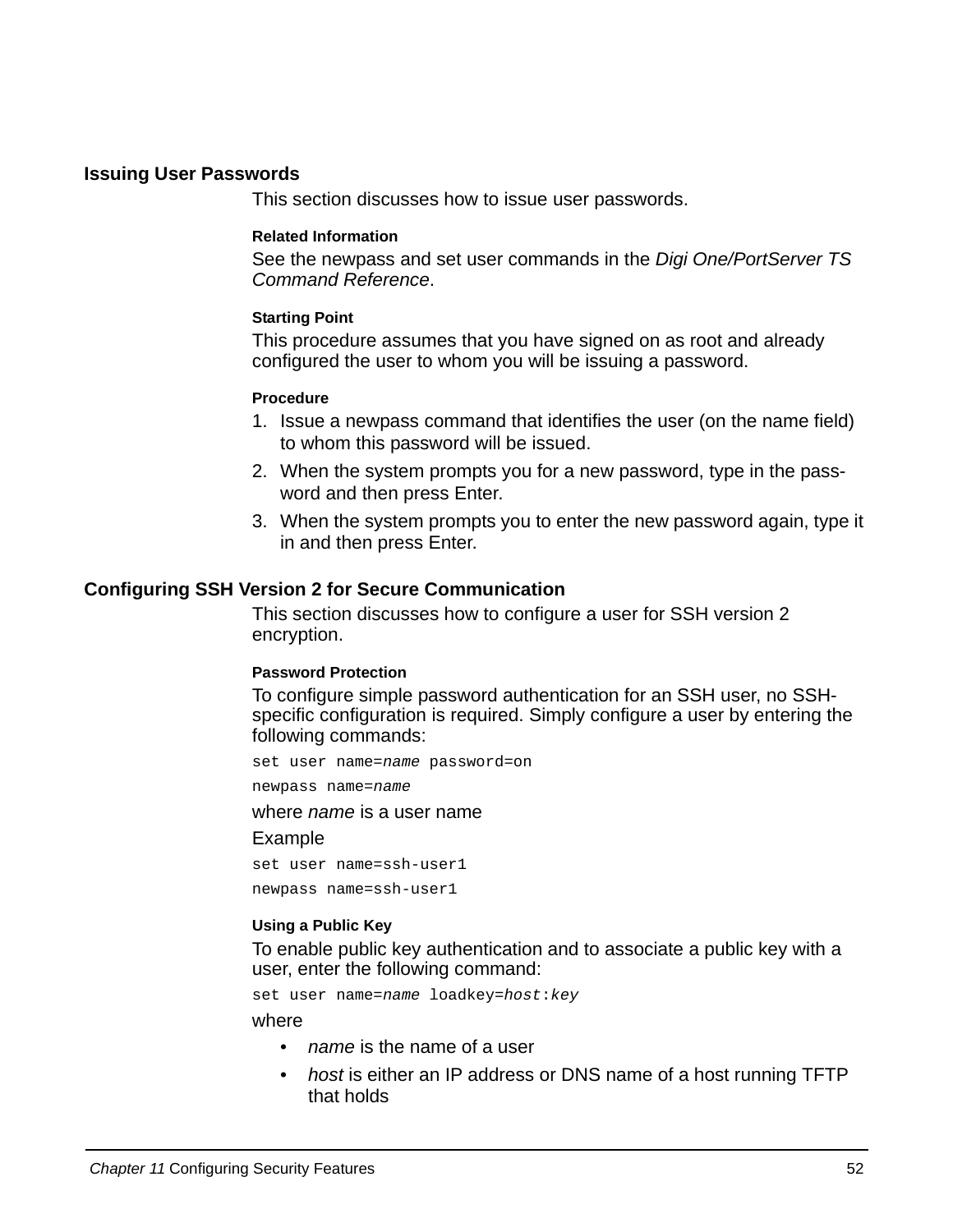• key is the name of a file that contains the DSA public key. If your host's implementation requires a complete path to the file, specify the path here as well.

#### Example:

set user name=secure loadkey=143.191.2.34:ssh-file

#### **Making Reverse SSH Connections to Ports**

The convention used to identify a port for a reverse SSH connection to a Digi device is to use 2500 + the port number. See the examples that follow for more information.

Note: Only PortServer TS 8/16 supports reverse SSH version 2 server.

#### *Example: Reverse SSH Connection to Port 1*

ssh 192.1.2.3 2501

#### *Example: Reverse SSH Connection to Port 4*

ssh 192.1.2.3 2504

#### **Controlling Access to Services**

This section describes how to disable services, such as Telnet and Rlogin, for inbound users, which means that they cannot access the Digi device using those services. This feature allows you to turn off individual services or to specify a security level, which means that all services not included in that level are turned off.

#### **Services that Can Be Turned Off**

The following services can be turned off.

- HTTP
- HTTPS
- RealPort
- Reverse TCP
- Reverse Telnet
- Remote login
- Remote shell
- SSL
- **SNMP**
- SSH
- Telnet

#### **Service Levels**

These are the secure access levels: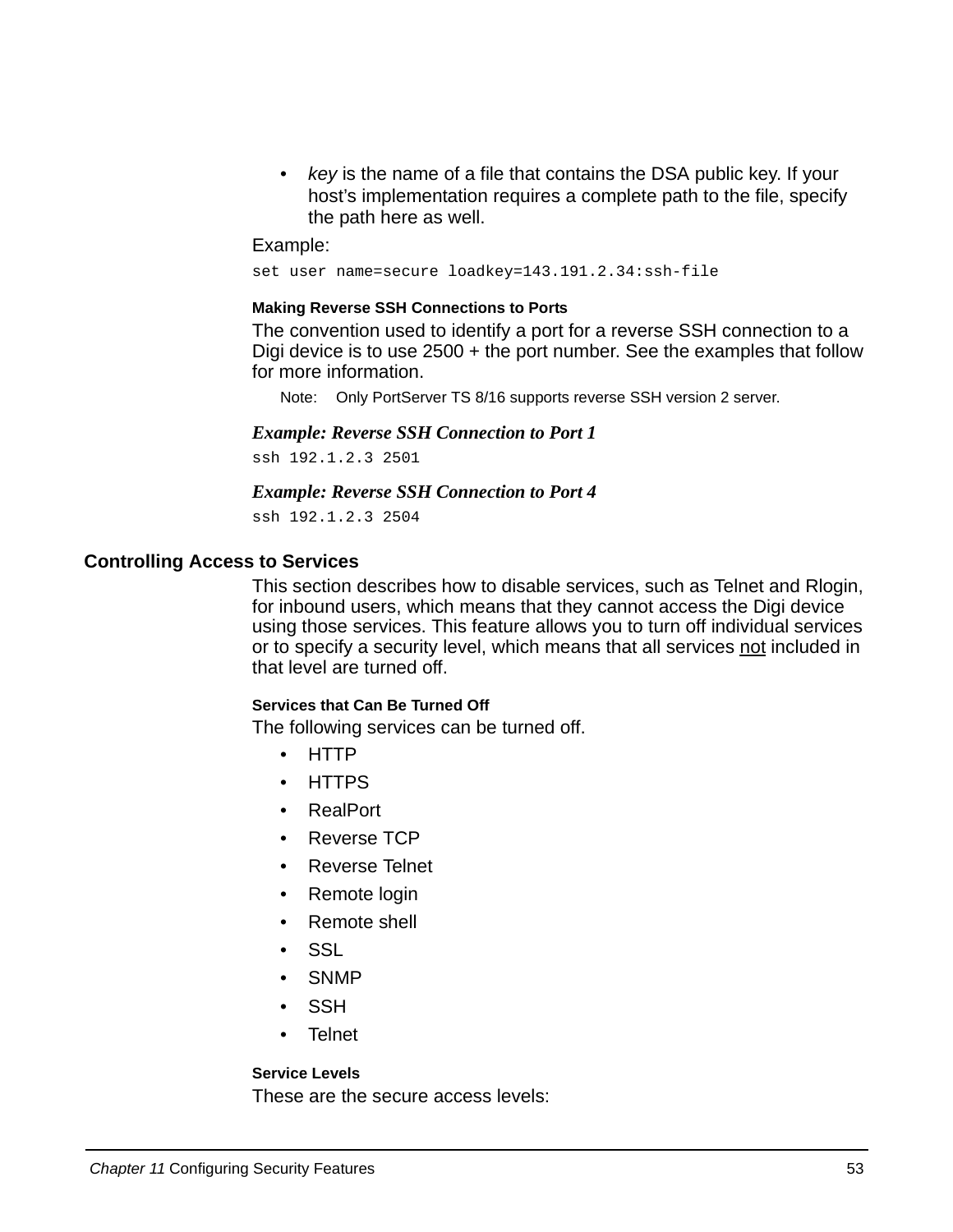- Secure, which means that SSH is the only service available to inbound users
- High, which means that SSH, HTTP, HTTPS, SNMP, and RealPort services are available to inbound users
- Normal, which means all services are available
- Custom, which means you can select services to turn off.

The default service level is normal, which means that all services are available.

## **Procedure**

Use this topic for information on using the web interface to turn services off.

- 1. Access the device server from a web browser by entering the Digi device's IP address in the URL window.
- 2. Log on as **root**. The default password is **dbps**.
- 3. From the main menu, choose Secure Access.
- 4. Use the wizard to disable services that you do not want to make available to inbound users. Use the context sensitive help for information on configuration fields.

# **SSL Support**

## **Introduction**

The device server supports communication over the Secure Socket Layer (SSL). Applications running on networked systems and devices can initiate secure communication with a device connected to a Digi serial port by using the SSL TCP port.

#### **Setting Up for SSL Connections**

No device server configuration is required to use SSL unless the application cannot use the default SSL TCP port, which can be changed using the sockets field on the set config command. See the Digi One/ PortServer TS Command Reference for more information.

#### **Initiating an SSL Connection with a Digi Device**

The formula for determining the correct TCP port is the following: **base socket + port + 600**. See the following examples, which use the default base socket (2000), to clarify how this works.

| To Connect to | Use This Command       | <b>Example</b>        |
|---------------|------------------------|-----------------------|
| Port 1        | telnet ip-address 2601 | Telnet 192.2.2.1 2601 |
| Port 2        | telnet ip-address 2602 | Telnet 192.2.2.1 2602 |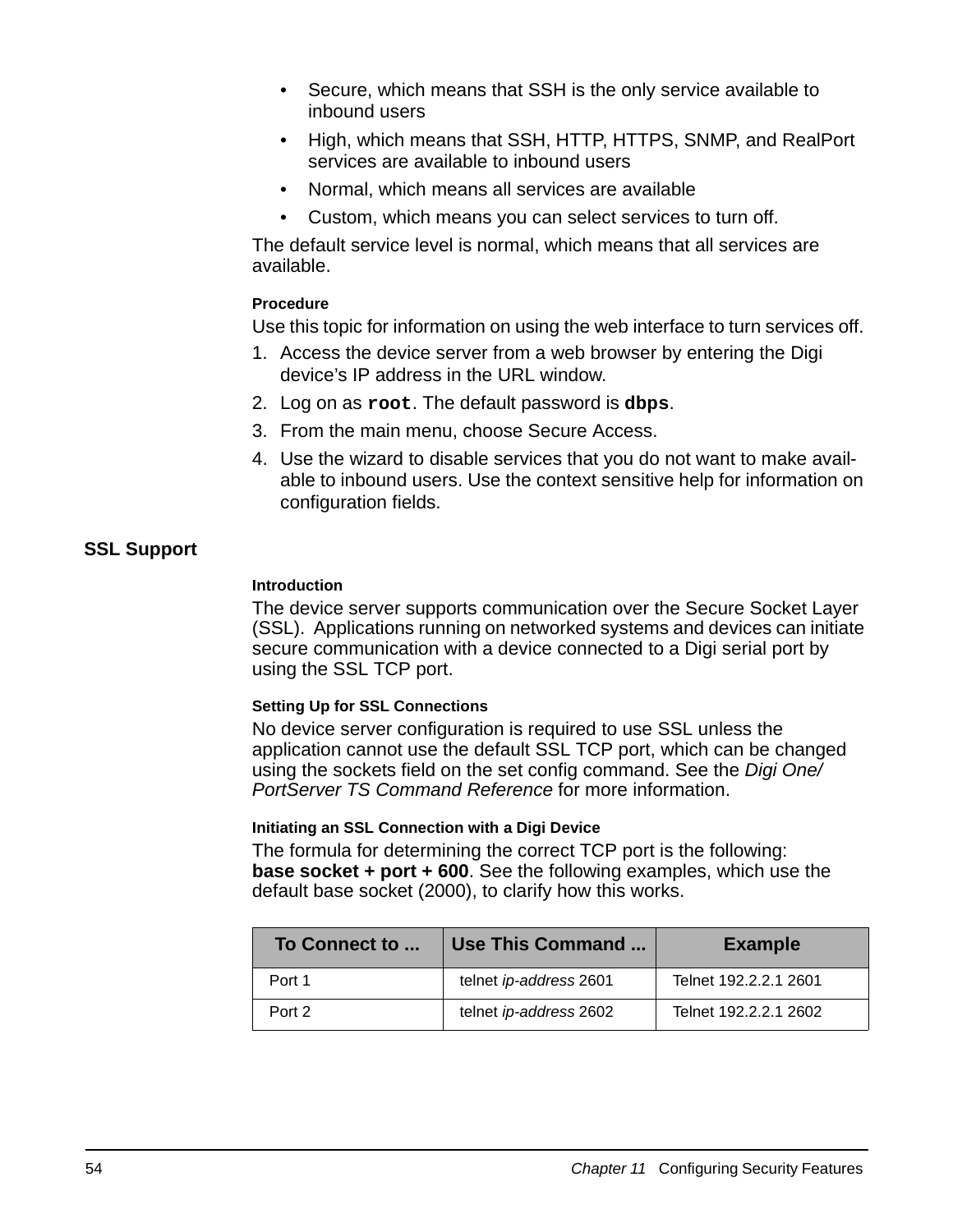# **Chapter 12 Configuring DNS**

#### **About the Domain Name System**

This section discusses key concepts of the domain name system.

#### **Purpose of DNS**

The domain name system maps domain names to information associated with these names, such as IP addresses.

#### **DNS Components**

DNS components include:

- A distributed database consisting of domain names and associated information
- A hierarchical system of domain name servers that maintain the database and use it to respond to requests for information about a particular domain name, such as its IP address
- Domain name resolvers that
	- Accept requests from users
	- Satisfy information requests by building and submitting properly formulated queries to one or more name servers or by retrieving information from a local host file
	- Return information to users
	- Cache information for future use

# **Types of Name Servers**

There are two types of name servers in the domain name system:

- Local servers maintain information for resources within a local zone. It is up to individual network administrators to determine the scope of a local zone.
- Root servers maintain information in higher-level domains than do local servers.

Typically, when a user requires information about a domain name, the resolver queries a local server. If local servers cannot provide the information, root servers are queried next.

#### **Naming Conventions**

Each node in the domain name system has a globally unique domain name that consists of its own name, which is called a label, and the labels of all superior nodes.

#### **DNS Name Example**

Here is an example of a domain name. Note that labels are separated by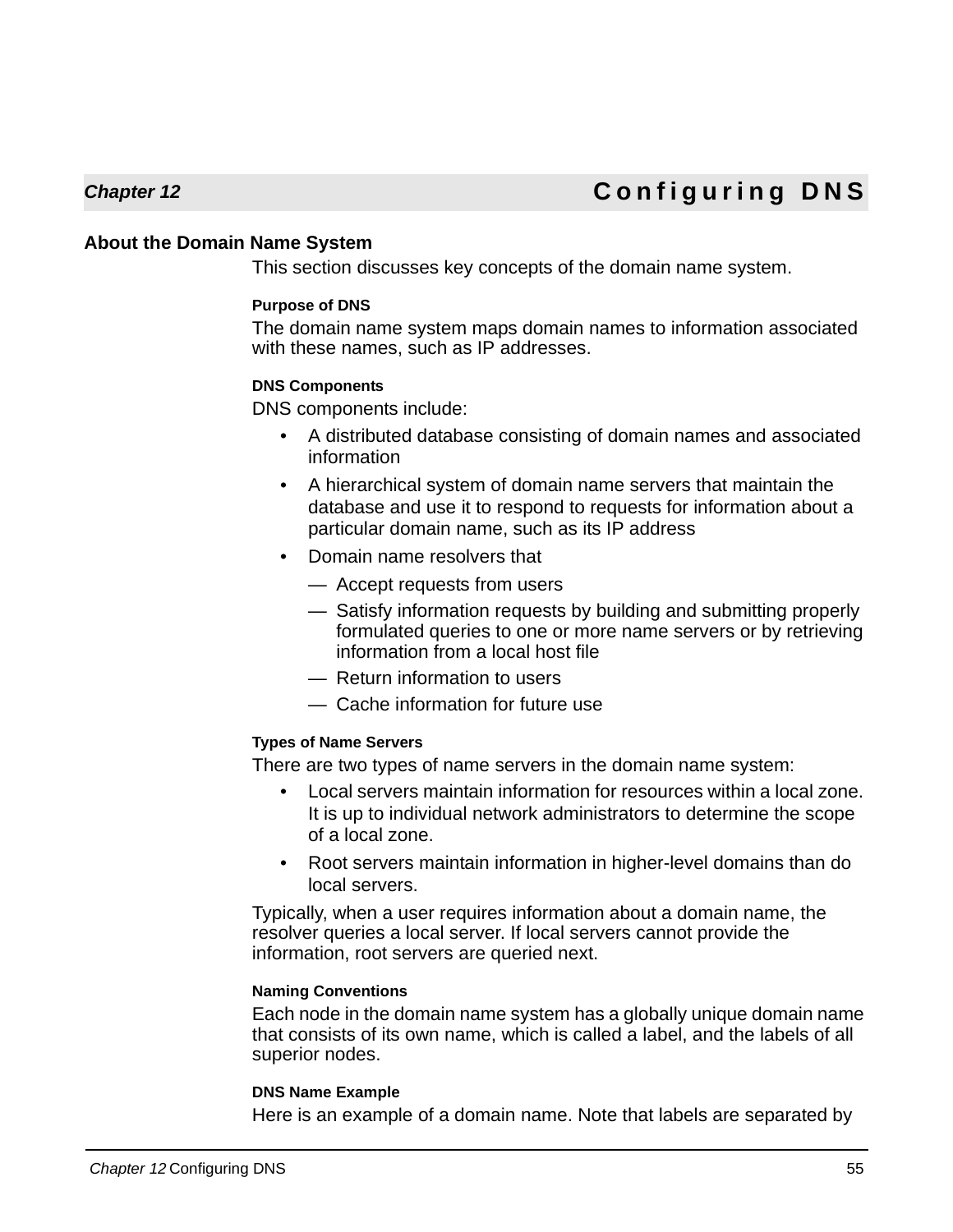periods:

mn07.amalgamated.com

In this example, mn07 is part of the higher-level domain called amalgamated.com.

## **Configuration Procedures**

#### **Procedure for Using a Name Server**

To configure a DNS server, enter the following command:

set config domain=domain myname=name dns=ip-address where

- domain is the domain in which the device server will reside
- *name* is a DNS name for device server
- *ip-address* is the IP address of a name server

#### Example:

set config domain=digi.com myname=poe dns=204.221.1.4

#### **Procedure for Using a Host File**

Use this section to configure the host table, which maps IP addresses to host names.

Enter the following command

set host name=name ip=ip-address

where

- *name* is the name the host
- *ip-address* is the IP address of the host

#### **Example**

In this example, three IP address-to-name mappings are configured

```
set host name=poe ip=204.221.110.200
set host name=gary ip=204.221.110.202
set host name=toni ip=204.221.110.203
```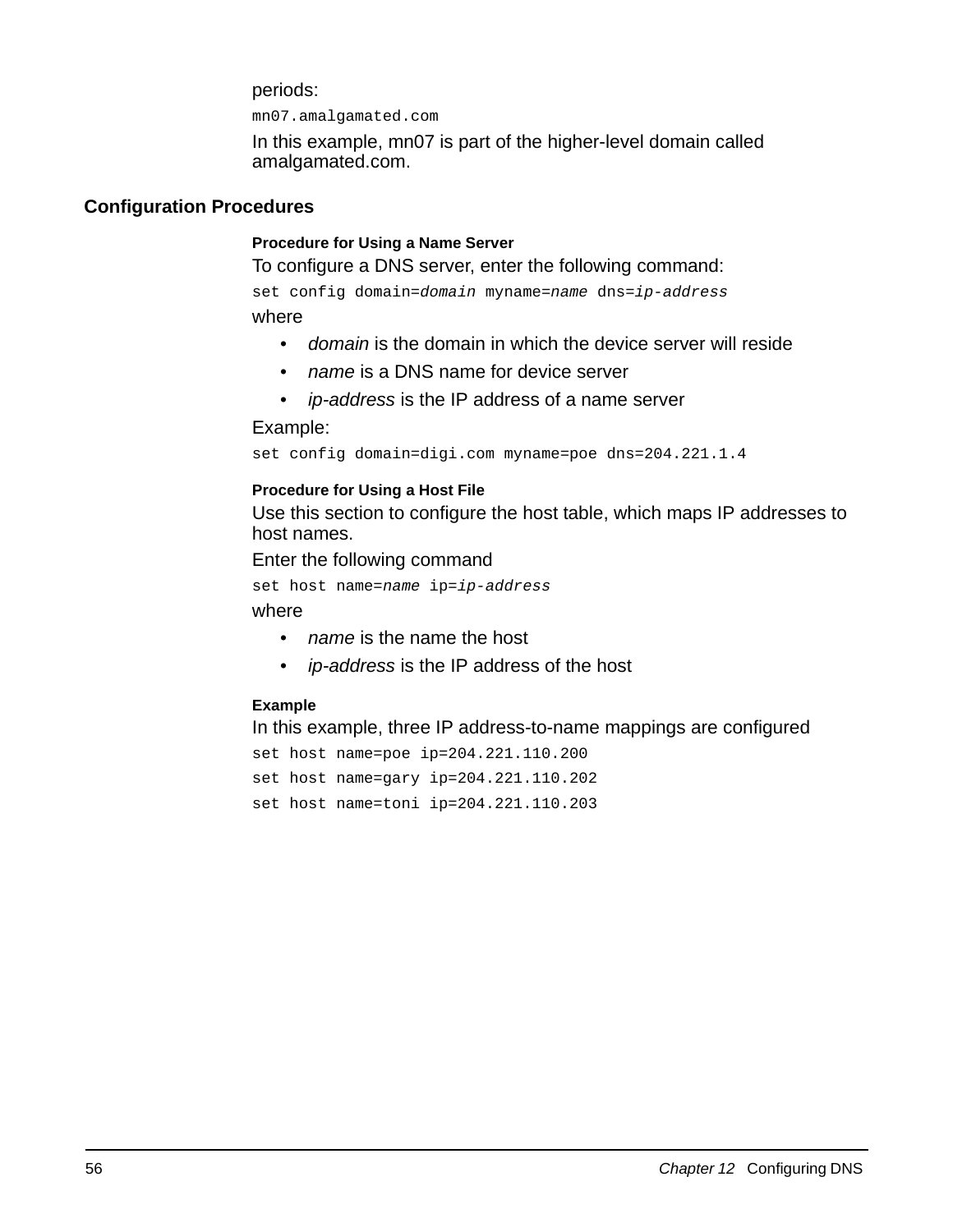# **Chapter 13 Configuring SNMP**

# **About SNMP and the device server Agent**

This section introduces SNMP and network management in TCP/IP networks, and it describes the device server agent. It discusses the following:

- Network management components
- The SNMP agent
- SNMP traps
- The device server agent's MIB support
- The device server agent's supported traps

#### **Network Management Components**

The TCP/IP network management architecture contains the following components:

- Managed nodes such as host systems, routers, terminal and communications servers (such as device server) and other network devices
- One or more network managers (also called network management stations), which are the points from which the network is managed
- Agents that reside on managed nodes and retrieve management information and communicate this information to network managers
- The network management protocol, SNMP, which governs the exchange of information between the nodes and stations
- Management information, which is the database of information about managed objects. This database is called the management information base (MIB).

#### **SNMP Management Agent**

Each managed node contains at least one agent—a component that responds to requests from the network manager—that retrieves network management information from its node and notifies the manager when significant events occur.

#### **SNMP Traps**

A mechanism defined by SNMP is called a trap, which is a report or "alarm" from a managed node to an SNMP manager that a significant event has occurred.

#### **MIB Support**

The agent supports the following MIBs: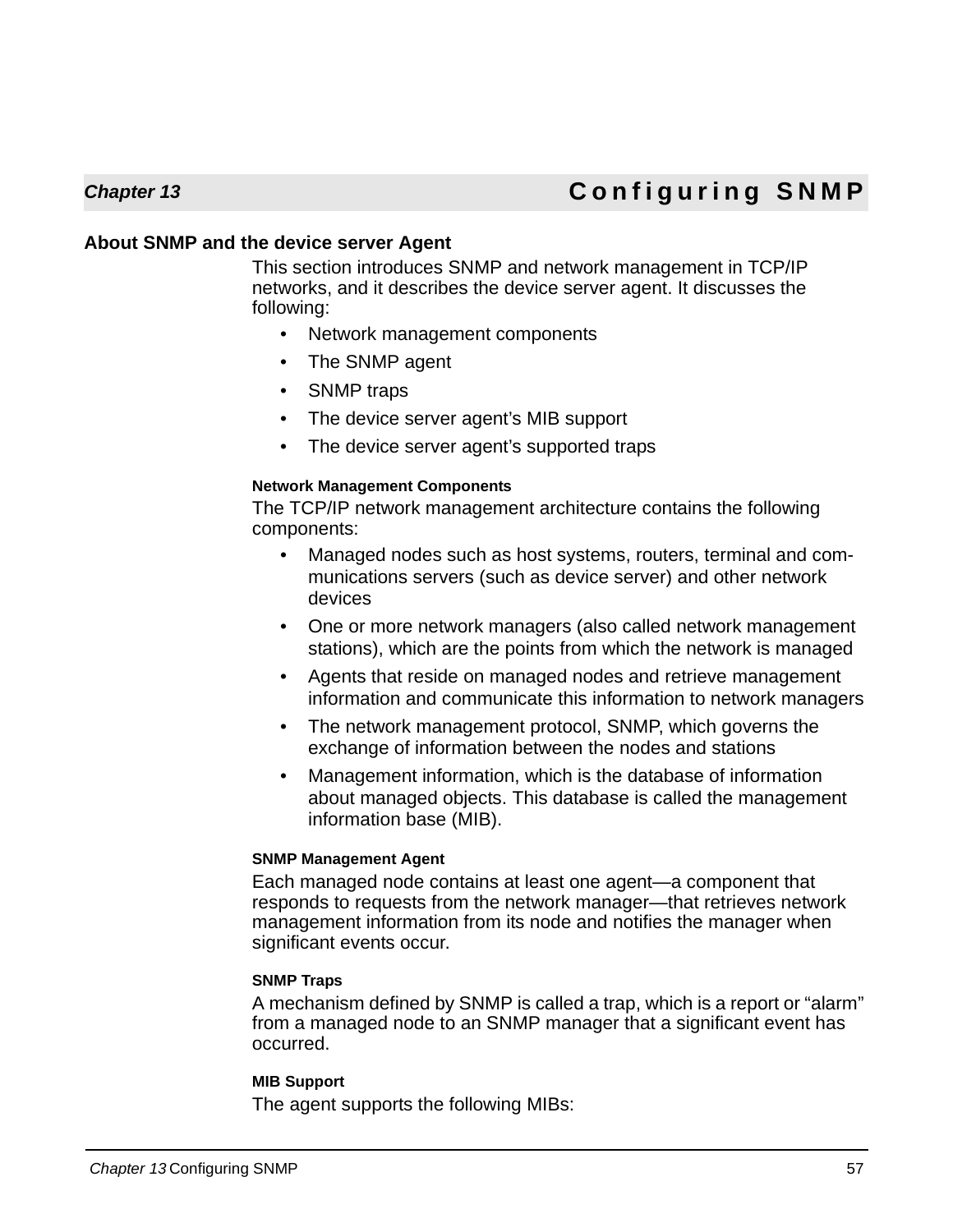- Read-write for MIB II (RFC 1213), which is an Internet-standard MIB, consisting of managed objects from the systems, interfaces, IP, ICMP, TCP, UDP, transmission, and SNMP group
- Read-write for the character-stream devices using SMIv2 MIB (RFC) 1658)
- Read-write for the RS-232-like hardware devices MIB (RFC 1659)
- Read-write for the device server IP Network Control Protocol of the Point-to-Point Protocol MIB (RFC 1473)

## **Message Support**

The SNMP agent supports the Set, Get, GetNext, and Trap messages as defined in RFC 1157. These messages are used as follows:

- Set, which means set the value of a specific object from one of the supported MIBs
- Get, which means retrieve the value of a specific object form one of the supported MIBs
- GetNext, which means retrieve the value of the next object in the MIB
- Trap, which means send traps to the manager when a particular type of significant event occurs

# **Supported Traps**

The agent can send traps when any of the following occur:

- Cold starts (device server initializes)
- Authentication failures
- Login attempts
- Current threshold for power management
- Temperature threshold for power management
- Link up

# **Configuration Procedure: Web Interface**

- 1. Access the web interface by entering the device server IP address in a browser's URL window.
- 2. Log on to the device server as **root**.
	- Note: The default password is **dbps**, which should be changed. See the newpass command in the Digi One/PortServer TS Command Reference for information on changing passwords.
- 3. Select Configure and then SNMP from the menu.
- 4. Fill in the configuration fields and then click Submit.

For additional information, see the Digi One/PortServer TS Command Reference set snmp.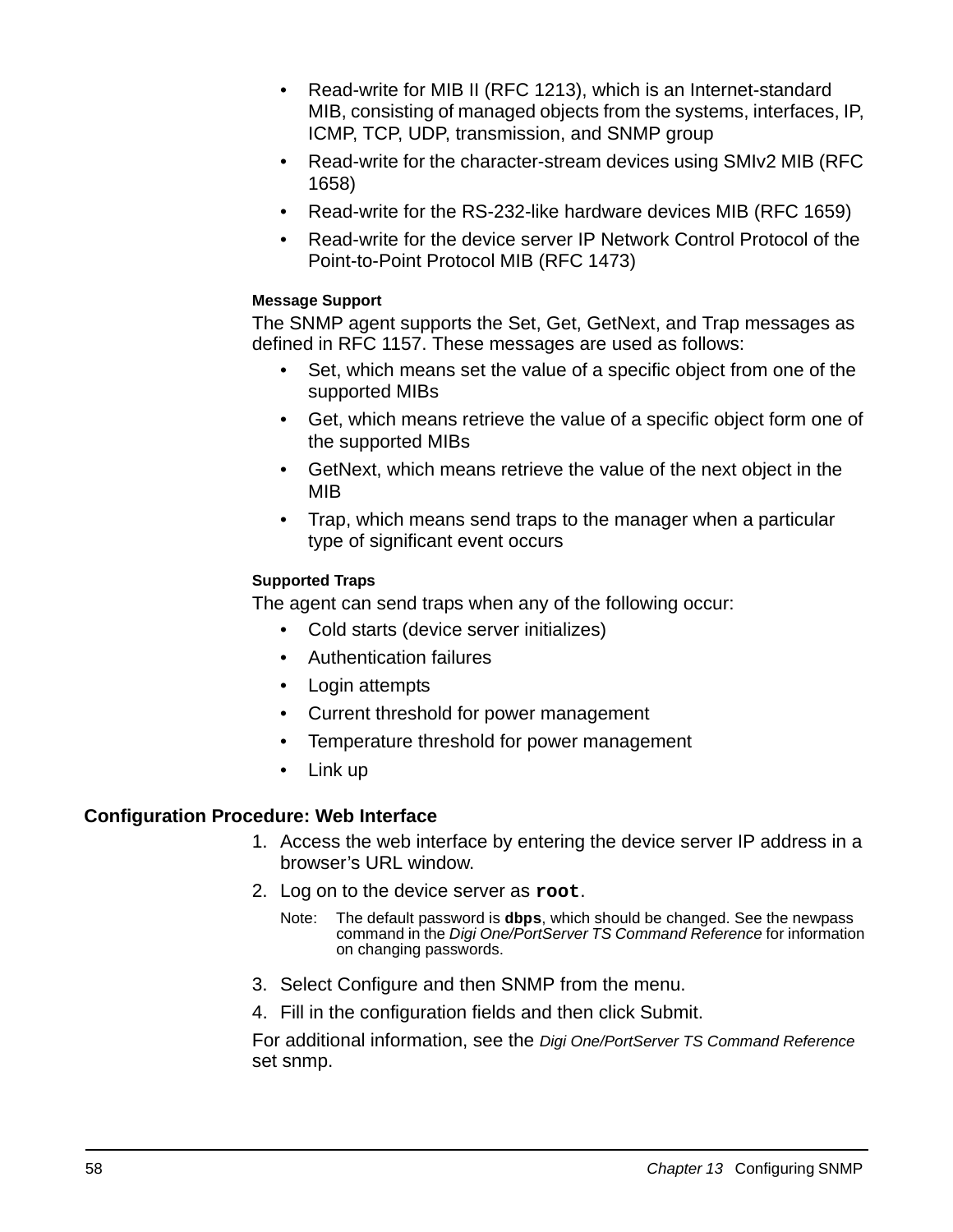# **Chapter 14 Configuring Users**

# **About Configuring Users**

Although it is not required, the device server is often configured to accommodate the requirements of particular users. Typical configurable user attributes include the following:

- Whether the user is required to supply a password
- Autoconnection attributes, such as the system to which the user should be automatically connected at login
- The interface the device presents the user, such as a menu or command line
- Whether the user has access to outbound ports

For information on configuring PPP users, see ["Configuring PPP" on page](#page-28-0)  [29](#page-28-0).

# **Configuration Methods**

You can configure users in the following ways:

- With the web interface.
- With the set user command. See the set user command in the Digi One/PortServer TS Command Reference.
- With a RADIUS server. See the set radius command in the .

# **Common User Features**

This section discusses common user-related features. For a complete list, see the set user command in the Digi One/PortServer TS Command Reference.

| <b>Feature</b>  | <b>Description</b>                                                                                                                                                                                                                                                                                     | set user Field                                     |
|-----------------|--------------------------------------------------------------------------------------------------------------------------------------------------------------------------------------------------------------------------------------------------------------------------------------------------------|----------------------------------------------------|
| accesstime      | Determines the times and days the user can<br>access the device server.                                                                                                                                                                                                                                | accesstime                                         |
|                 | This feature is not configurable from the web<br>interface.                                                                                                                                                                                                                                            |                                                    |
| auto<br>connect | Automatically connects the user to the host<br>specified on the autohost field using the ser-<br>vice (TCP port) defined on the autoport or<br>autoservice fields.<br>Autoconnection can also be implemented by<br>port instead of by user.<br>This feature is configurable from the web<br>interface. | autoconnect<br>autohost<br>autoport<br>autoservice |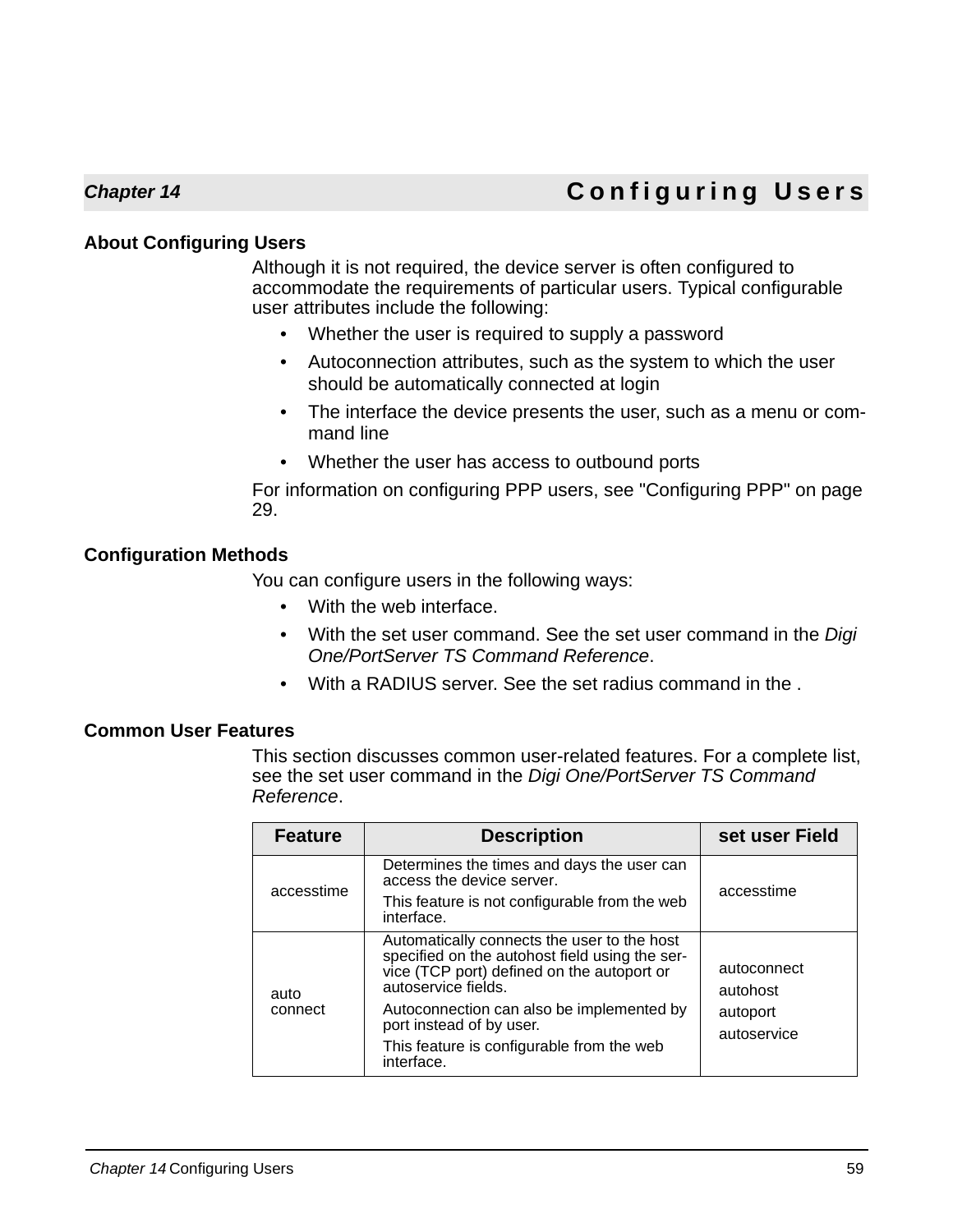| Default<br>access type | Defines the type of access the user is<br>restricted to. Menu, command line, autocon-<br>nect, and outgoing and netservice are the<br>types.<br>This feature is configurable from the web<br>interface. | defaultaccess                                                                                      |
|------------------------|---------------------------------------------------------------------------------------------------------------------------------------------------------------------------------------------------------|----------------------------------------------------------------------------------------------------|
| Menu                   | Defines the menu that is to be presented to a<br>user with menu access.                                                                                                                                 |                                                                                                    |
| access                 | This feature is configurable from the web<br>interface.                                                                                                                                                 | menu                                                                                               |
| Port access            | Defines the number of outbound ports a user<br>connected over the LAN can access at one<br>time.                                                                                                        | maxsessions                                                                                        |
|                        | This feature is not configurable from the web<br>interface.                                                                                                                                             |                                                                                                    |
| <b>PPP</b>             | Defines PPP-related parameters for the user.                                                                                                                                                            | There are too<br>many fields to list<br>here. See the set<br>user command for<br>more information. |
| Routing<br>updates     | Defines whether RIP routing updates are for-<br>warded over the link to this user.                                                                                                                      | netrouting                                                                                         |

# **Configuring a User: Web Interface**

Use this section to configure users with from the web interface.

- 1. Access the web interface by entering the device server IP address in a browser's URL window.
- 2. Log on to the device server as **root**. The default password is **dbps**.
- 3. Select Configure and then Users from the menu.
- 4. Choose Add User.
- 5. Enter a name and then choose Submit
- 6. Choose the new user from the Name column.
- 7. Configure the user as required.
- 8. Click Submit.
- 9. To return to the main User menu, click User from the Menu again.

# **Commands for Configuring a User**

Use the commands listed below as well as find specific examples and complete parameters from the Digi One/PortServer TS Command Reference.

- set user (name=)
- newpass to assign a password
- default access=menu to configure a user for a menu
- autoconnect to automatically connect a user
- remove to remove a user from the user table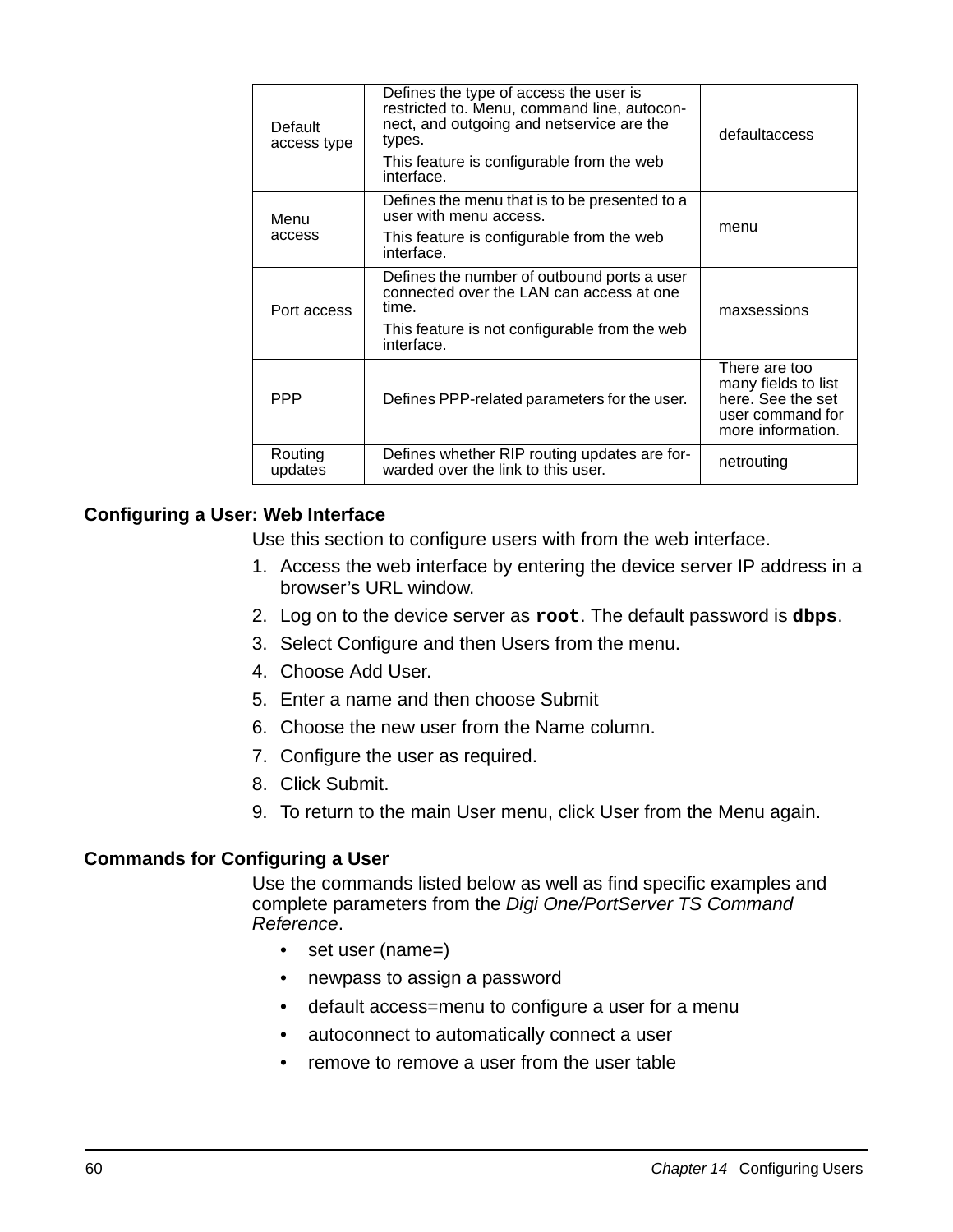# **Chapter 15 Configuring Console Management**

## **About Console Management**

The device server can be configured to remotely manage network devices, such as routers, switches, power units, and servers, which usually provide EIA-232 serial ports for management. Using the device server and TCP/IP utilities like reverse Telnet and SSH2, network administrators can access consoled serial ports from a single station over the LAN. Power management also enables the network administrator to control and monitor power units and the devices attached to them from a single location. The SSH2 feature secures access to ports and devices as defined by the network administrator.

To set up Console Management for the PortServer 8/16, you will do the following:

- configure.the serial ports
- configure SSH2 to control access to ports and devices
- configure power units and accessability
- configure port buffering
- configure user menus

# **Configuring Ports**

The device server serial ports must be configured properly before they will support console management. To configure the serial ports for console management, do the following:

- 1. From a web browser, login to the Portserver TS as root (default password is dbps). Make the following changes from the Configure > Ports page.
- 2. For each port connected to a device that will be managed, change the device type setting for the port to Printer (prn). Default device type setting for all ports: terminal (term)
- 3. Ensure that the port and the device to be managed are using the same flow control scheme and other port parameters. Default settings are: software flow control, 9600 bps, 8 bits, None for parity, 1 stop bit.

# **Configuring SSH**

The device server supports SSH version 2. Users can connect using a variety of SSH clients that are available. There are three authentication options you can choose from to validate users. These options are local authentication, SSH authentication, and RADIUS authentication. There is no special configuration for local authentication. For how to configure your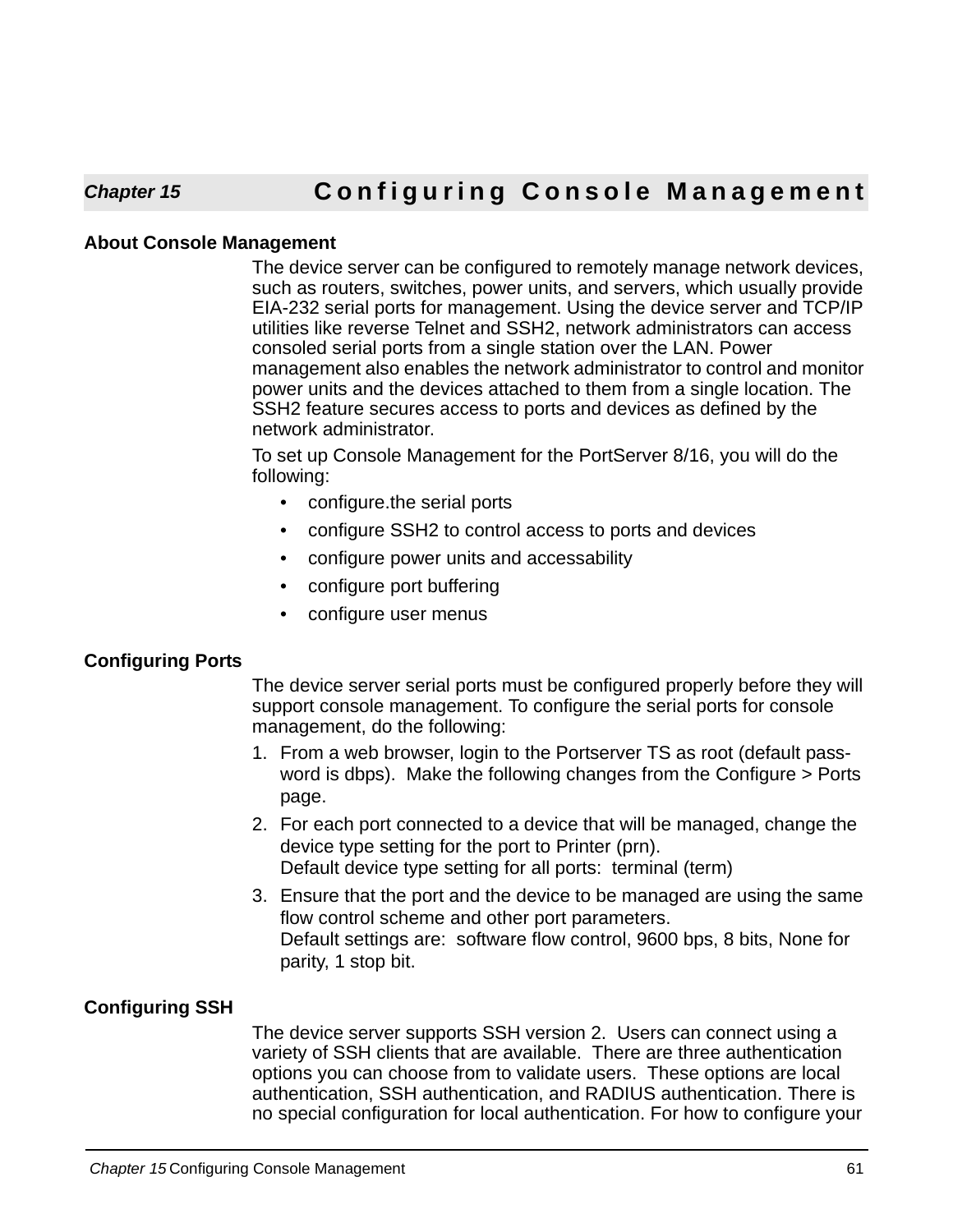device for RADIUS authentication, see the chapter on Configuring RADIUS. See the following section on how to configure SSH for authentication.

If you want to use SSH2 connections and use an SSH public key for authentication, do the following:

| <b>Device</b>    | <b>Firmware Version</b> |
|------------------|-------------------------|
| PortServer TS 8  | 82000684c or higher     |
| PortServer TS 16 |                         |

• enter the following command

set user name=name loadkey=host: key

#### where

- *name* is the name of a user
- host is either an IP address or DNS name of a host running TFTP
- key is the name of a file that contains the DSA public key. If your host's implementation requires a complete path to the file, specify the path here as well.

#### Example:

set user name=secure loadkey=143.191.2.34:ssh-file

Note: Use the table to determine whether your Digi product supports SSH2 connections using a public key for authentication.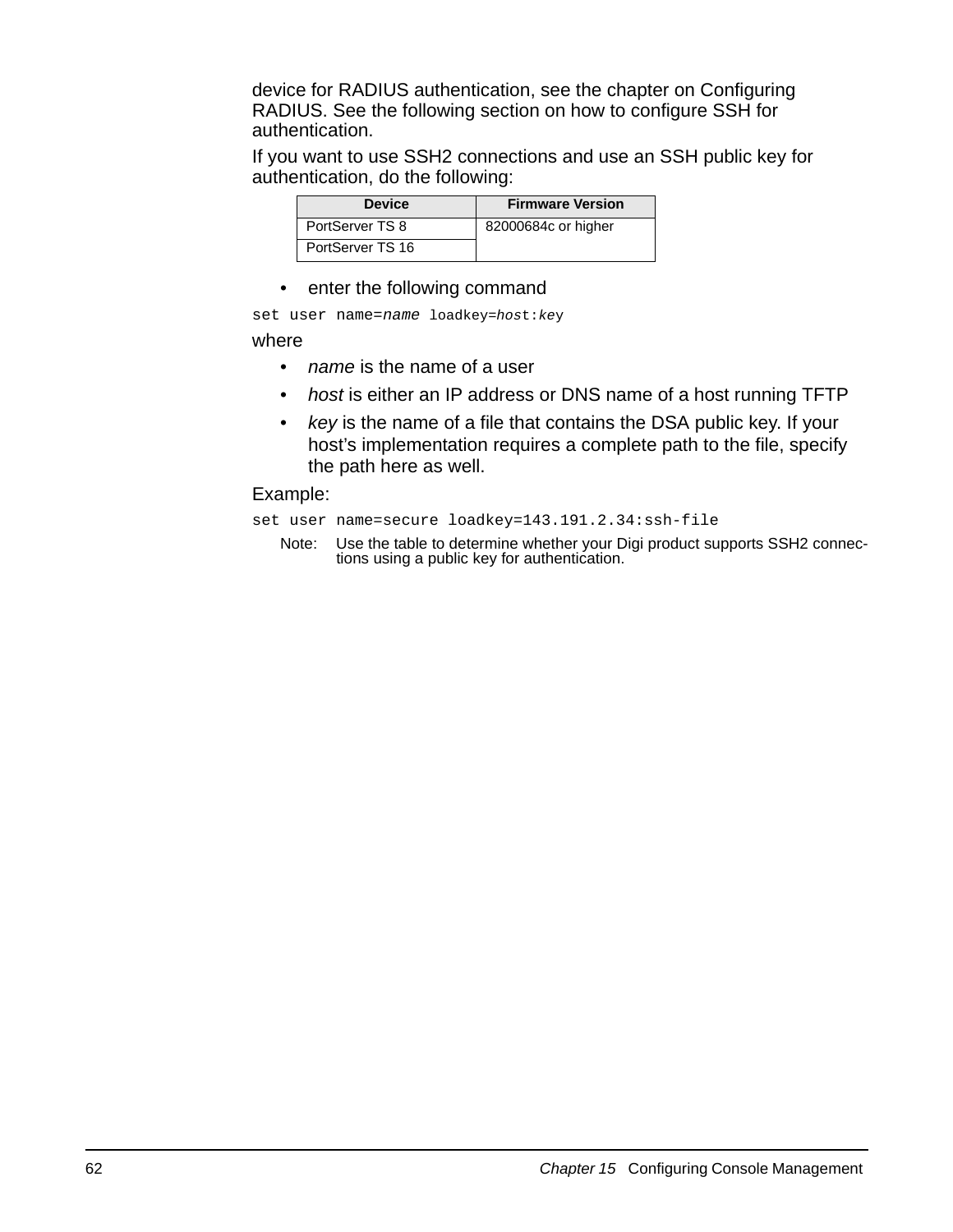# **Example: SSH2 and Menu Access**

In this example, a Digi device is configured to use an SSH2 public key, and it presents a menu to the administrator, from which he or she will select a device to manage.

Key aspects of this configuration include the following:

- Two ports to which the managed devices are connected specify dev=prn, a device type that does not spawn a login from the Digi device.
- A menu specifies connect commands, which when selected provide connections to ports 1 and 2 and the managed systems. The menu also specifies a menu table index number of 6 (on the range parameter), which is then linked to a user with the set user command

```
set ports dev=prn range=1-2 
set line baud=19200 range=1-2
set menu name=menu1 t1="Console Management Menu" range=6 
set menu name=menu1 range=6 m1="Connect to System 1" c1="connect 
  1" 
set menu name=menu1 range=6 m2="Connect to System 2" c2="connect 
  2"set user name=admin1 defaultaccess=menu menu=6 password=on 
  outgoing=on
set user name=admin1 loadkey=142.191.2.34:ssh-file1
newpass name=admin1
```
# **Accessing Attached Devices**

# **Telnet**

Telnet is a direct connection to another device on the network. Once a user is connected to the device with a telnet session, they can connect to a specific port. Use the following procedure to initiate a telnet session:

telnet ipaddress

An example is:

telnet 192.168.5.24

At the command prompt, the user can connect directly to a port by entering the following command:

connect portnumber

An example is:

connect 4

This command initiates a telnet session on port 4. Other methods for accessing ports using a telnet session are through Custom Menus and Autoconnect.

# **Telnet Direct to a Port (Reverse Telnet)**

Where Telnet is a direct connection to a device, reverse telnet is a direct connection to a device's serial port from the network. In the example below,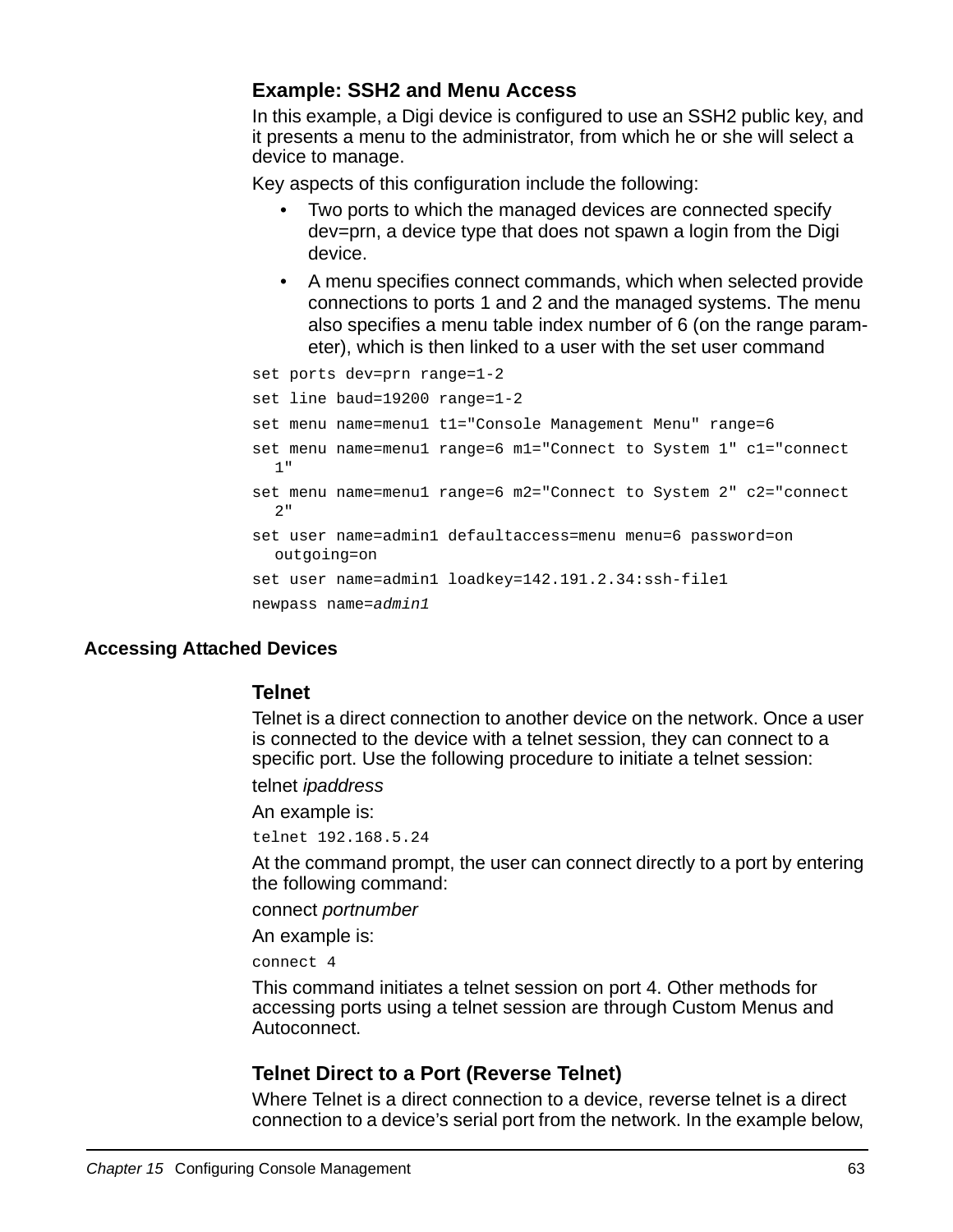a user connects directly to serial port 4 on a PortServer. Reverse telnet uses a socket numbering scheme starting with 2000 plus the port number.

telnet 192.1.2.3 2004

A reverse telnet session can be authenticated on a Digi device with a RADIUS server.

Note: Ports must be configured for console management before they can be used for reverse telnet or reverse ssh. See ["Configuring a Port for Autoconnection:](#page-34-1)  [Web Interface" on page 35](#page-34-1).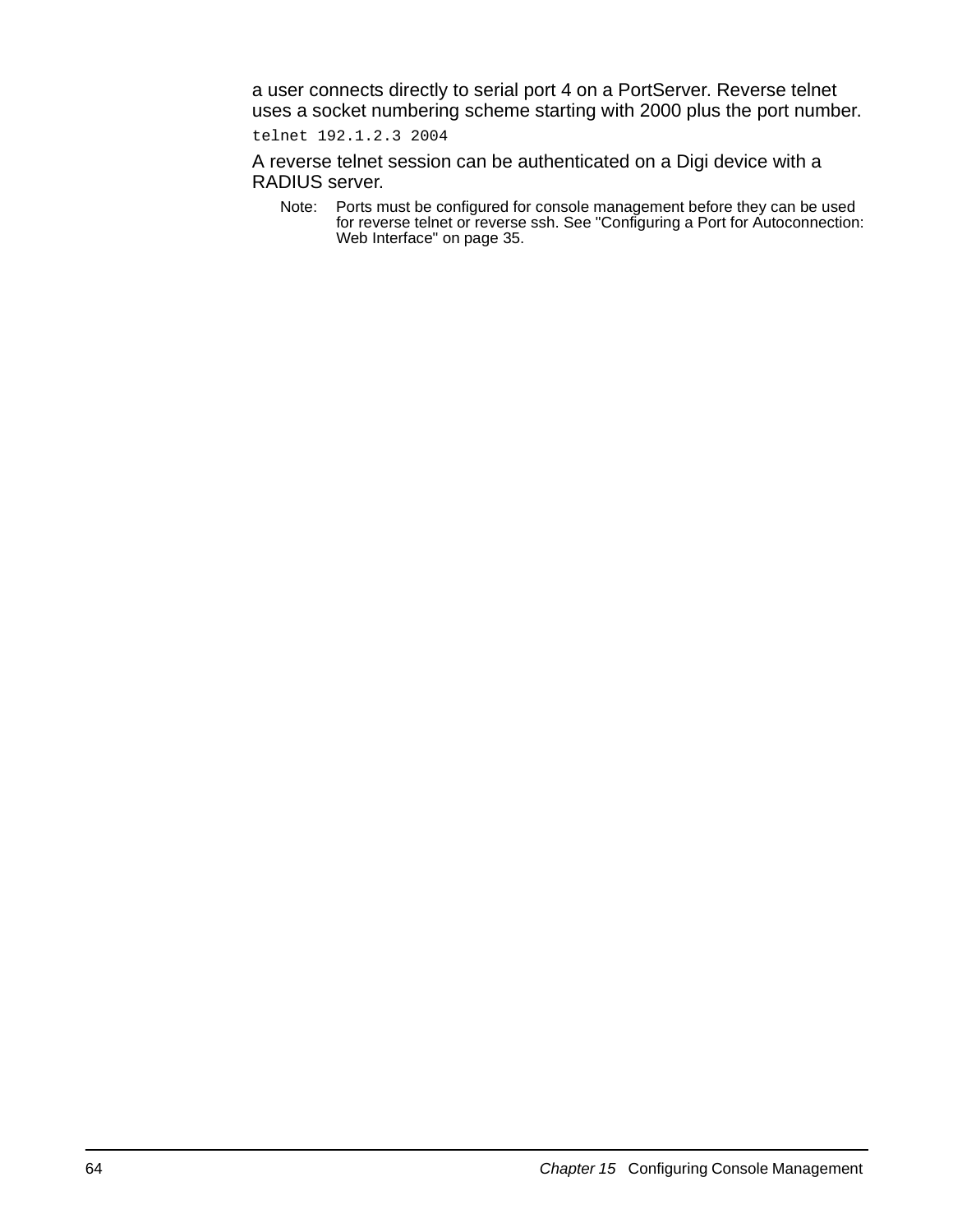# **SSH Direct to a Port (Reverse SSH)**

Reverse ssh is the same as a reverse telnet session except the communication session is encrypted. Reverse ssh uses the socket numbering scheme of 2500 + the port number. In the example below, the user establishes a connection to port 12 on a Digi device.

```
ssh 192.1.2.3 2512
```
Users on a Linux system should use the following example for reverse ssh.

ssh -lroot -p2512 192.1.2.3

# **Alternate IP Addresses**

If you want to simplify access to the ports, do the following to access a port from a workstation on the LAN. You can assign IP addresses to each port that will be connected to a managed device, which allows the administrator to Telnet directly to the port without specifying a TCP port number. See the set altip command in the Digi One/PortServer TS Command Reference for more information.

## *Configuration*

In this example, the device server is configured with

- Alternate IP addresses using set altip commands, which assign IP addresses to ports 1 and 2. This enables direct access to one of these ports with a Telnet command that specifies one of the IP addresses.
- Password protection on ports 1 and 2. This is done with the set auth command that leaves all hosts to login by specifying the ip address as 0.0.0.0.

```
set ports dev=prn range=1-2 
set line baud=19200 range=1 unrestricted=name ip=0.0.0.0 
  mask=0.0.0.0
set auth login=1-2 range=2
set altip group=1 ip=119.180.33.50
set altip group=2 ip=119.180.33.51
```
#### *User Command*

In this example, a user Telnets to port 1 using an IP address. The user will be required to log in before access to the port is granted.

telnet 119.180.33.50

#### **Securing Console Access**

The device server provides the user with the ability to obtain secure and reliable access to console ports. Access to ports can be restricted in three ways:

1. User

Users can be setup with menu access, whereby the user is limited to the options presented in the menu. A port can also be assigned a spe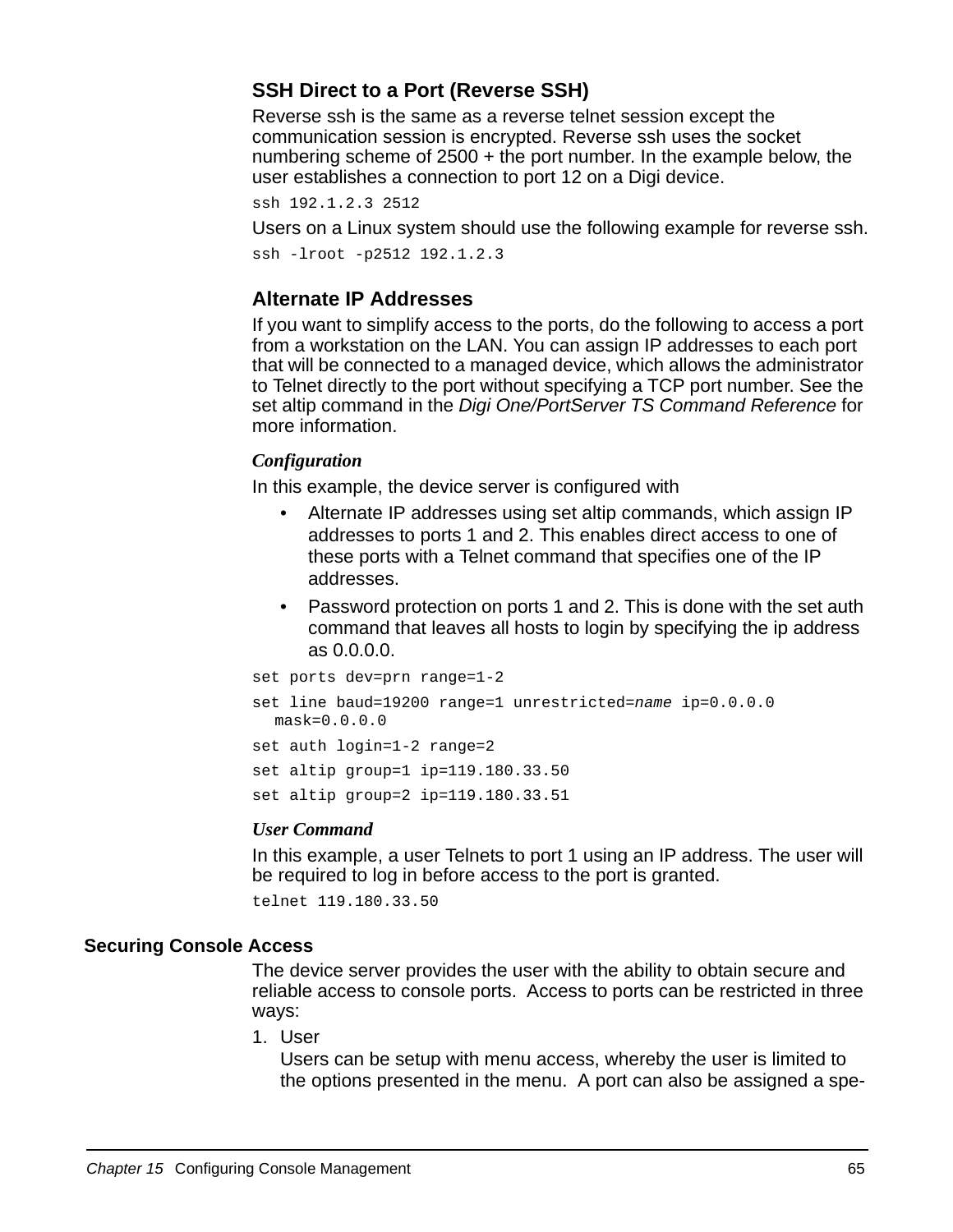cific User ID (UID). Access to the port is then restricted to that particular user.

2. Protocol

Protocols supported by the device server can be turned off to restrict the ways users can access ports. For example services such as telnet and http can be turned off with SSHv2 being the only method available to access.

3. Source IP

Ports can also be restricted by the source IP of the computer wanting access.

For details on configuring these options, refer to Chapter 11, or the see description of the following commands in the Digi One/PortServer TS Command Reference.

- set ports uid=
- set secureaccess
- set auth

# **Power Management**

The web interface provides a quick, easy method for adding and configuring remote power control units to the PortServer TS 8/16. The PortServer TS 8/16 gives an administrator access to remote power units on the network enabling the administrator to reset a device(s) or turn them on or off. Once a power unit has been added, it can be configured and managed in three different ways. Users, console groups, and device names are the three different ways to manage the power units. Individual users are authorized to manage one or more outlets. Users assigned to a console group manage one or more ports and the power units attached to those ports. Users assigned by device name manage all devices having a specific name such as router or Cisco. The three management options a user has are to turn a device on, off, or reset a device or devices.

# **Configuring Power Units**

To add and configure a power unit on a Digi PortServer TS 8/16, do the following:

- 1. Enter the device server's IP address in a browser's URL address bar. Use the username root and the default password dbps to login.
- 2. From the menu, choose Configure > Power > select the Add Power Unit button.
- 3. Fill in the requested fields for port number, power unit manufacturer, number of outlets, and choose

Submit. The power unit has been added and you are returned to the Power Unit Configuration page.

**Note:** The port number entered is the port on the PortServer TS which is connected to the power unit.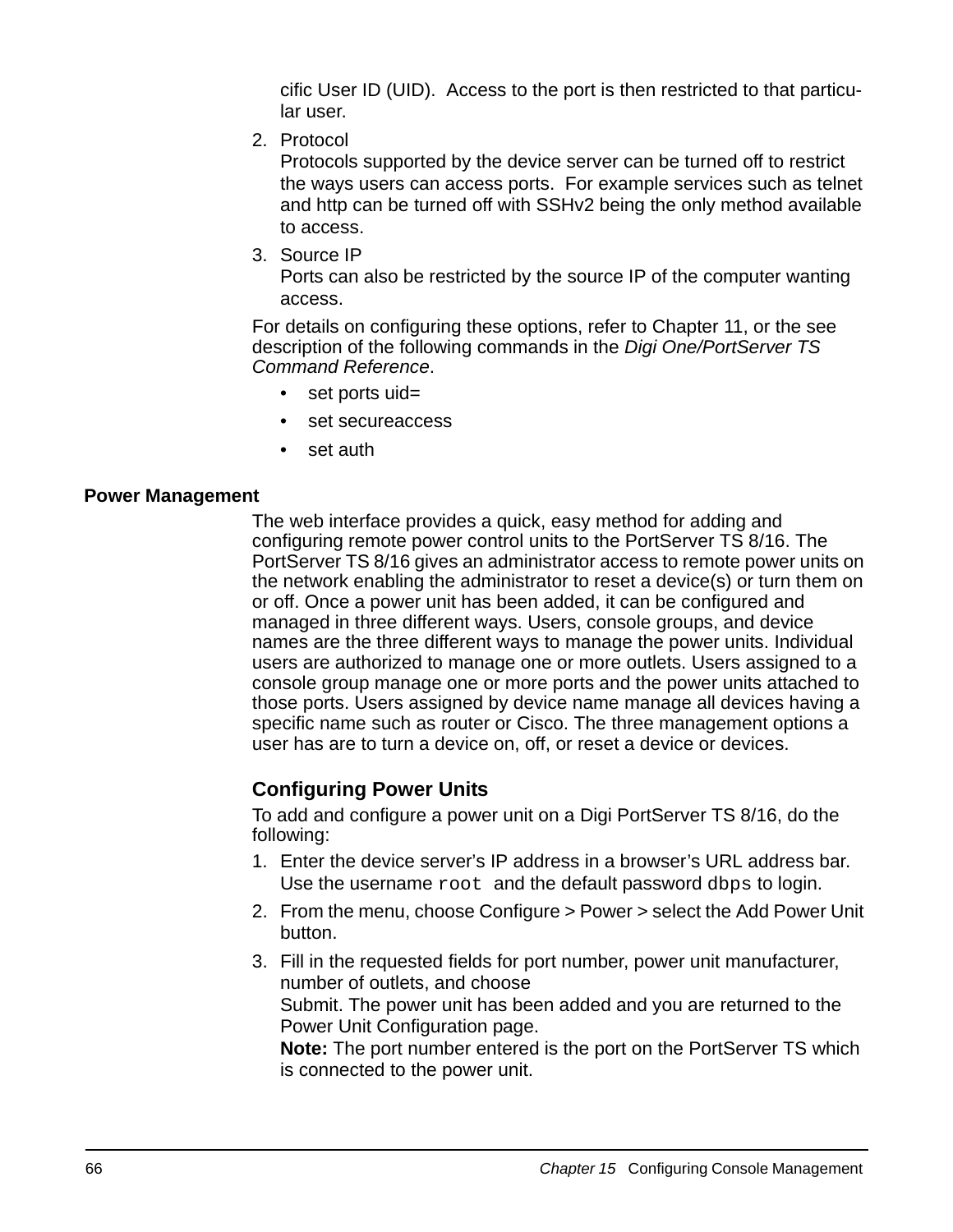- 4. To configure the power unit, choose Edit Power Unit hyperlink under the power unit you have added.
- 5. Choose the manufacturer, enter the number of outlets, and set the alarm thresholds. Choose Submit. The power unit is configured. **Note:** The alarm theshold monitors the electric current on an outlet. It

warns the user by sounding an audible warning when a specific amperage level is reached on an outlet.

**Devices Supported:** The Digi PortServer TS 8/16 supports the following Baytech power units: RPC 4, 6, 10, 12, 16, 18, 22, 27, and 28. See the Baytech website for further details at: http://www.baytech.net.

| Manufacturer: Beylech   |  |
|-------------------------|--|
| Outlets: 4              |  |
| Alarm Threshold 1: 99.0 |  |
| Alarm Threshold 2: 99.0 |  |
| Alarm Threshold 3: 99.0 |  |
| Alarm Threshold 4: 99.0 |  |
|                         |  |

# **Configuring Users**

Individual users must already be entered in the system before they can be assigned to the power units. You can add users by going to Configure > Users and filling in the required fields. To assign a user to a power unit, do the following:

- 1. From the menu, choose Configure > Power > and the Outlet you are configuring. The Outlet is listed in the Plugged Into column.
- 2. In the Power Management Users section, select Assign User.
- 3. From the drop down menu, choose the user you want to assign to manage the power unit.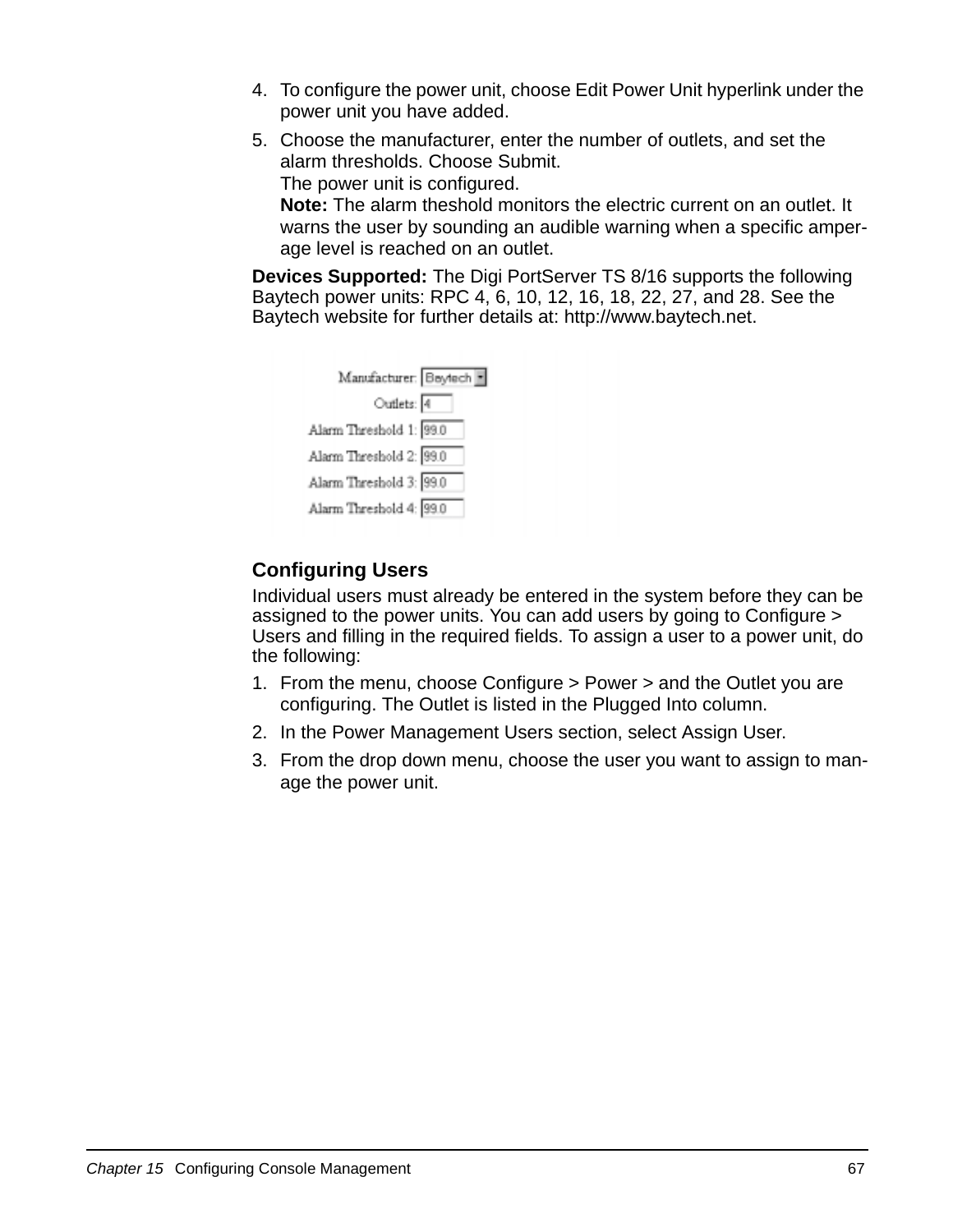4. Choose Submit to save your configuration.

# **Configuring Console Groups**

To assign groups to the power units, do the following:

- 1. From the menu, choose Configure > Power > and the Outlet you are configuring. The Outlet is listed in the Plugged Into column.
- 2. A configuration screen appears. In the Console Group field select a group from the pull down menu to assign the group to the Outlet. The Device Name and Plugged Into fields are already filled by the configuration utility.
- 3. In the Power Management Users section, check the boxes to assign control either by the device name, the console group, or both. If none are selected, users assigned to this device may only manage this device, rather than a group of devices.

The Power Management options become accessible only when a Console Group or Device Name have been assigned.

Choose Submit to save your configuration.

For additional console settings, see set powerunit in the Digi One/ PortServer TS Command Reference.

# **Configuring Device Names**

- 1. From the menu, choose Configure > Power > and the Outlet you are configuring. The Outlet is selected from the Plugged Into column.
- 2. Enter the name you want to assign to control the Outlet in the Device Name field. If information is already present in the field, highlight the field and enter the new information.
- 3. In the Power Management Users section, check the boxes to assign control either by the device name, the console group, or both.

If none are selected, users assigned to this device may only manage this device, rather than a group of devices.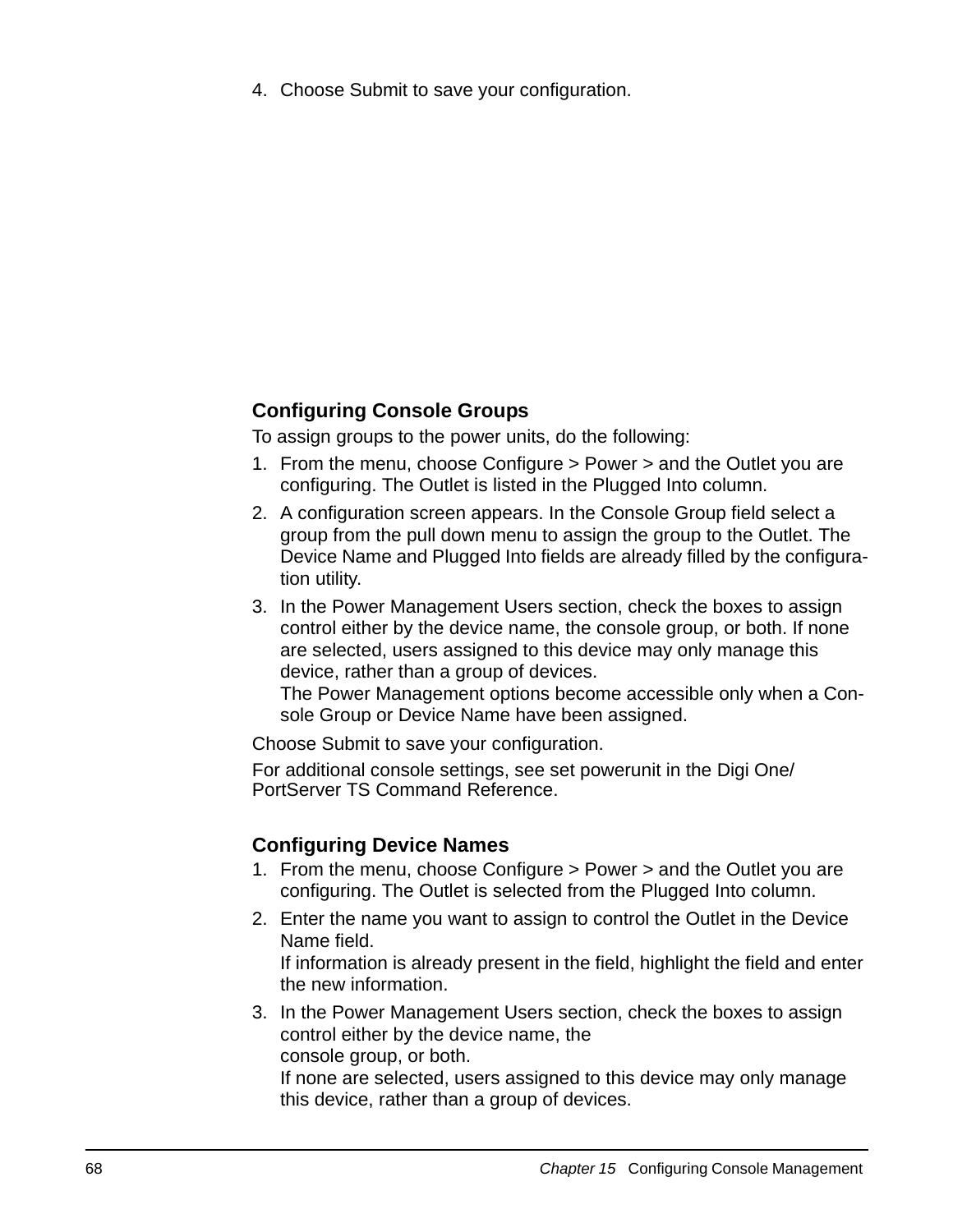The Power Management options become accessible only when a Console Group or Device Name have been assigned.

4. Choose Submit to save the configuration.

Select the outlet that the device's power is plugged into and the Console Group that the device's console port is connected to. Select which users have authority to manage this device.

| Device Name: outst1_1<br>Plugged Into: Outlet 1 on Beytech 1                                           |
|--------------------------------------------------------------------------------------------------------|
| Console Group: None                                                                                    |
|                                                                                                        |
| Power Management Users                                                                                 |
| The following users have power management authority on this device.                                    |
| Arrian Urer                                                                                            |
| R Apply these authorities to all devices using device name 'outlet1_1'                                 |
| ■ No conrole group has been assigned to apply all authorities to all devices using that console group. |

# **Configuring Port Buffering**

Note: Port buffering is supported on PortServer TS 2/4 MEI and PortServer TS 8/16 devices only.

Serial ports store data or information in what are called buffers. Buffers are helpful to administrators who use them to monitor events on a system. If a system unexpectedly goes down, the administrator can look in a logfile (buffer) to find out what caused the system to go down. The buffers serve to diagnose network and device problems.

To configure a port for port buffering, do the following:

- 1. From the web interface, choose Configure > Port Buffering.
- 2. Select the port you want to configure.

Choose On to turn on buffering, select the size of the buffer, and choose Submit.

**Note:** Buffers can only be viewed by administrators from the web interface page.

#### **Configuring User Menus**

The web interface configuration utility provides an easy method for configuring user menus. The menus can be designed to give users access to specific devices or ports. To configure a menu from the web browser, login to the Digi device server as root (default password is dbps) and choose Configure > Menus.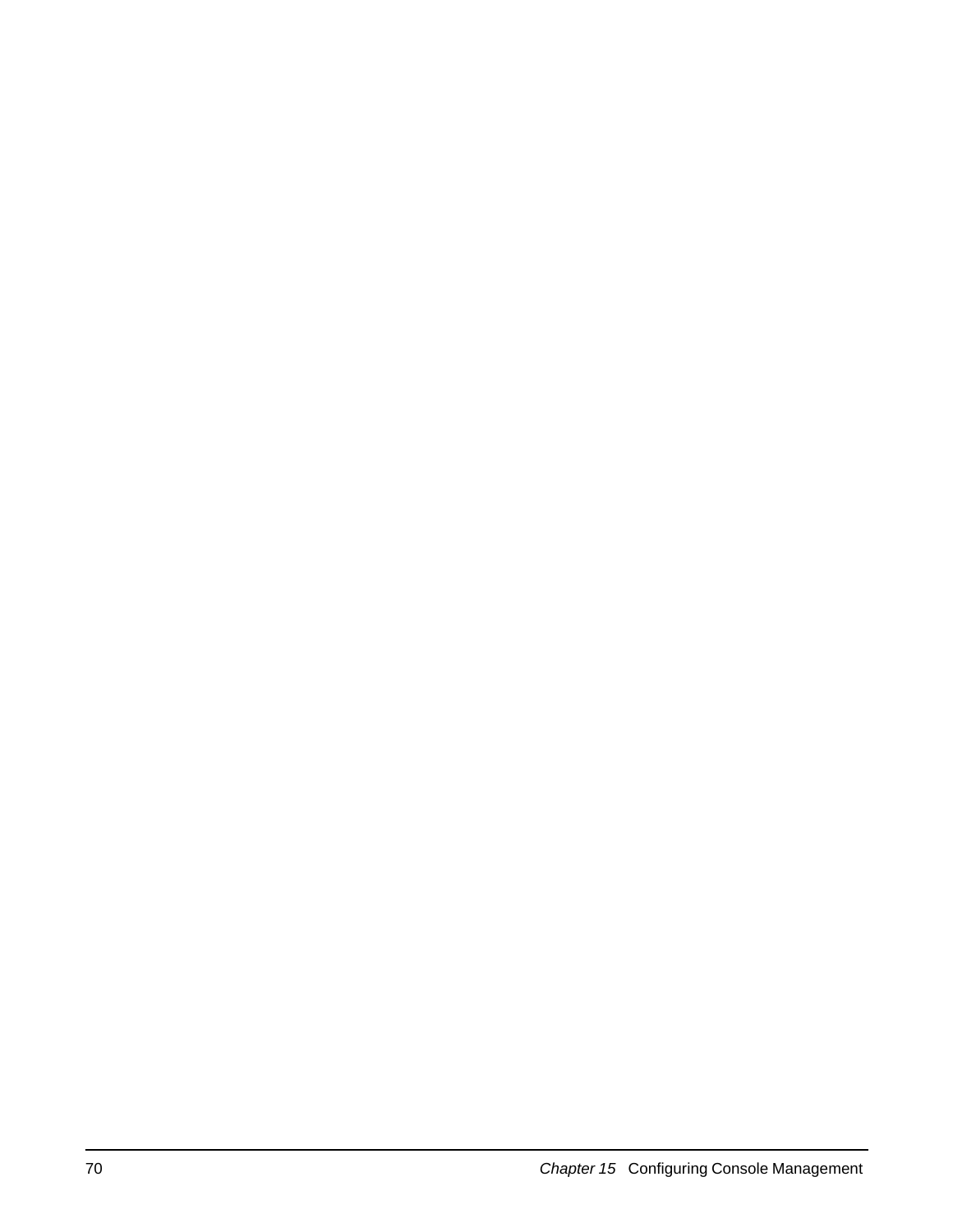# **Chapter 16 Managing the OS and Configuration**

## **Upgrading the Firmware**

This section describes how to upgrade the firmware, which can be done from the web interface using HTTP or FTP.

#### **HTTP or TFTP Upgrade Procedure**

If your hardware is okay, make sure you are running the latest firmware version available. Check the Digi Support site (http://ftp.digi.com/support/ firmware) for the latest firmware and/or POST updates for your device

- 1. Download a copy of the firmware file.
- 2. Access the Digi device server's web interface by entering the Digi device server's IP address in a browser's URL window and log on (User Name **root**, Password **dbps**).
- 3. Choose Update Firmware from main menu.
- 4. Browse to the location on your system where the firmware has been saved, select the correct file, and click Update.
- 5. Reboot the device when prompted.
- 6. Access the Digi device server's web interface and verify on the Information Page that the Firmware version has been successfully updated.

#### **Command Line**

If you want to use the command line to upgrade firmware, use the boot command. See the Digi One/PortServer TS Command Reference for more information.

# **Copying the Configuration to and from a Remote Host**

This section discusses copying the configuration to a remote host and from a remote host, which means you can configure the Digi device remotely by entering commands in a text file and then copying the file to the Digi device.

#### **When To Use Remote Configuration**

Typically, you use remote configuration when you have several device servers with similar configurations and want to keep a master configuration on a remote host, from which you can easily create variations for downloading to individual device servers.

#### **Rules for Editing a Configuration file**

Here are some rules for editing a configuration file on a remote host:

• Edit the file with any text editor.

**Do not leave your browser until you are prompted to reboot.**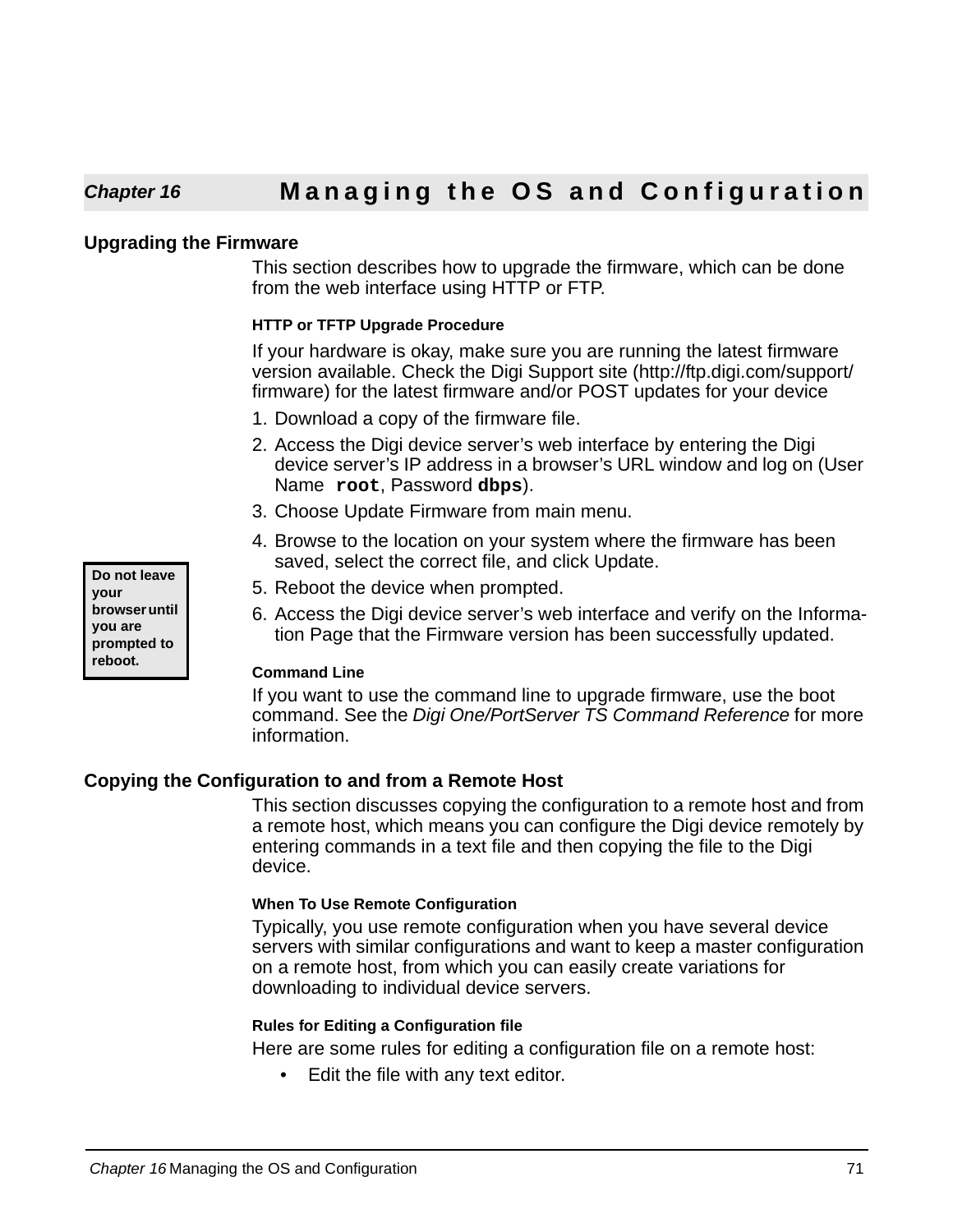• Each line of the file must start with a set command, such as set user or set line. In other words, do not let commands wrap to the next line if your editor supports this function.

# **HTTP Procedure**

- 1. Access the web interface by entering the device server IP address in a browser's URL window.
- 2. Log on to the device server as **root**. The default password is **dbps**.
- 3. From the main menu, choose Admin > HTTP CpConf.
- 4. To copy a file from the host you are on do the following:
	- Choose Browse, select the file, and then choose Submit.
	- Follow the prompts to complete this procedure.
- 5. To copy a file to a remote host, do the following:
	- Right click on the Download current config link.
	- Choose Save Target as
	- Specify a file name and then choose Save.
- 6. Follow the prompts to complete this task.

# **TFTP Procedure**

- 1. Ensure that TFTP is running on the remote host.
- 2. Access the web interface by entering the device server IP address in a browser's URL window.
- 3. Log on to the device server as **root**. The default password is **dbps**.
- 4. From the main menu, choose Admin > TFTP CpConf.
- 5. Choose either Copy configuration to a TFTP server or Copy configuration from a TFTP server.
- 6. Specify an IP address and a file name and then choose Submit.
- 7. Follow the prompts to complete this task.

# **Command Line**

If you want to use the command line to copy the configuration to and from a remote host, use the cpconf command. See the Digi One/PortServer TS Command Reference for more information.

# **Resetting Device Server Configuration to Defaults**

Use this topic to reset the device server configuration to defaults.

Note: This procedure causes the device server to lose all configuration changes. If you have a complex configuration, contact Digi before performing for information on saving your configuration.

# **Procedure**

- 1. Use a pen, the point of a paper clip, or some other device to press the recessed button on the front panel.
- 2. While holding down the button, power on the device server.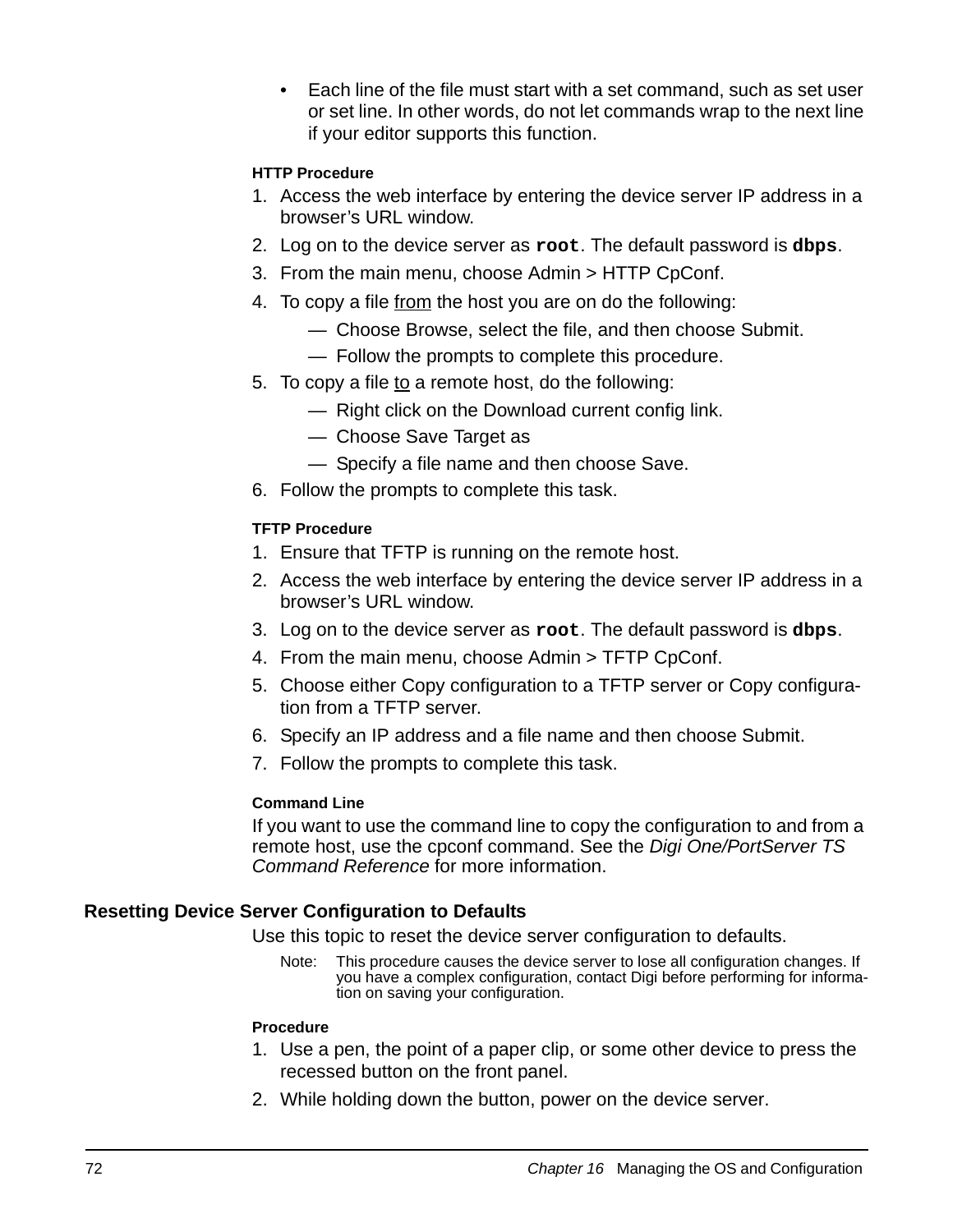3. When the 1-5-1 LED pattern is displayed, release the button.

The device boots up.

# **Commands for Resetting the Configuration to Defaults**

Use the revert command to reset the configuration to factory defaults or the latest version stored in NVRAM. See the Digi One/PortServer TS Command Reference for complete information.

Note: You can also use the range field on this command to define a range of ports with the serial, port, line, flow, keys and login options.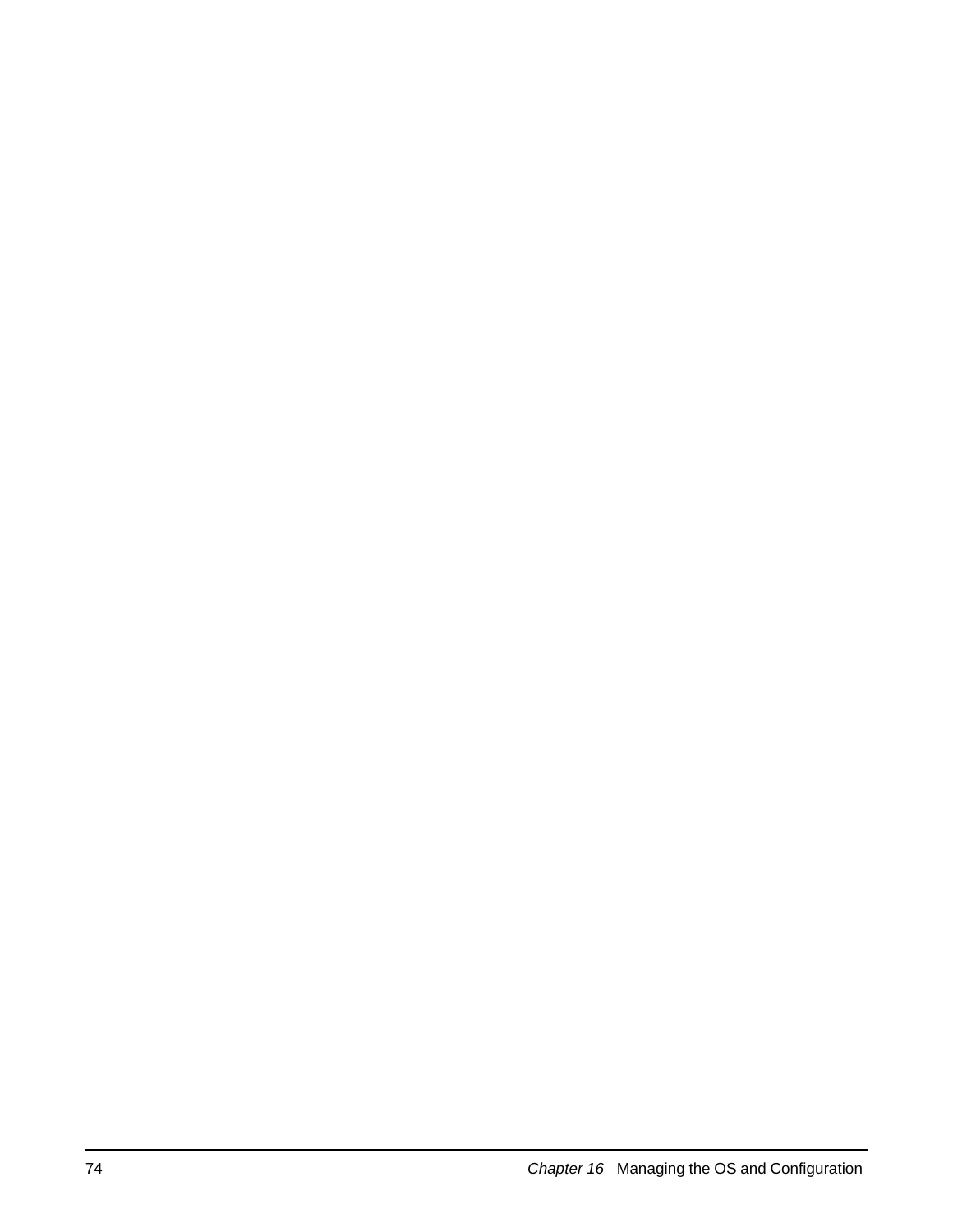# <span id="page-74-0"></span>**Symptom: PortServer TS 8/16 Does Not Boot**

#### **Introduction**

Use the information provided in this discussion when PortServer TS 8/16 will not complete the boot cycle.

#### **Procedures**

| <b>Things to Try</b>                                                             | <b>See </b>                                                                                                                               |
|----------------------------------------------------------------------------------|-------------------------------------------------------------------------------------------------------------------------------------------|
| Check for hardware<br>problems.                                                  | "Running PortServer TS 8/16 Hardware<br>$\bullet$<br>Diagnostics" on page 76<br>"Running PortServer TS 8/16 POST" on page 77<br>$\bullet$ |
| Check for TFTP problems if<br>PortServer TS 8/16 is<br>booting from a TFTP host. | "Verifying TFTP on a UNIX System" on page 78<br>$\bullet$<br>"Troubleshooting TFTP Problems" on page 78<br>$\bullet$                      |
| Resetting the device to<br>configuration defaults.                               | "Resetting PortServer TS 8/16 Configuration to<br>Defaults" on page 79                                                                    |
| If you cannot resolve the<br>problem, contact Digi.                              | "Digi Contact Information" on page 84                                                                                                     |

### <span id="page-74-1"></span>**Symptom: Cannot Telnet to the PortServer TS 8/16**

#### **Introduction**

Use the information provided in this discussion to troubleshoot network problems.

#### **Assumptions**

This discussion assumes that the PortServer TS 8/16 itself is working, that is, that it completes the boot cycle.

#### **Procedures**

| <b>Things to Try</b>                                                                                                                   | <b>See </b>                                                 |
|----------------------------------------------------------------------------------------------------------------------------------------|-------------------------------------------------------------|
| Verify the IP address.<br>This procedure ensures that<br>you are using the right IP<br>address to Telnet to the<br>PortServer TS 8/16. | "Verifying the PortServer TS 8/16 IP Address" on<br>page 79 |
| Check for duplicate IP<br>address.<br>This procedure ensures that<br>two devices are not using<br>the same IP address.                 | "Checking for Duplicate IP Addresses" on page 80            |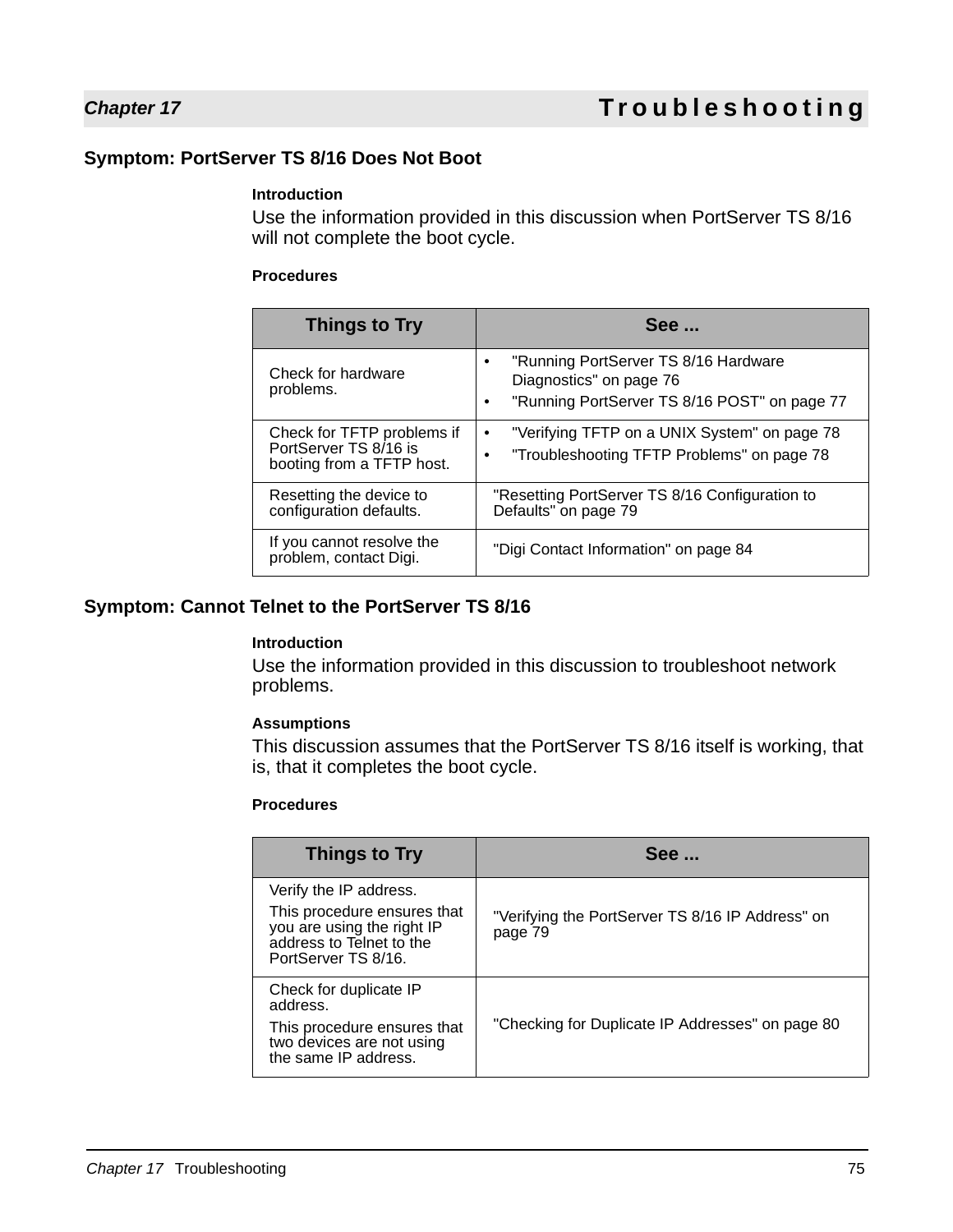| <b>Things to Try</b>                                                                                                                                                                                   | See                                        |
|--------------------------------------------------------------------------------------------------------------------------------------------------------------------------------------------------------|--------------------------------------------|
| See if you can ping the IP<br>address. If you can ping the<br>address, but cannot Telnet to<br>it, you probably have a<br>firewall problem. See the<br>Firewall documentation for<br>more information. | "Pinging an IP Address" on page 80         |
| Verify the network cabling.                                                                                                                                                                            | "Verifying the Network Cabling" on page 80 |
| If you cannot resolve the<br>problem, contact Digi.                                                                                                                                                    | "Digi Contact Information" on page 84      |

# **Symptom: Trouble Accessing a Port**

#### **Introduction**

Use this procedure if you are having trouble accessing a PortServer TS 8/ 16 port. The specific problem might be that you cannot logon from a terminal or the printer or modem is not working properly. The Digi Port Authority-Remote utility is helpful in the troubleshooting process for determining the port signal status. See[Configuring the Ethernet Interface](#page-10-0)  [with Digi Port Authority-Remote](#page-10-0).

#### **Assumptions**

This discussion assumes the following:

- That the PortServer TS 8/16 itself is working, that is, that it completes the boot cycle. If it is not, see ["Symptom: PortServer TS 8/16](#page-74-0)  [Does Not Boot" on page 75.](#page-74-0)
- That the network is working. This is only pertinent if all ports are not working and the malfunctioning ports are RealPort ports. The discussion in ["Symptom: Cannot Telnet to the PortServer TS 8/16" on](#page-74-1)  [page 75](#page-74-1) goes through the steps of validating the network connection.

#### **Procedures**

| <b>Things to Try</b>                                                                                            | <b>See</b>                                         |
|-----------------------------------------------------------------------------------------------------------------|----------------------------------------------------|
| If this is a RealPort port and<br>all ports are not working,<br>ensure that the RealPort<br>process is running. | "Verifying the RealPort Process: AIX" on page 81   |
| Verify PortServer TS 8/16                                                                                       | "Checking and Changing Port Configuration" on page |
| port settings.                                                                                                  | 82                                                 |
| Verify the cabling to the                                                                                       | See the Digi One/PortServer Cable Guide for        |
| peripheral                                                                                                      | information.                                       |

#### <span id="page-75-0"></span>**Running PortServer TS 8/16 Hardware Diagnostics**

Use this topic to run hardware diagnostic procedures to validate the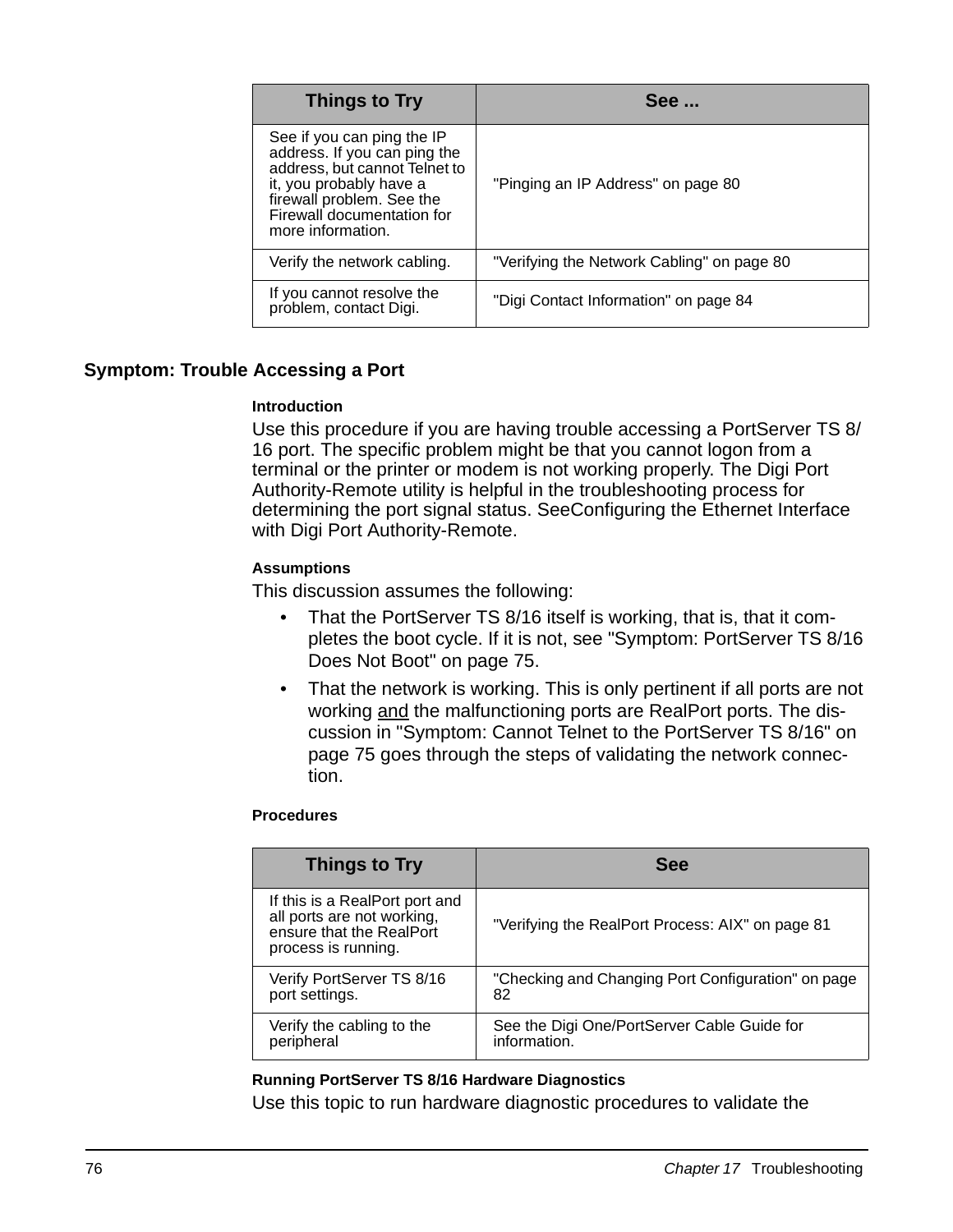PortServer TS 8/16.

- 1. Connect a terminal to a PortServer TS 8/16 port.
- 2. If the port is still using the default configuration, configure the terminal to use the following settings (Otherwise, configure the terminal to match the port configuration):
	- VT-100 emulation
	- 9600 baud
	- 8-bit characters
	- 1 stop bit
	- No parity
- 3. Reboot the PortServer TS 8/16.
- 4. When the front panel LEDs are all lighted, hold the Reset button and press the v key. You may release the button when the serial port begins to output test results.
- 5. When the Hardware Diagnostics Menu appears, select a test to perform.

### <span id="page-76-0"></span>**Running PortServer TS 8/16 POST**

Use these topics to run PortServer TS 8/16 power on self test to validate the PortServer TS 8/16 hardware.

# **Procedure: Running the POST Using the LEDs**

- 1. Power on the PortServer TS 8/16.
- 2. Use the following table to interpret the output from the LEDs.

| If                                                                   | Then                                                                                     |
|----------------------------------------------------------------------|------------------------------------------------------------------------------------------|
| The power LED blinks<br>immediately after POST                       | A DHCP error has occurred and the PortServer TS 8/<br>16 was not assigned an IP address. |
| Any of the other four LEDs<br>blink immediately after<br><b>POST</b> | A hardware component failed.                                                             |

# **Procedure: Running the POST from a Terminal**

- 1. Connect a terminal to the first serial port on the PortServer 8/16.
- 2. If the port configuration was changed, configure the terminal to match the port settings. If the port is still using the default configuration, configure the terminal to use the following settings:
	- VT-100 emulation
	- 9600 baud
	- 8-bit characters
	- 1 stop bit
	- No parity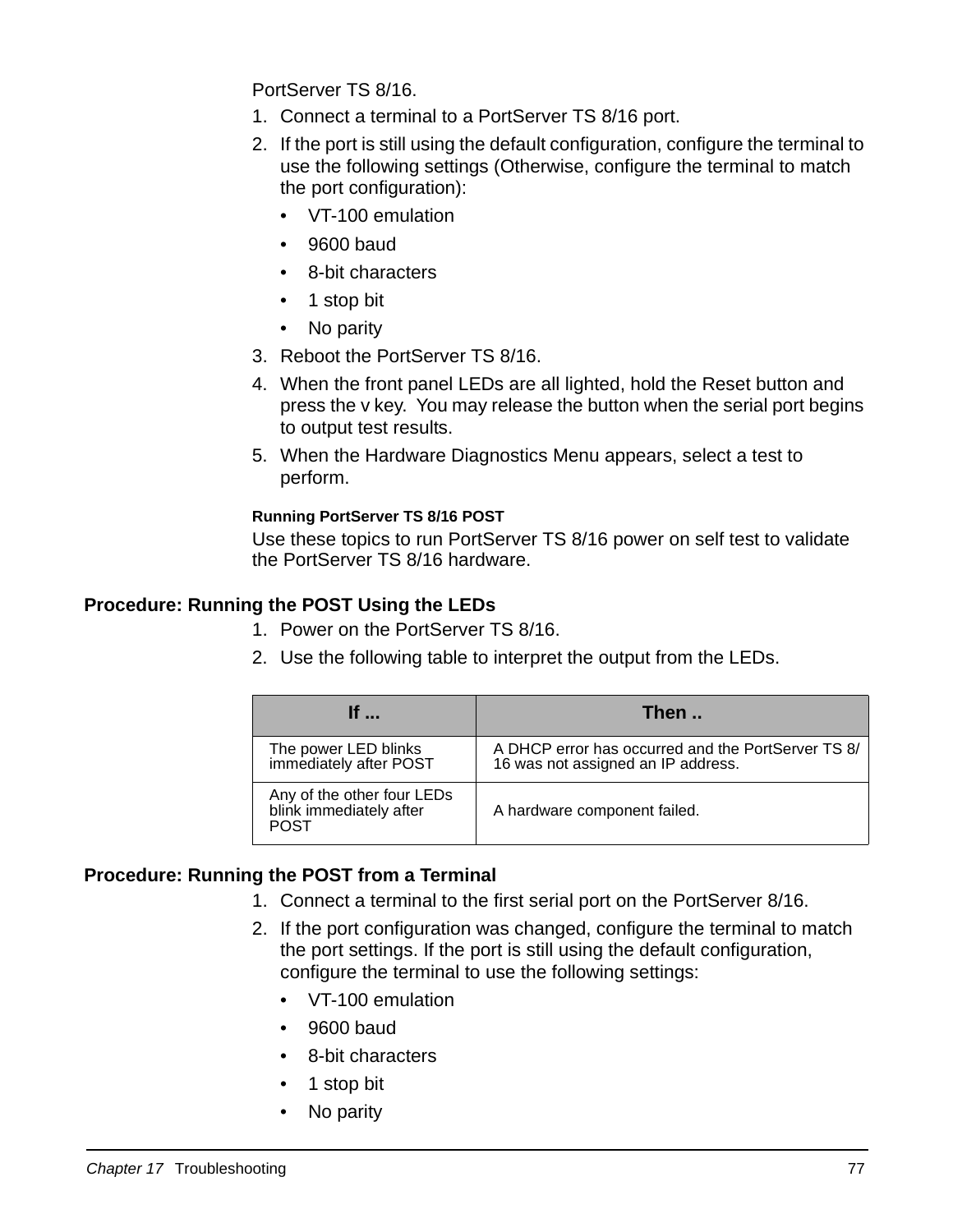3. Reboot the PortServer TS 8/16 and press v when the LEDs begin to blink.

POST output appears on the terminal screen.

### <span id="page-77-0"></span>**Verifying TFTP on a UNIX System**

Use this procedure to verify that TFTP is working correctly on your UNIX host.

- Note: This procedure, which uses a TFTP transfer of the Digi Device's boot image between two UNIX hosts, enables you to compare the size of the boot image before and after it is transferred, enabling you to determine if TFTP is working properly.
- 1. Access a root prompt on the UNIX host.
- 2. Make sure that you are not in the /tftpboot directory.
- 3. Enter this command:

```
tftp ipaddress
where ipaddress is the IP address of the UNIX host.
A TFTP prompt appears.
```
4. At the prompt, enter the following command:

binary

5. Enter this command at the TFTP prompt:

```
tftp > get tftp_file_name
   where tftp file name is the name of the Digi Device's boot image
   in the /tftpboot directory.
```
6. Enter this command at the TFTP prompt to exit TFTP:

tftp quit

7. Compare the size of the original file against the transferred file using this command:

```
ls -l tftp_file_name /tftpboot/tftp_file_name
```
If the file sizes match, TFTP is working properly.

# <span id="page-77-1"></span>**Troubleshooting TFTP Problems**

Here are some things to check if you encounter TFTP problems.

- Verify that the /tftpboot directory exists and has read, write and execute (777) permissions with this command:  $ls -1 /tftpboot$
- If necessary, use this command to create the directory:

#### mkdir /tftpboot

• If necessary, use this command to change permissions of the directory to read, write and execute:

chmod 777 /tftpboot

Verify that the file /tftpboot/ftp\_file\_name exists and has read and execute permissions with this command:

ls -l /tftpboot/ftp\_file\_name

where  $ftp$   $file$  name is the name of the firmware boot image

If necessary, use this command to change permissions of the file to read and execute: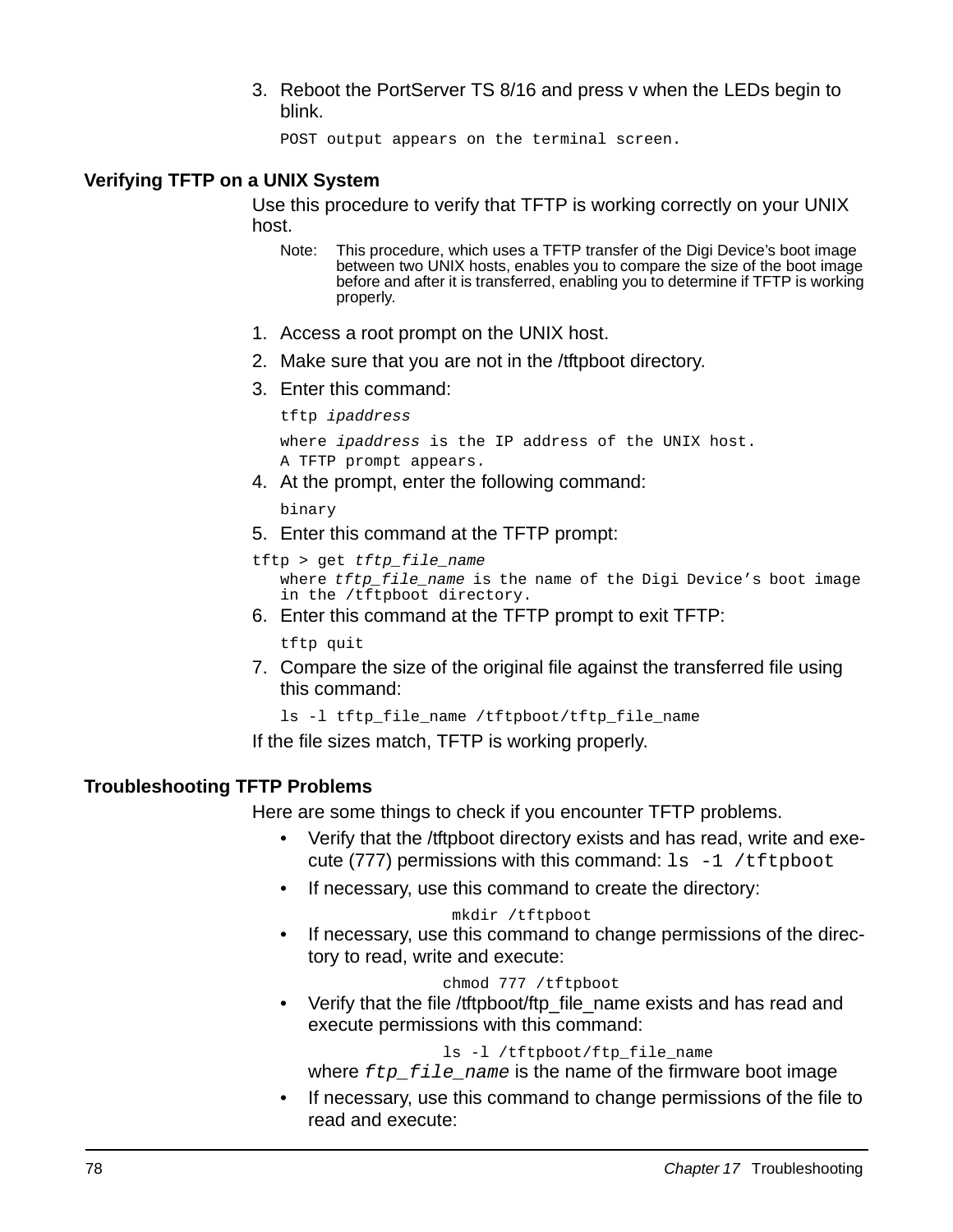chmod 666 /tftpboot/ftp file name

• Verify that the inetd.conf file is properly configured for tftp by displaying the file /etc/inetd.conf. An entry similar to this should be uncommented:

tftp dgram udp something

where *something* will vary with each operating system.

- For controlled TFTP access, make sure that the file /etc/tftpaccess.ctl exists and verify that it only allows access to public directories. If this file is not present, tftp will allow full access. A sample file is located in the directory /usr/lpp/tcpip/samples.
- Restart the inetd process with these two commands:

ps -ef | grep inetd This will report back the inetd process number.

Kill -1 inetd\_PID Where *inetd\_PID* is the process number for the inetd process reported by the previous command.

# <span id="page-78-0"></span>**Resetting PortServer TS 8/16 Configuration to Defaults**

Use this topic to reset the PortServer TS 8/16 configuration to defaults.

Note: This procedure causes the PortServer TS 8/16 to lose all configuration changes. If you have a complex configuration, see the cpconf command in the Digi One/PortServer TS Command Reference for information on backing up your configuration. The PortServer also resets to the DHCP default setting and loses its IP address during the reset process. Use DPA-Remote to find and configure your device. DPA-Remote can be found under Software on the Software and Documentation CD or from www.support.digi.com under Support Tools. You will need to re-assign an IP address after the reset and reboot procedure.

# **Command Line Procedure**

- 1. Log on to the PortServer TS 8/16 as root.
- 2. Issue the following command:

boot action=factory

# **Front Panel Procedure**

- 1. Power on the PortServer TS 8/16
- 2. While the PortServer TS 8/16 is still booting, press and hold (for about 10 seconds) the white button on the front panel.

# <span id="page-78-1"></span>**Verifying the PortServer TS 8/16 IP Address**

Use this procedure to check the IP address on the PortServer TS 8/16.

- 1. Connect a terminal to a PortServer TS 8/16 port.
- 2. If the port is still using the default configuration, configure the terminal to use the following settings (Otherwise, configure the terminal to match the port configuration):
	- VT-100 emulation
	- 9600 baud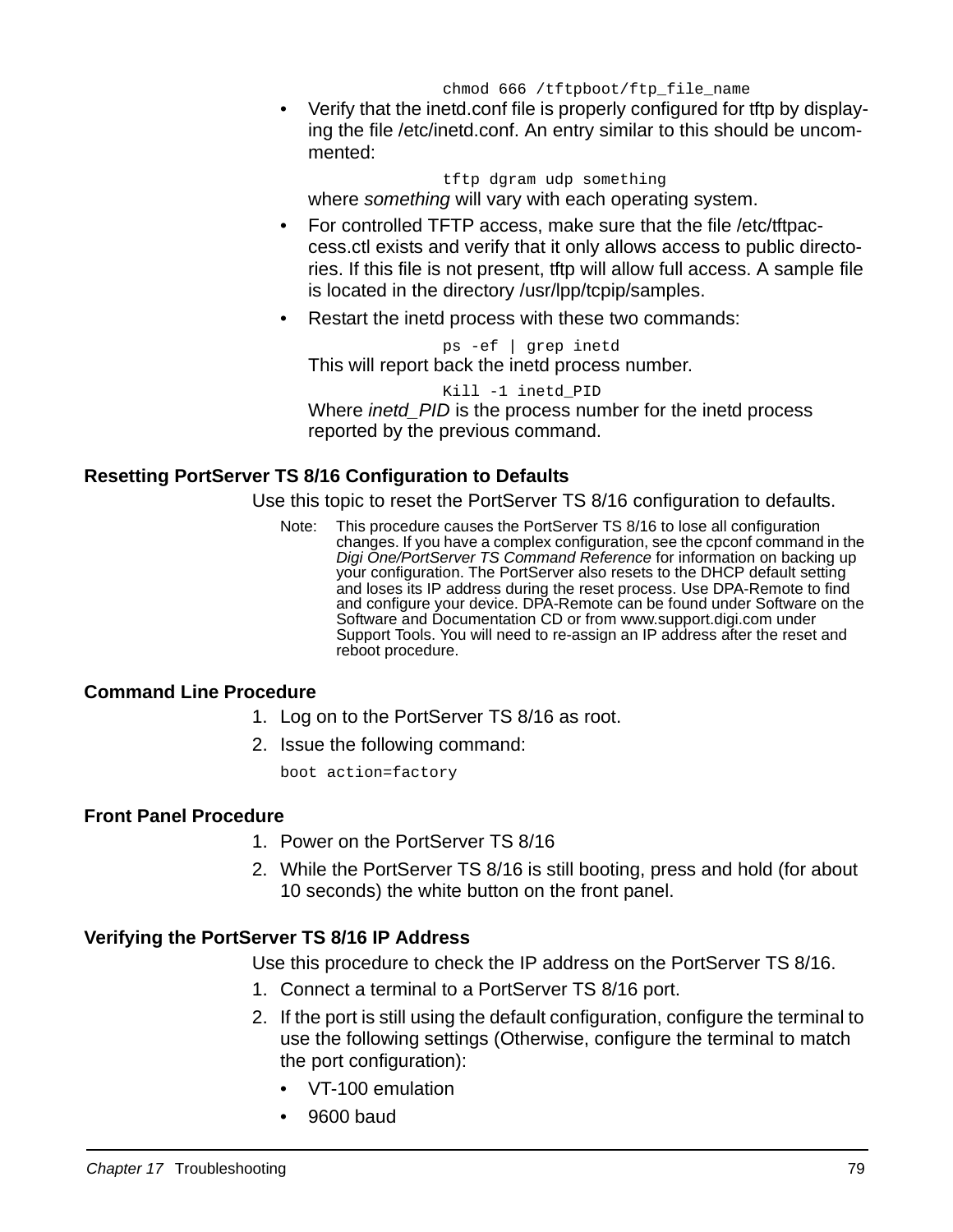- 8-bit characters
- 1 stop bit
- No parity
- 3. Press Enter to get a logon prompt from the PortServer TS 8/16.
- 4. Log on to the PortServer TS 8/16.
- 5. Use the set config command to verify the PortServer TS 8/16 IP address.

# <span id="page-79-0"></span>**Checking for Duplicate IP Addresses**

Use this procedure to ensure that the PortServer TS 8/16 and another device are not using the same IP address.

1. From another system on the network, use the ping command to determine if the IP address is in use. The following is the command syntax:

#### ping ip-address

- 2. Do one of the following:
	- If there is no response to the ping, exit this procedure and return to the symptoms section of this section. Two devices using the same IP address is probably not a problem.
	- If there is a response, continue with this procedure.
- 3. Turn the PortServer TS 8/16 off and then ping again.
- 4. Do one of the following:
	- If there is a response to the ping, there is another device using that IP address, so assign one of the devices a new IP address.
	- If there is no response, turn the PortServer TS 8/16. Another device is not using the IP address assigned PortServer TS 8/16.

# <span id="page-79-1"></span>**Pinging an IP Address**

Use this procedure to deterrmine if a system can be reached from across a network.

Attempt to ping the PortServer TS 8/16 from another system on the network. Here is the format of the command:

ping ip-address

# <span id="page-79-2"></span>**Verifying the Network Cabling**

Use this procedure to troubleshoot network cabling problems.

- 1. Check the Ethernet cable. Verify the following:
	- The Ethernet cable is connected securely at both ends.
	- The Ethernet cable is pinned correctly.
	- The quality of the cable is sufficient for the cable length and the cable environment. Common Category 5 Unshielded Twisted Pair cabling can generally be run 300 meters at a speed of 10 Mbps and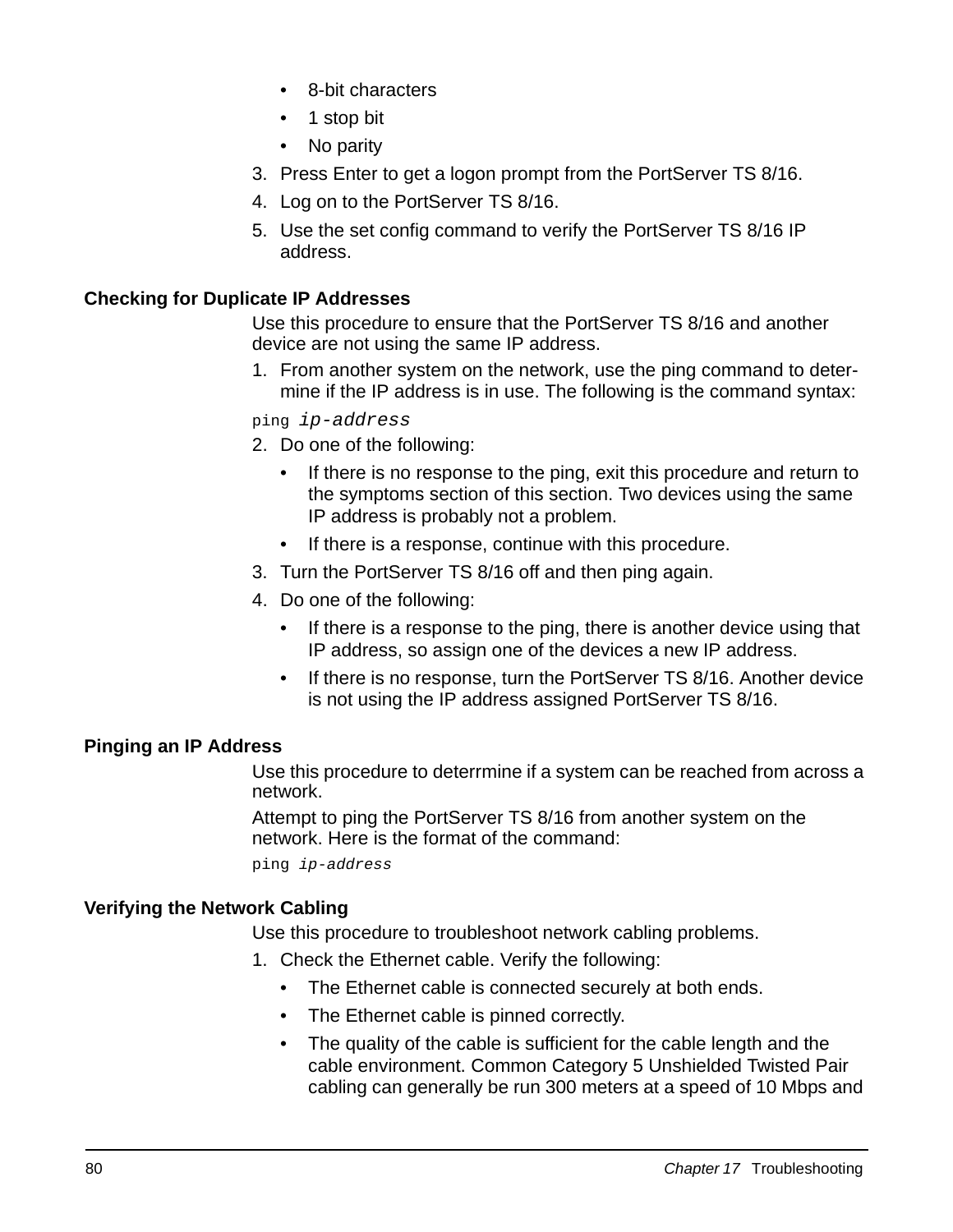150 meters at higher speeds. Consult an Ethernet cable manufacturer for a recommended cable for your configuration.

2. Verify your Ethernet hub. See your Ethernet hub manual.

# <span id="page-80-0"></span>**Verifying the RealPort Process: AIX**

1. Type the following:

lsdev -Cc nts

2. If the sa devices are not in an available state, type the following from the AIX prompt:

```
mkdev -1 sa# 
cfgmgr
```
where # is the number of the Digi Device.

### **Verifying the RealPort Process: HP-UX**

1. Verify that RealPort is running on the HP-UX operating system by entering:

```
ps ef| grep drp
```
If you see an entry for each Digi Device similar to the following, the RealPort process is running.

```
root 2254 1 0 Dec 13 ? 0:03/sbin/drpd 1 199.86.0.1 root 2049 1 0 
Dec 13 ? 0:01/sbin/drpd 1 199.86.5.1
```
2. If the daemon is not running, enter this command at a root prompt:

/usr/sbin/drpadmin

3. Answer the prompts as appropriate.

#### **Verifying the RealPort Process: Linux**

The RealPort daemon (process) controls communication between the RealPort driver module and your Digi Devices across the network. One daemon must remain in the background for each Digi Device, maintaining the communication link. You should not need to start the daemon by hand. The dgrp\_cfg\_node program does this automatically.

However, to determine whether any RealPort daemons are currently running on your system, as well as to determine which Digi Device each daemon is communicating with, you can execute the following command:

```
ps ax | grep drpd
```
For more information about the RealPort daemon, see the drpd man page that is installed with the driver package.

#### **Verifying the RealPort Daemon: SCO**

Use this topic to verify that the RealPort daemon is running on a SCO Unix or SCO OpenServer operating system.

1. At the root prompt, enter the following command:

```
ps ef| grep ncxd
```
If the RealPort Daemon is running, you should see an entry for each Digi Device similar to the following.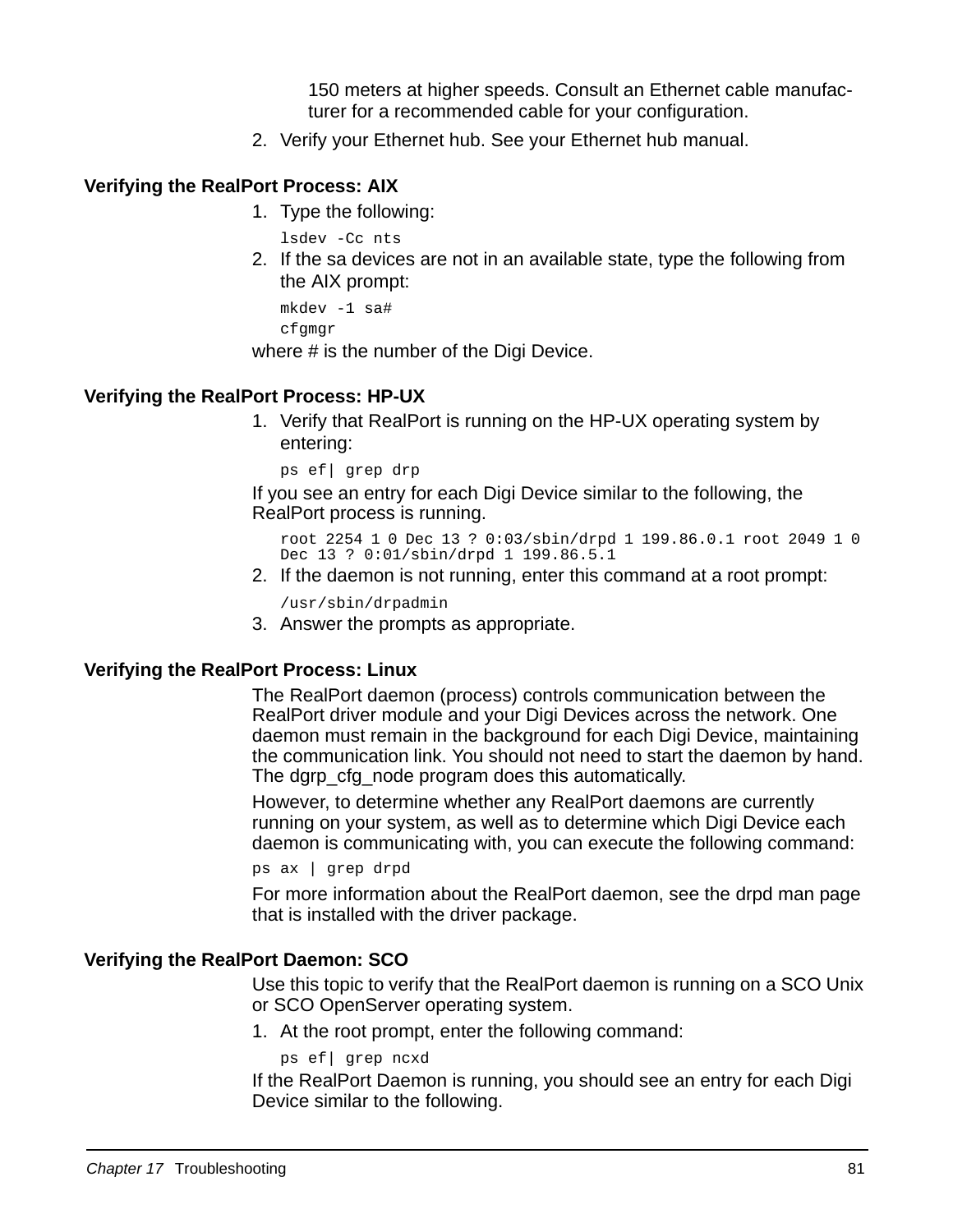```
root 2254 1 0 Dec 13 ? 0:03/etc/necd -d /dev/cts0 -n 
root 2049 1 0 Dec 13 ? 0:01/etc/necd -d /dev/cts0 -n
```
- 2. If you do not see this information, restart the daemon by doing the following:
	- a. Modify the /etc/rc2.d/S86ncxa file with the appropriate IP addresses.
	- b. Reboot the server.

# **Verifying the RealPort Process: Solaris**

Use this topic for information on verifying that the RealPort process is running on a Solaris system.

1. Type the following command:

ps -ef|grep ncxd

- 2. If the information that appears is not correct, do the following:
	- a. Modify the /etc/rc2.d/S26realport file with the appropriate IP addresses.
	- b. Reboot the UNIX server.

# **Verifying the RealPort Service: Windows NT**

Use this procedure to verify the RealPort service on Microsoft Windows NT.

- 1. From the Start menu, choose Settings > Control Panel > Devices > Digi RealPort.
- 2. If the RealPort service has not been started, choose Start.

# **Verifying the RealPort Service: Windows 2000**

Use this procedure to verify the RealPort service (process) on Microsoft Windows 2000.

- 1. Right-click on My Computer, choose Properties > Hardware tab > Device Manager.
- 2. Expand the Multi-port Serial Adapters list if necessary and select Digi PortServer.
- 3. If the RealPort Service (process) is not enabled, right-click and choose Enable.

# <span id="page-81-0"></span>**Checking and Changing Port Configuration**

Use this topic to ensure that PortServer TS 8/16 serial port configuration is correct. You can display and change port configuration from either the command line or the web interface. This topic addresses the command line only. For information regarding the web interface, access the port from the web interface and then use the online help.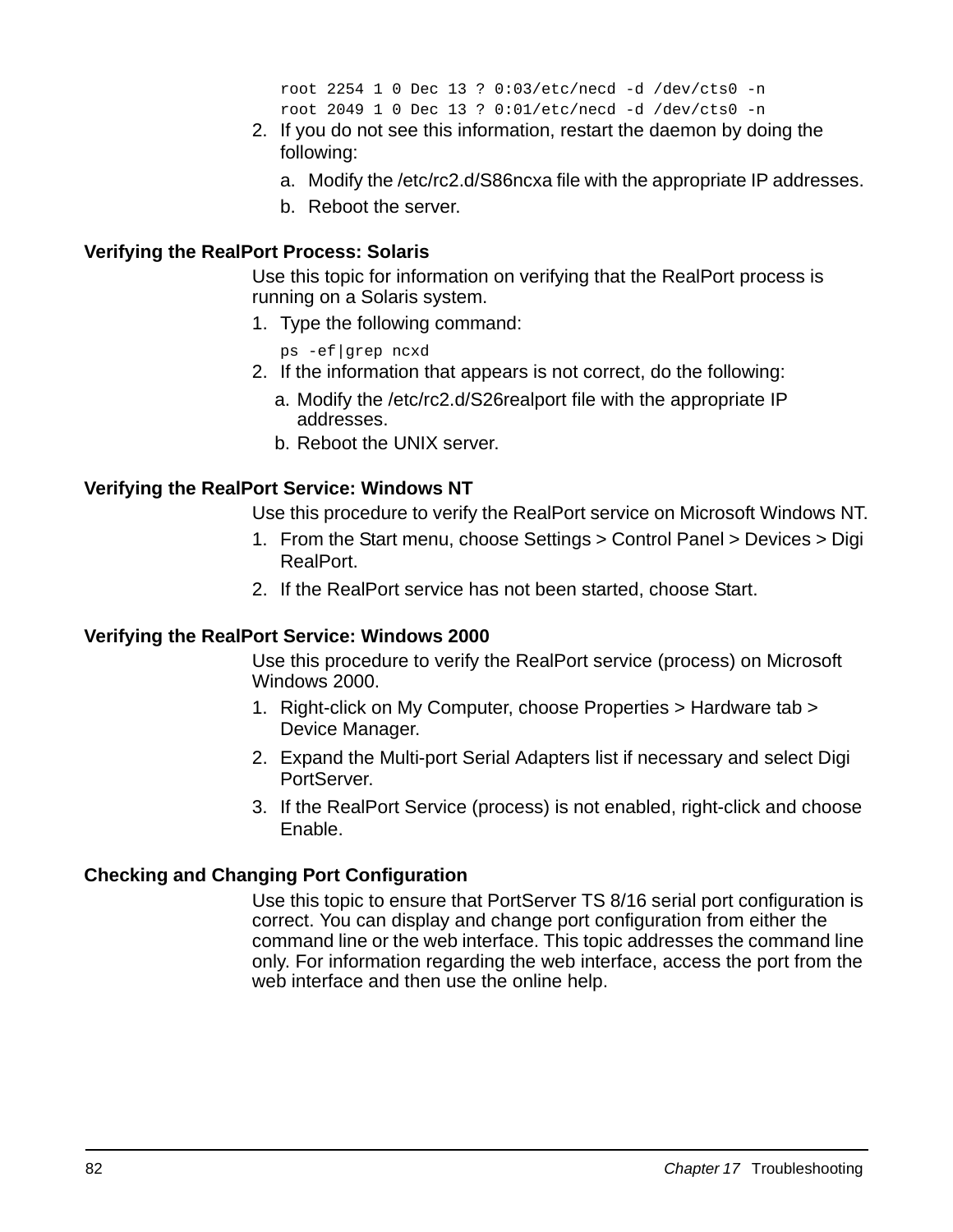#### **RealPort**

- Specify
	- set ports dev=rp to define a device type.
- Configure serial line attributes on the RealPort host.
- Configure flow control on the RealPort host.

#### **Printer**

- For most printers, specify
	- set ports dev=prn
- Use the set line command to configure serial line attributes that are consistent with peripheral requirements.
- Use the set flow command to configure flow control attributes that are consistent with peripheral requirements.

#### **Incoming Modem**

- For most incoming modem connections, specify
	- set ports dev=min
- Use the set line command to configure serial line attributes that are consistent with peripheral requirements.
- Use the set flow command to configure flow control attributes that are consistent with peripheral requirements.

### **Outgoing Modem**

- For most outgoing modem connections, specify
- set ports dev=mout
- Use the set line command to configure serial line attributes that are consistent with peripheral requirements.
- Use the set flow command to configure flow control attributes that are consistent with peripheral requirements.

#### **Two-way Modem**

- For both incoming and outgoing modem connections, specify
- set ports dev=mio
- Use the set line command to configure serial line attributes that are consistent with peripheral requirements.
- Use the set flow command to configure flow control attributes that are consistent with peripheral requirements.

#### **Terminal**

• For most terminal connections, specify

set ports dev=term

- Also, if you have configured the port for autoconnection, ensure that the destination IP address and TCP port (dport) are correct.
- Use the set line command to configure serial line attributes that are consistent with peripheral requirements.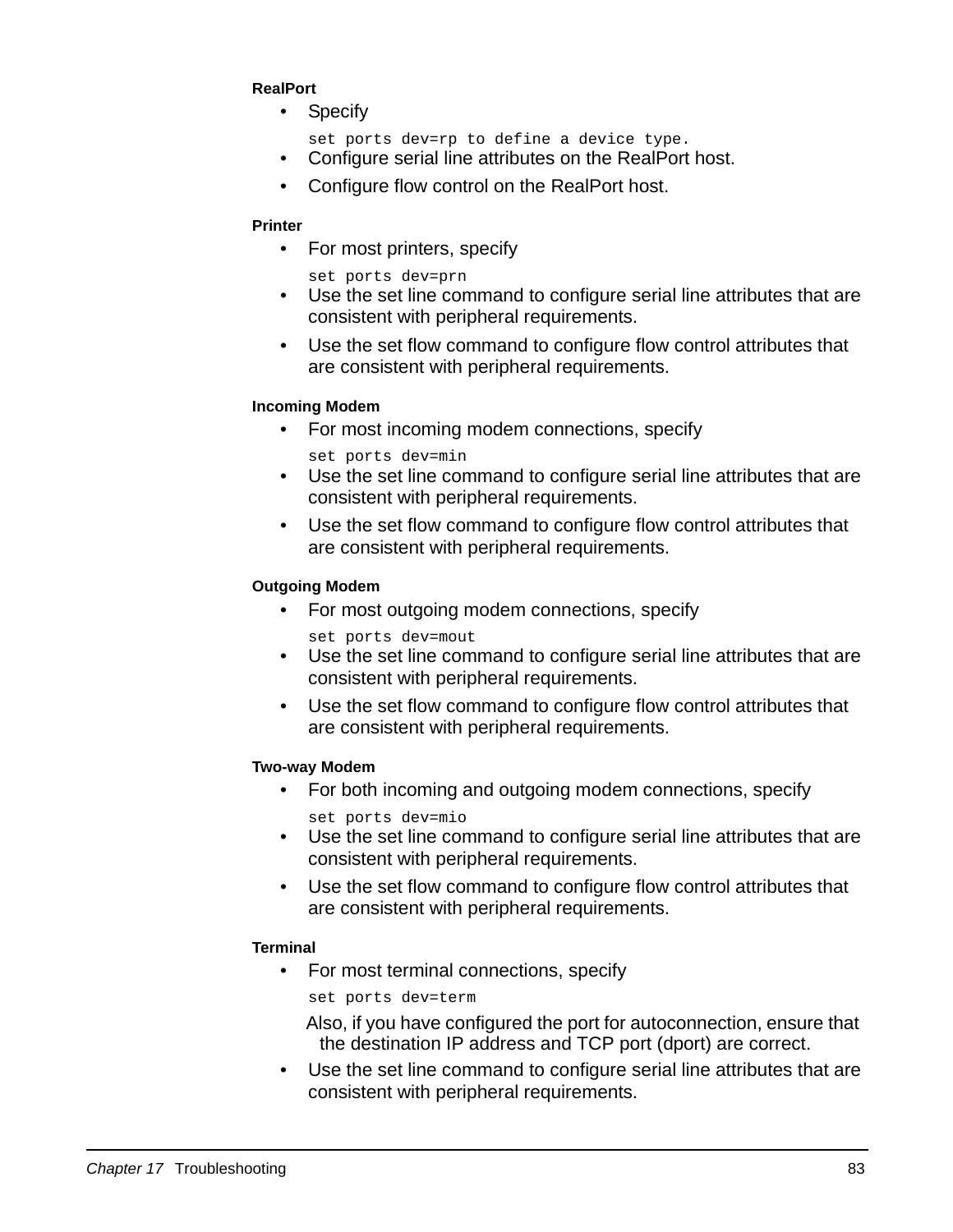• Use the set flow command to configure flow control attributes that are consistent with peripheral requirements.

# <span id="page-83-0"></span>**Digi Contact Information**

Digi International 11001 Bren Road East Minnetonka, MN 55343 U.S.A

| <b>Customer Service and Support</b>        |                     |  |
|--------------------------------------------|---------------------|--|
| http://support.digi.com<br>World Wide Web: |                     |  |
| email                                      | support@digi.com    |  |
| Telephone (U.S.)                           | 1-800-344-4273      |  |
| Telephone (other<br>locations              | (+011) 952-912-3444 |  |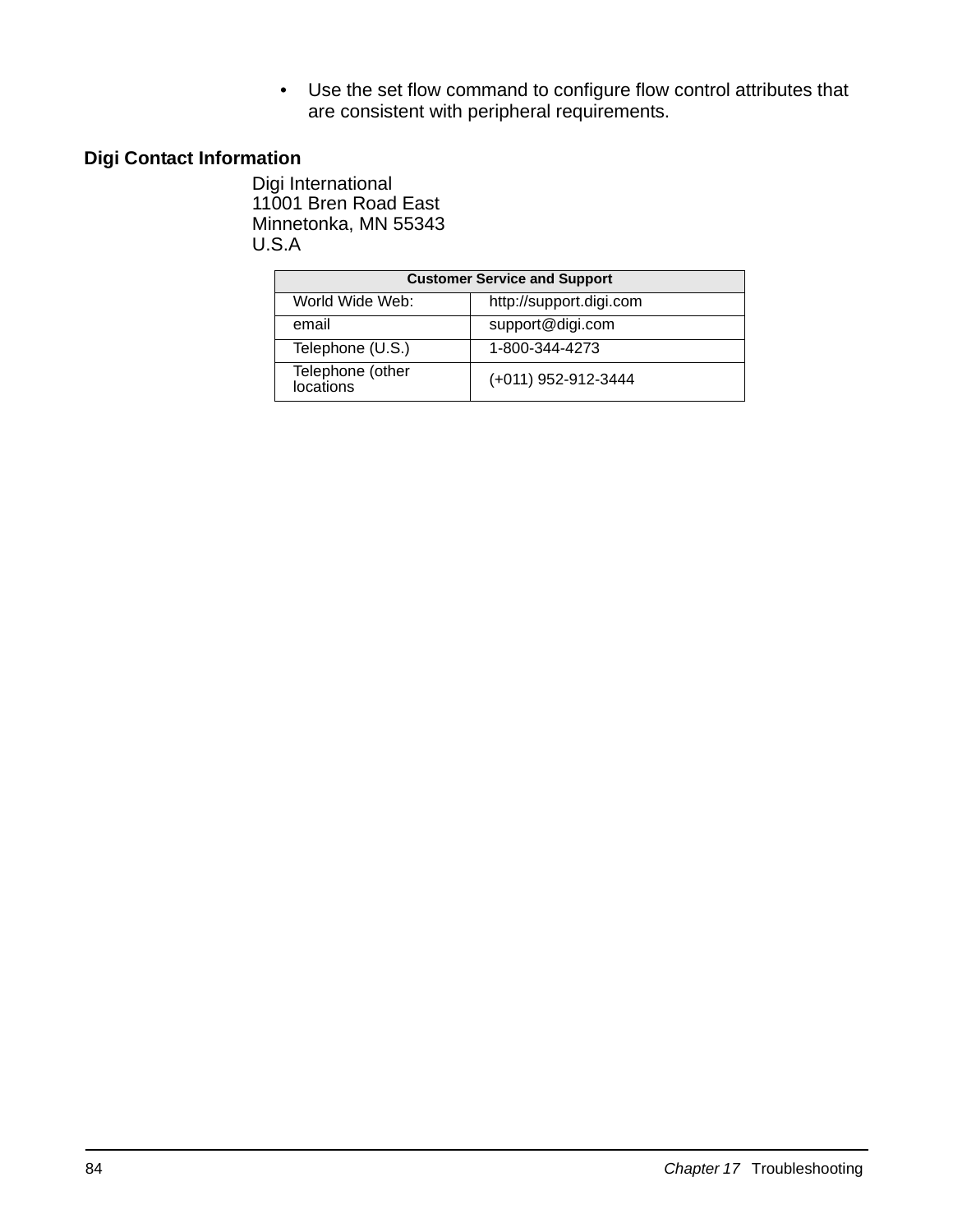# **Specifications**

#### **LEDs**

| <b>LED</b>                  | <b>Color</b>  | <b>State</b>       | <b>Indicates</b>                                                    |
|-----------------------------|---------------|--------------------|---------------------------------------------------------------------|
|                             |               | On                 | Power detected                                                      |
|                             |               | Steady blinking    | Waiting for an IP<br>address.                                       |
|                             | Green         | Blinking 1-1-1     | Starting the EOS                                                    |
| Power                       | (labeled PWR) | Blinking 1-3-1     | Starting the TFTP<br>process                                        |
|                             |               | Blinking 1-5-1     | Configuration returned to<br>factory defaults                       |
|                             |               | Off                | No power detected                                                   |
| Radio<br>Signal<br>Strength | Yellow        | Varying brightness | Signal strength relates to<br>brightness or dimness of<br>the light |
| <b>Status</b><br>(Link)     | Green         | On                 | Physical network<br>detected                                        |
|                             |               | Off                | No physical network<br>detected                                     |
| <b>ACT</b>                  |               | On                 | <b>Bad initialization</b>                                           |
|                             | Yellow        | Off                | Ready                                                               |
|                             |               | <b>Blinking</b>    | Network activity                                                    |

# **LED Diagnostics**

| <b>LED Activity</b> | <b>Indication</b>                                                                                                                                       |
|---------------------|---------------------------------------------------------------------------------------------------------------------------------------------------------|
| 1-1-1 pattern       | Starting the EOS.                                                                                                                                       |
| 1-3-1 pattern       | TFTP boot process started                                                                                                                               |
| 1-5-1 pattern       | Tells you that configuration has been return to the factory<br>configuration. See "Managing the OS and Configuration"<br>on page 71.                    |
| Steady blinking     | Device seeking an IP address from DHCP server. If a<br>static IP address has been set, go to Configure Network,<br>click Submit, and reboot the device. |
| Solid               | On Digi One RealPort and PortServer TS 2/4 devices, this<br>means the boot completed sucessfully.                                                       |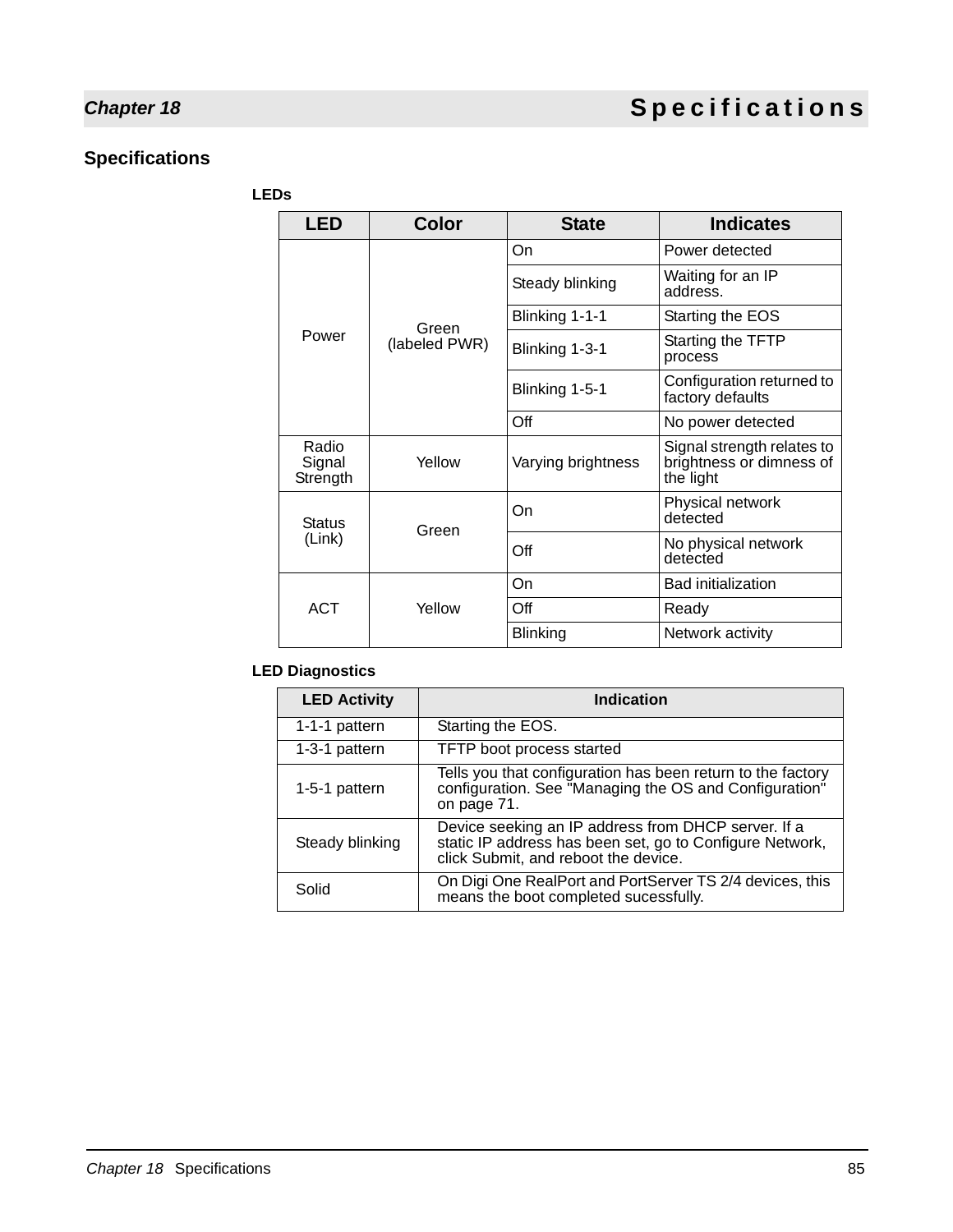#### **Device Server EIA 232/422/485 Switch Settings**

<span id="page-85-1"></span>

| <b>Function</b>         | <b>Switch Settings</b> |      |      |                            |
|-------------------------|------------------------|------|------|----------------------------|
|                         |                        |      |      | 4                          |
| EIA-232                 | Up                     | Down | Down | Down                       |
| EIA-422/485 Full-duplex | Down                   | Up   | Down | If up, termination.        |
| EIA-485 half-duplex     | Down                   | Down | Up   | If down,<br>no termination |



#### **DB9 Pinouts**

<span id="page-85-0"></span>

| DB <sub>9</sub><br><b>Pin</b> | <b>EIA-232</b> | EIA-422/485<br><b>Full-Duplex</b> | <b>EIA-485 Half-</b><br><b>Duplex</b> |
|-------------------------------|----------------|-----------------------------------|---------------------------------------|
| 1                             | <b>DCD</b>     | CTS-                              | Not used                              |
| $\overline{2}$                | RxD            | $RxD+$                            | $RxD+$                                |
| 3                             | TxD            | $TxD+$                            | $TxD+$                                |
| 4                             | DTR            | RTS-                              | Not used                              |
| 5                             | GND            | GND                               | <b>GND</b>                            |
| 6                             | DSR            | RxD-                              | RxD-                                  |
| 7                             | <b>RTS</b>     | $RTS+$                            | Not used                              |
| 8                             | CTS            | $CTS+$                            | Not used                              |
| 9                             | ΝA             | TxD-                              | TxD-                                  |

**WARNING:** To prevent electric shock, do not remove the cover of this module while unit is powered up. There are no user-serviceable parts inside. Refer servicing to qualified personnel.

**CAUTION:** This unit has two power inputs. For total isolation from electrical shock and energy hazard, disconnect both power inputs. The device is intended to be mounted in an indoor only type system.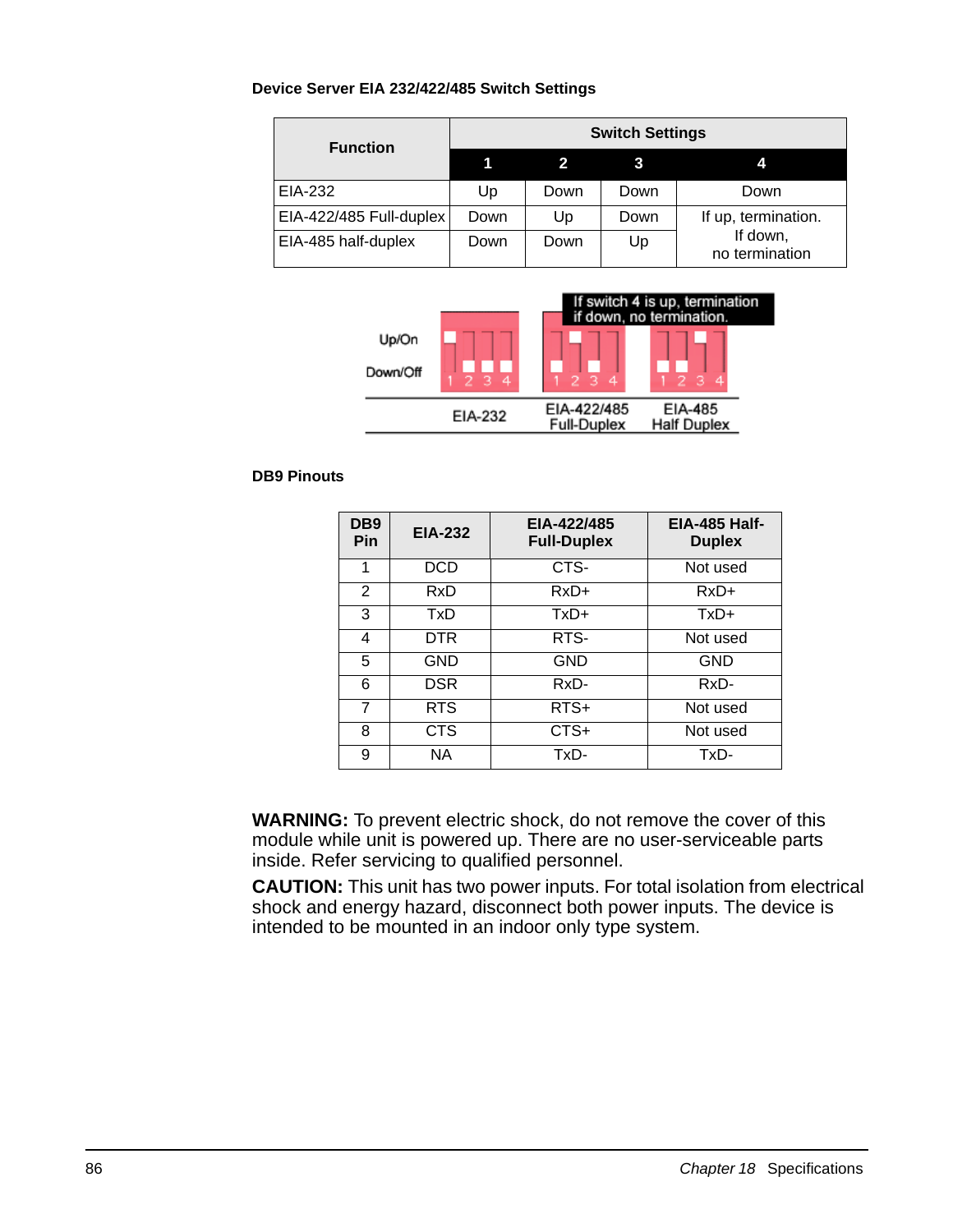# **Standard Models Specifications**

| <b>Power Requirements</b><br>(Standard Models) |                                                     |  |
|------------------------------------------------|-----------------------------------------------------|--|
| 2-contact barrel<br>connector                  | +9 to +30 VDC 525 mA (max)<br>external power supply |  |
| RJ-45 Powered<br>Ethernet                      | +30 to +60 VDC 100 mA (max)                         |  |
| <b>Environmental</b>                           |                                                     |  |
| Ambient tem-<br>perature                       | 0 to 50° Celsius<br>32 to 131° Fahrenheit           |  |
| Relative humid-<br>ity                         | 5% to 90% non-condensing                            |  |
| Altitude                                       | 0 to 12,000 feet<br>0 to 3,658 meters               |  |
|                                                | <b>Mechanical</b>                                   |  |
| Length                                         | 13.33 centimeters<br>5.25 inches                    |  |
| Width                                          | 8.25 centimeters<br>3.25 inches                     |  |
| Height                                         | 1.90 centimeters<br>.75 inches                      |  |
| Weight                                         | .227 Kilos<br>8 ounces                              |  |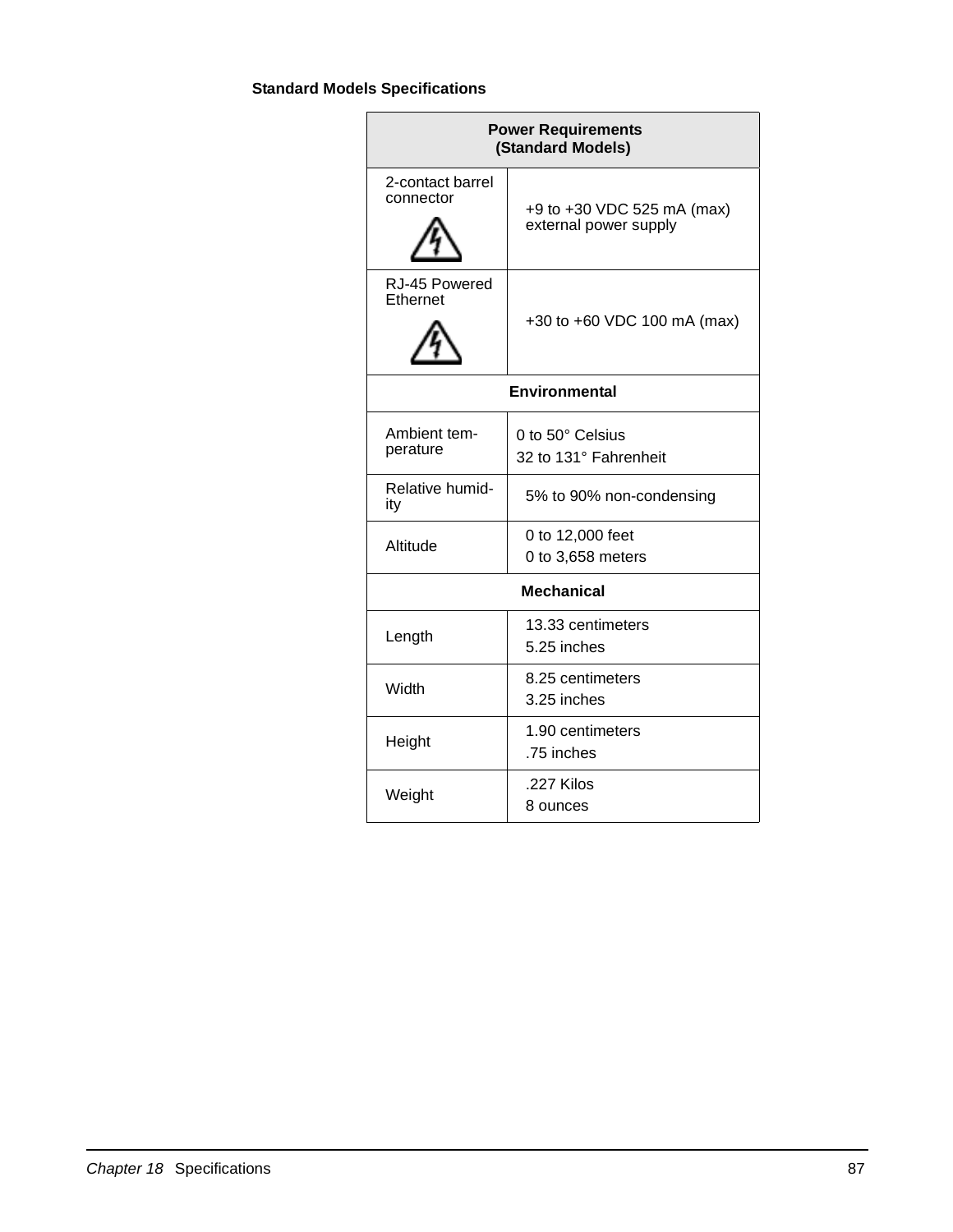#### **Specifications for Extended Temperature Models**

| <b>Power Requirements</b><br>(Extended Temperature Models) |                                                     |  |  |  |  |
|------------------------------------------------------------|-----------------------------------------------------|--|--|--|--|
| 2-contact barrel<br>connector                              | +9 to +30 VDC 525 mA (max)<br>external power supply |  |  |  |  |
|                                                            | <b>Environmental</b>                                |  |  |  |  |
| Ambient tem-<br>perature                                   | -35 to 70 °Celsius<br>-31 to 158 °Fahrenheit        |  |  |  |  |
| Relative humid-<br>ity                                     | 5% to 90% non-condensing                            |  |  |  |  |
| Altitude                                                   | 0 to 12,000 feet<br>0 to 3,658 meters               |  |  |  |  |
|                                                            | <b>Mechanical</b>                                   |  |  |  |  |
| Length                                                     | 13.33 centimeters<br>5.25 inches                    |  |  |  |  |
| Width                                                      | 8.25 centimeters<br>3.25 inches                     |  |  |  |  |
| Height                                                     | 1.90 centimeters<br>.75 inches                      |  |  |  |  |
| Weight                                                     | .227 Kilos<br>8 ounces                              |  |  |  |  |

# **FCC Part 15 Class A**

#### **Radio Frequency Interference (RFI) (FCC 15.105)**

This equipment has been tested and found to comply with the limits for Class A digital devices pursuant to Part 15 of the FCC Rules. These limits are designed to provide reasonable protection against harmful interference in a residential environment. This equipment generates, uses, and can radiate radio frequency energy, and if not installed and used in accordance with the instruction manual, may cause harmful interference to radio communications. However, there is no guarantee that interference will not occur in a particular installation. If this equipment does cause harmful interference to radio or television reception, which can be determined by turning the equipment off and on, the user is encouraged to try and correct the interference by one or more of the following measures:

- Reorient or relocate the receiving antenna.
- Increase the separation between the equipment and the receiver.
- Connect the equipment into an outlet on a circuit different from that to which the receiver is connected.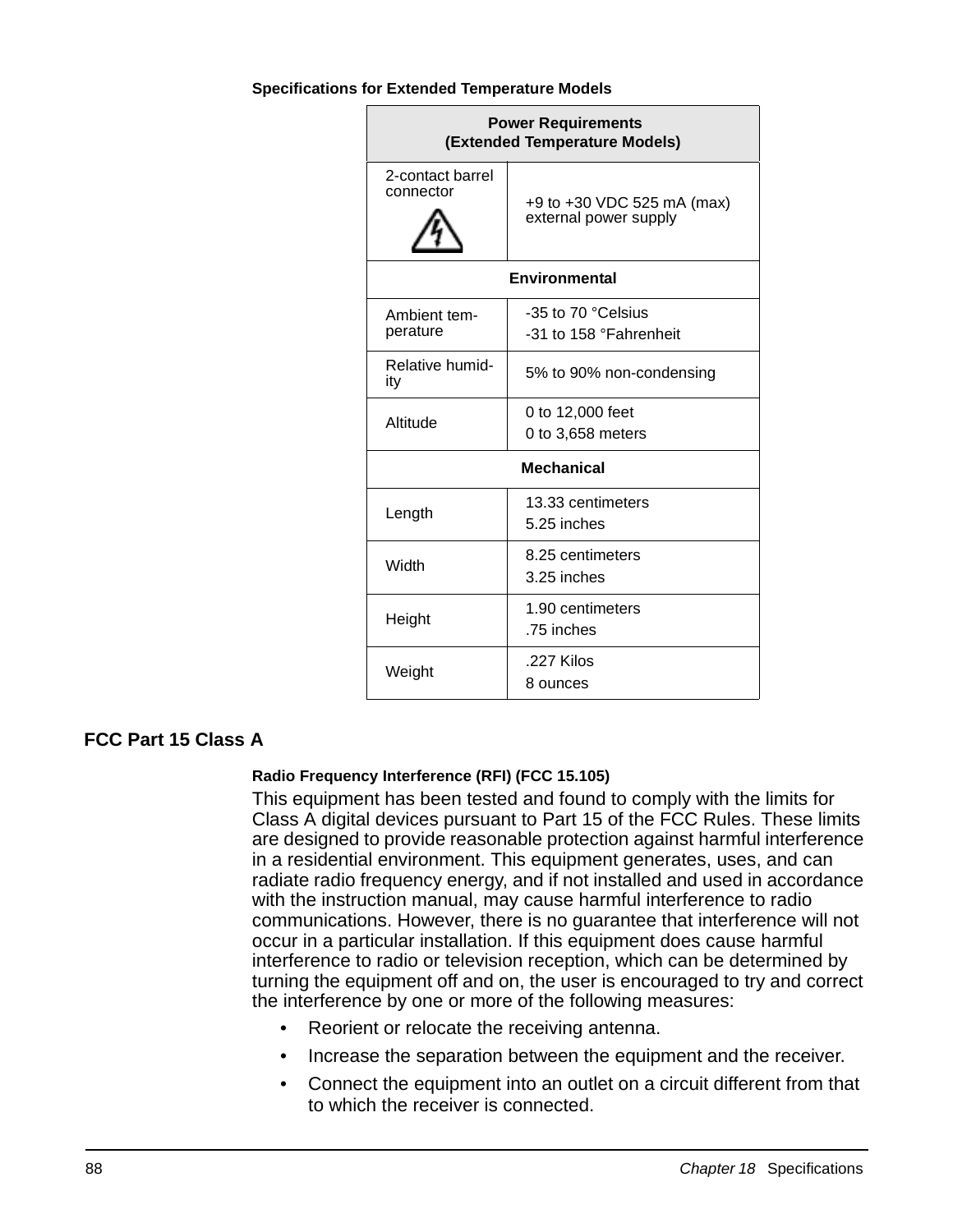• Consult the dealer or an experienced radio/TV technician for help.

#### **Labeling Requirements (FCC 15.19)**

This device complies with Part 15 of FCC rules. Operation is subject to the following two conditions: (1) this device may not cause harmful interference, and (2) this device must accept any interference received, including interference that may cause undesired operation.

#### **Modifications (FCC 15.21)**

Changes or modifications to this equipment not expressly approved by Digi may void the user's authority to operate this equipment.

#### **Cables (FCC 15.27)**

Shielded cables must be used to remain within the Class A limitations.

### **ICES 003 Class A**

This digital apparatus does not exceed the Class A limits for radio noise emissions from digital apparatus set out in the Radio Interference Regulations of the Canadian Department of Communications.

Le present appareil numerique n'emet pas de bruits radioelectriques depassant les limites applicables aux appareils numeriques de la class A prescrites dans le Reglement sur le brouillage radioelectrique edicte par le ministere des Communications du Canada.

#### **Digi Contact Information**

Digi International 11001 Bren Road East Minnetonka, MN 55343 U.S.A.

| <b>Digi Contacts</b>       |                     |
|----------------------------|---------------------|
| World Wide Web:            | http://digi.com     |
| email                      | digi.info@digi.com  |
| Telephone (U.S.)           | 1-952-912-3444      |
| Telephone (other locations | (+011) 952-912-3444 |